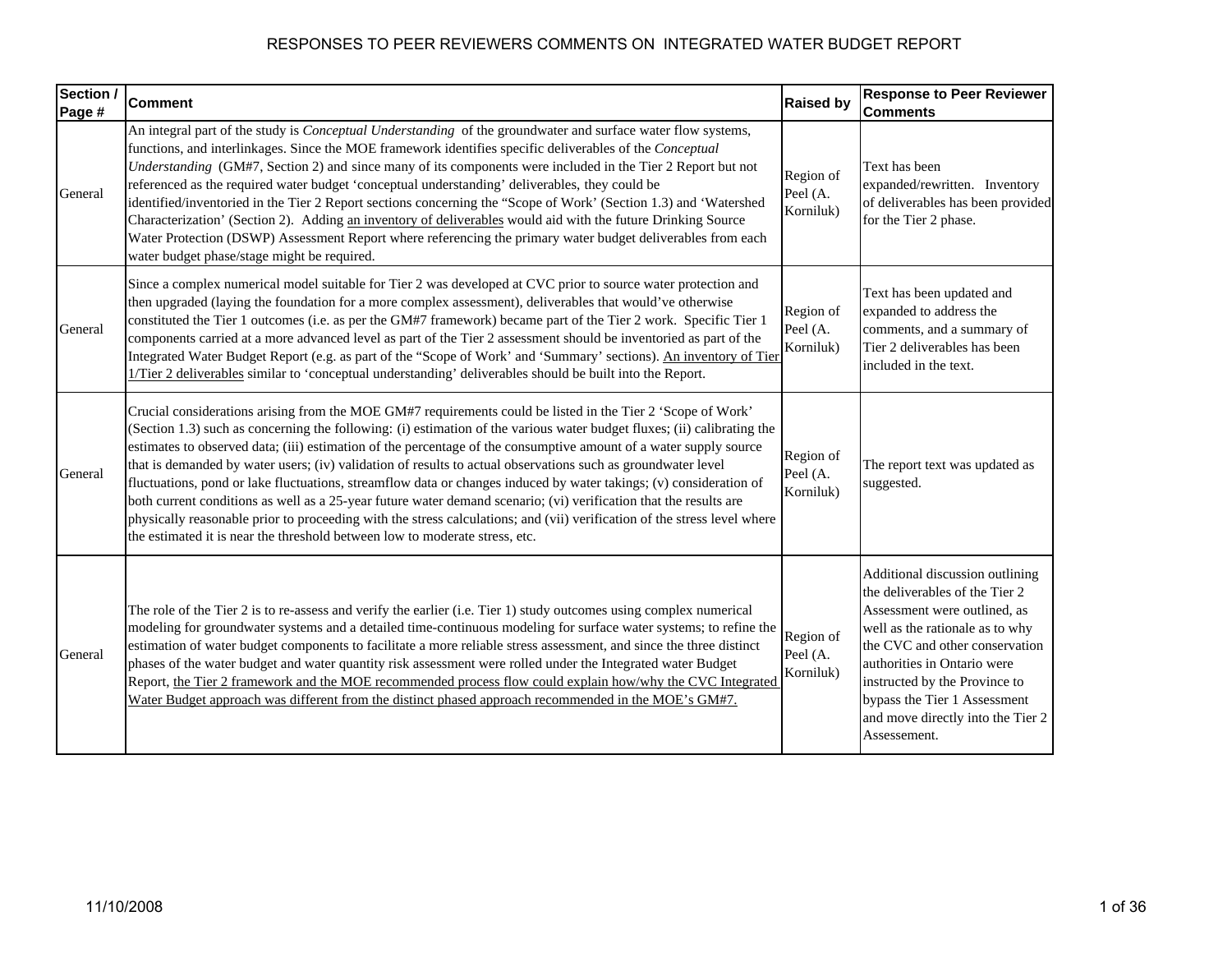| Section /<br>Page # | <b>Comment</b>                                                                                                                                                                                                                                                                                                                                                                                                                                                                                                                                                                                                                                                                                                                                                                                                                                                                                                                                                                                                                                                                                                                                                             | <b>Raised by</b>                      | <b>Response to Peer Reviewer</b><br><b>Comments</b>                                                                                                                                                                                                                                                                                                                                                                                                         |
|---------------------|----------------------------------------------------------------------------------------------------------------------------------------------------------------------------------------------------------------------------------------------------------------------------------------------------------------------------------------------------------------------------------------------------------------------------------------------------------------------------------------------------------------------------------------------------------------------------------------------------------------------------------------------------------------------------------------------------------------------------------------------------------------------------------------------------------------------------------------------------------------------------------------------------------------------------------------------------------------------------------------------------------------------------------------------------------------------------------------------------------------------------------------------------------------------------|---------------------------------------|-------------------------------------------------------------------------------------------------------------------------------------------------------------------------------------------------------------------------------------------------------------------------------------------------------------------------------------------------------------------------------------------------------------------------------------------------------------|
| General             | Are the simulated fluxes that are reported to cross over common boundaries (i.e. CVC-TRCA; CVC-NVCA, CVC-<br>GRCA, etc) consistent with the interpretations/analyses of those neighboring agencies? This is particularly<br>important where WHPAs cross over the boundaries such as is simulated to occur at Orangeville and Cheltenham.<br>Also note that the TRCA have flux crossing from CVC Subwatershed 13 into their jurisdiction and the CVC model<br>doesn't include this flux.                                                                                                                                                                                                                                                                                                                                                                                                                                                                                                                                                                                                                                                                                    | Rick Gerber,<br><b>CTC</b>            | Cross-boundary fluxes with<br>adjacent jurisdictions was not<br>completed as part of this study as<br>it was was not part of the scope<br>of this project. Other studies are<br>on-going and being continually<br>updated which poses a challenge<br>for model flux comparisons.<br>Also, if there are discrepancies<br>with fluxes between two models,<br>it is difficult to determine which<br>predictions are 'correct' or more<br>reliable than others. |
| General             | Future demands have not been estimated and therefore %Demand for future conditions has not been estimated.<br>This may be important for subwatersheds with municipal supplies having current %Demand values just under the<br>10% threshold for Groundwater takings.                                                                                                                                                                                                                                                                                                                                                                                                                                                                                                                                                                                                                                                                                                                                                                                                                                                                                                       | Rick Gerber,<br><b>CTC</b>            | Future conditions have been<br>added to stress assessment and<br>water budget chapters.                                                                                                                                                                                                                                                                                                                                                                     |
| General             | The report contains frequent indirect references to scale. Our impression is that these references are intended to help<br>the reader gauge the level at which specific results of the analyses are reliable. For example, the root mean-squared<br>error for the high quality wells is 4.7 m (for those wells for which data are available). In our opinion, although this<br>error is relatively large in the context of an individual wellfield, it does not cast doubt on the reliability of<br>interpretations developed for the subwatershed scale. However, as we read some sections of thereport we had to<br>pause to ask ourselves, "Is a subcatchment the same asa subwatershed, or is catchment the same as a<br>subwatershed?" and "Is a local scale groundwater analysis focused on a subwatershed, or on an individual wellfield Inc.<br>within the subwatershed? In our opinion, it would be helpful for the general reader to be provided with definitions<br>for the following terms that are used in the report, with examples drawn from the Credit River watershed: •<br>Regional • Local • Watershed • Subwatershed • Catchment; and • Subcatchment. | Chris<br>Neville, S. S.<br>P & Assoc, | Comment acknowledged. A<br>glossary has not been prepared,<br>but additional explanation has<br>been provided in places<br>throughout the report.                                                                                                                                                                                                                                                                                                           |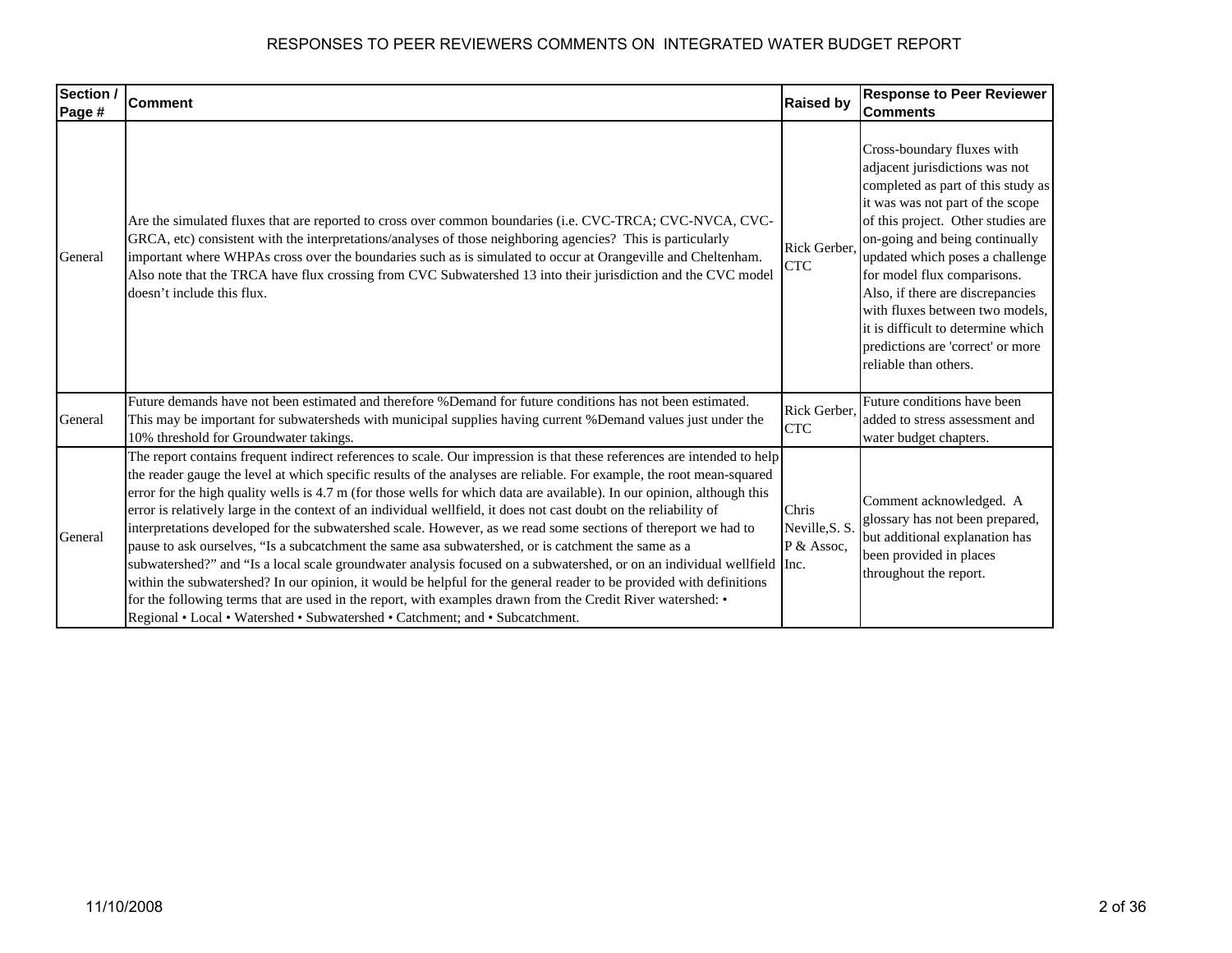| Section / | <b>Comment</b>                                                                                                                                                                                                                                                                                                                                                                                                                                                                                                                                                                                                                                                                                                                                                                                 | <b>Raised by</b>                              | <b>Response to Peer Reviewer</b>                                                                                                                                                                                                                                                                                                                                                                                                                                                                                    |
|-----------|------------------------------------------------------------------------------------------------------------------------------------------------------------------------------------------------------------------------------------------------------------------------------------------------------------------------------------------------------------------------------------------------------------------------------------------------------------------------------------------------------------------------------------------------------------------------------------------------------------------------------------------------------------------------------------------------------------------------------------------------------------------------------------------------|-----------------------------------------------|---------------------------------------------------------------------------------------------------------------------------------------------------------------------------------------------------------------------------------------------------------------------------------------------------------------------------------------------------------------------------------------------------------------------------------------------------------------------------------------------------------------------|
| Page #    |                                                                                                                                                                                                                                                                                                                                                                                                                                                                                                                                                                                                                                                                                                                                                                                                |                                               | <b>Comments</b>                                                                                                                                                                                                                                                                                                                                                                                                                                                                                                     |
| General   | We recommend that the final version of the report include a map that synthesizes the multiple hypothesized buried<br>valleys, with an indication of which valleys have been investigated in detail. Although Figures 2–6 and 2-7 are<br>presented at the same scale it is difficult to check the degree to which the interpreted thalwegs are similar. The<br>explanations in the figures also need to be supplemented so that the figures are self-contained.                                                                                                                                                                                                                                                                                                                                 | Chris<br>Neville, S. S.<br>P & Assoc,<br>Inc. | None of the valleys have been<br>studied in detail within this<br>assessment, and few studies have<br>examined the valley infill<br>sediments or infill for more than<br>a local scale area (local areas<br>studied by YPDT-CAMC group<br>near Caledon East, and by<br>P.Meyer south of Georgetown).<br>Detailed characterization of the<br>valleys, however, was outside of<br>the scope of this study.<br>Interpreted thalwegs have been<br>updated on the figures and the<br>explanations have been<br>enhanced. |
| General   | We recommend that the final version of the report include a map that shows only the high quality wells (dedicated<br>monitoring wells with logs developed by a professional geoscientist) and municipal supply wells for which geologic<br>logs are available.                                                                                                                                                                                                                                                                                                                                                                                                                                                                                                                                 | Chris<br>Neville, S. S.<br>P & Assoc,<br>Inc. | As suggested, a map of the high<br>quality wells in the Watershed<br>was added to the report.                                                                                                                                                                                                                                                                                                                                                                                                                       |
| General   | There is a significant data gap in the analysis: the Tier 2 water budget analyses were not able to incorporate data<br>from the Region of Halton groundwater monitoring wells. Fortunately, even without some potentially important<br>data, areas of significant water takings in Halton Region (Black Creek and Silver Creek) have been identified as<br>having the potential for moderate stress. These areas will be the subjects of Tier 3 assessments. If the locations of<br>the Halton wells are known, they should also be incorporated in the figure of high quality wells, with an indication<br>that the data from these wells will eventually be incorporated in the regional-scale analysis. We expect the regional-<br>scale analysis to be used beyond this stress assessment. | Chris<br>Neville, S. S.<br>P & Assoc,<br>Inc. | The Region of Halton data was<br>added to the discussion in the<br>report, and also to the model<br>calibration figures. It was noted<br>that the model was not calibrated<br>to these data points, however<br>they were added for<br>completeness. It was<br>recommended that the model<br>calibration in the Georgetown<br>area be updated to reflect the<br>addition of high quality data.                                                                                                                       |
| General   | We recommend that the final version of the report also include a map that shows only the differences between<br>observed and calculated water levels at high quality wells.                                                                                                                                                                                                                                                                                                                                                                                                                                                                                                                                                                                                                    | Chris<br>Neville, S. S.<br>P & Assoc,<br>Inc. | As suggested, a map of the<br>residuals within the high quality<br>wells (including those in Halton)<br>was added to the report.                                                                                                                                                                                                                                                                                                                                                                                    |
|           | Acknowledgments missing, and should be added                                                                                                                                                                                                                                                                                                                                                                                                                                                                                                                                                                                                                                                                                                                                                   | <b>CVC</b>                                    | Acknowledgments were added to<br>the report as suggested.                                                                                                                                                                                                                                                                                                                                                                                                                                                           |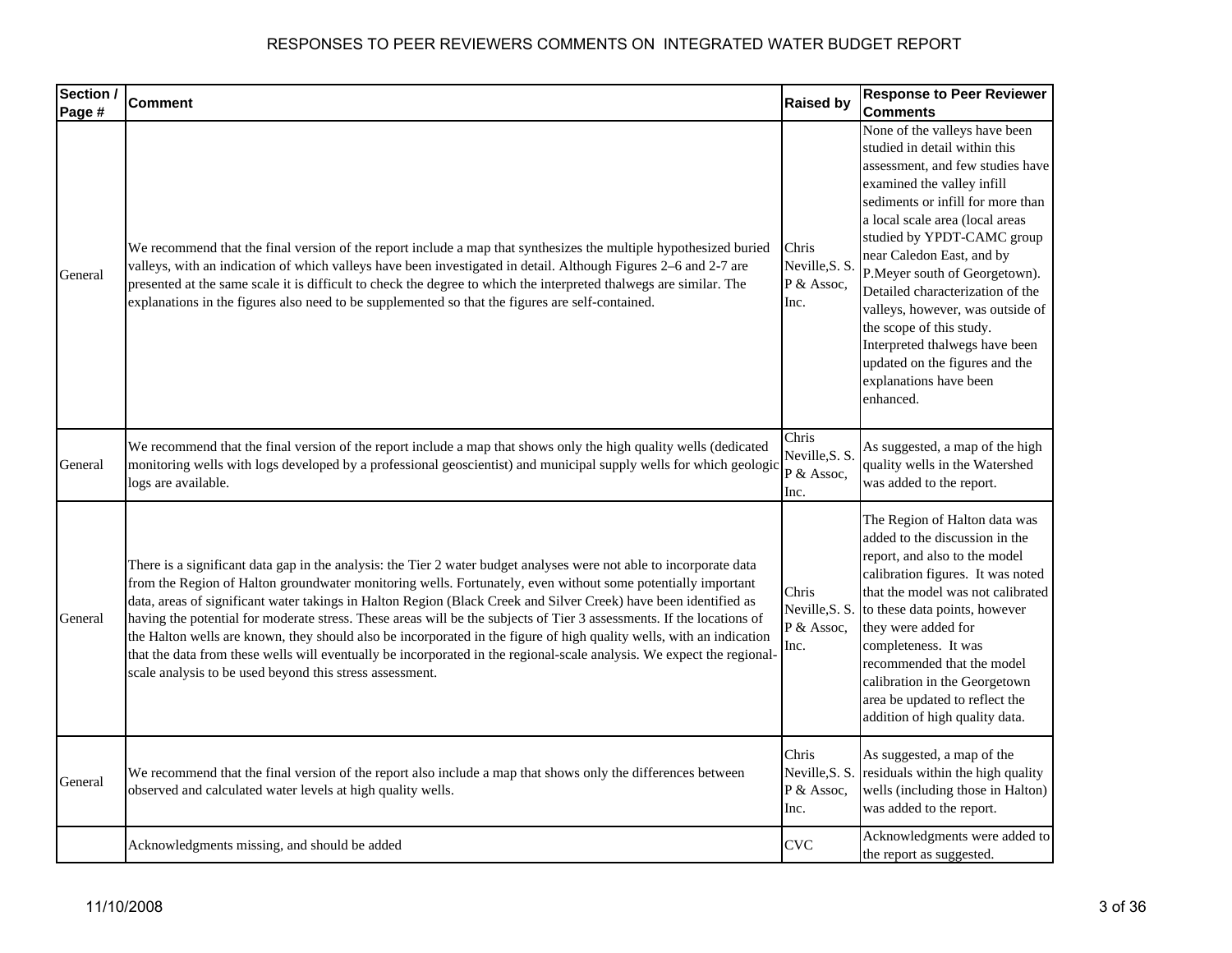| Section /<br>Page #                              | <b>Comment</b>                                                                                                                                                                     | <b>Raised by</b>                         | <b>Response to Peer Reviewer</b><br><b>Comments</b>                                                                                                                                                                                                                 |
|--------------------------------------------------|------------------------------------------------------------------------------------------------------------------------------------------------------------------------------------|------------------------------------------|---------------------------------------------------------------------------------------------------------------------------------------------------------------------------------------------------------------------------------------------------------------------|
| <b>TABLE</b><br>OF<br><b>CONTEN</b><br><b>TS</b> | Chapter 1 not identified by name                                                                                                                                                   | <b>CVC</b>                               | Report text updated as suggested.                                                                                                                                                                                                                                   |
| $p_i$                                            | "These communities include Acton" (insert Acton)                                                                                                                                   | <b>Halton Reg</b>                        | Report text updated as suggested.                                                                                                                                                                                                                                   |
| p iii                                            | Table showing bottled water as a consumptive use. Why is this category not discussed in the text at all?                                                                           | <b>Halton Reg</b>                        | This category was not discussed<br>as similar sectors were not<br>dicussed explicitely in the report.<br>The water takings from water<br>bottlers in the watershed does not<br>warrant any additional changes.<br>No additional changes were<br>made to the report. |
| p v                                              | PTTW: CVC should coordinate with the Region /Municipality to develop a comprehensive PTTW data set.                                                                                | <b>Halton Reg</b><br>(Sudhakar<br>Kurli) | Comment is acknowledged and<br>this was noted in a few sections<br>of the report including the<br>recommendations.                                                                                                                                                  |
| p v                                              | Future Water Demands: Population growth estimates are done by the municipalities, not by CVC.                                                                                      | <b>Halton Reg</b><br>(Sudhakar<br>Kurli) | Acknowledged; the CVC was<br>encouraged to compile the<br>estimates from the municipalitie<br>wherever possible.                                                                                                                                                    |
|                                                  | Groundwater monitoring: There should be common, centrally-shared database rather than CVC and others each<br>doing the same thing                                                  | <b>Halton Reg</b><br>(Sudhakar<br>Kurli) | Comment acknowledged                                                                                                                                                                                                                                                |
|                                                  | Conceptual Geologic Model: Again this should be done together by CVC and the Region with a common shared<br>conceptual and mathematical model, not a stand alone CVC FEFLOW model. | <b>Halton Reg</b><br>(Sudhakar<br>Kurli) | Comment acknowledged                                                                                                                                                                                                                                                |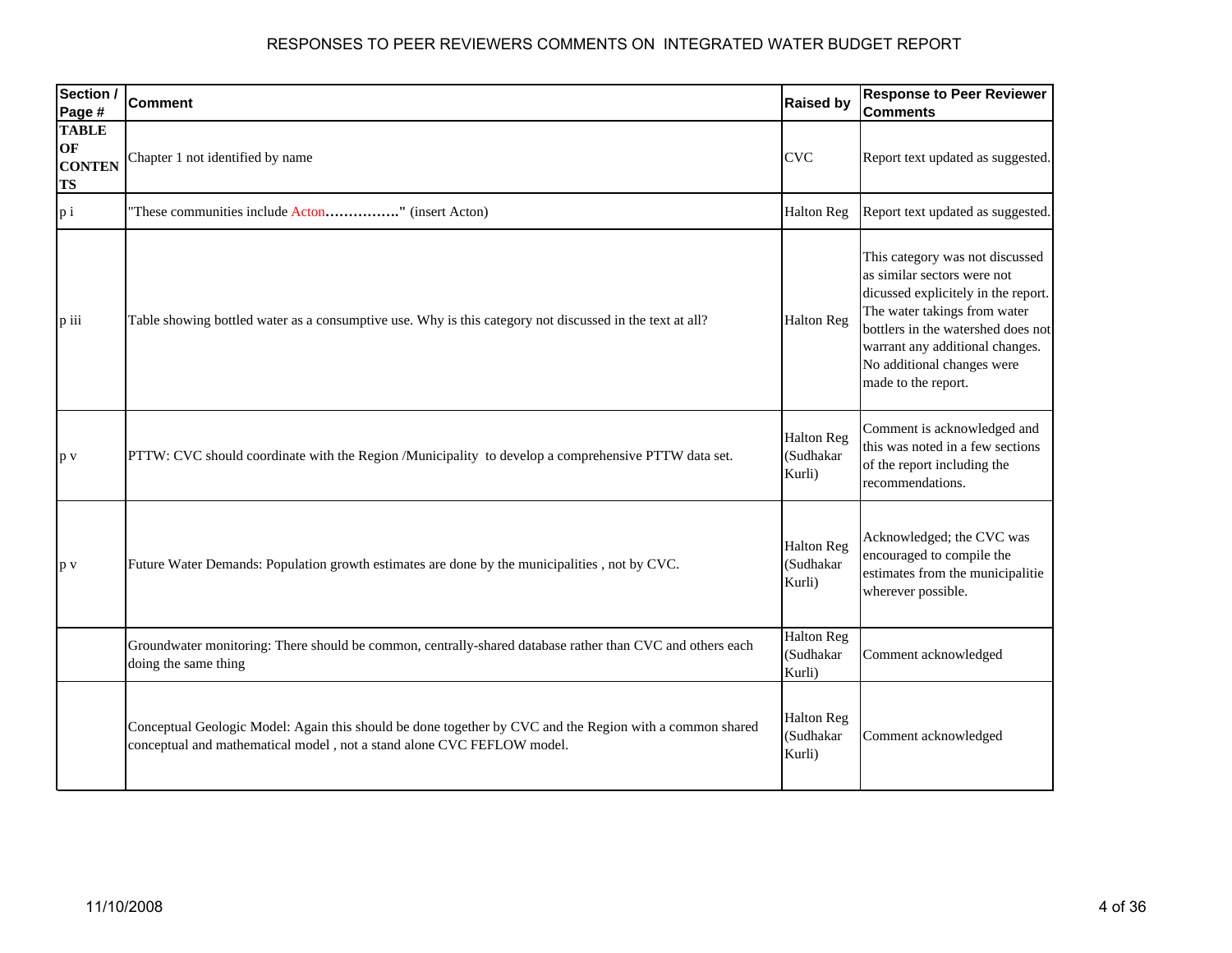| Section /<br>Page #            | <b>Comment</b>                                                                                                                                                                                                                                                                                                                                                                                                                                                                                                                                                                                                                                                                                                                                                                                                                                                           | <b>Raised by</b>                         | <b>Response to Peer Reviewer</b><br><b>Comments</b>                                                                                                                                                                                                                                                          |
|--------------------------------|--------------------------------------------------------------------------------------------------------------------------------------------------------------------------------------------------------------------------------------------------------------------------------------------------------------------------------------------------------------------------------------------------------------------------------------------------------------------------------------------------------------------------------------------------------------------------------------------------------------------------------------------------------------------------------------------------------------------------------------------------------------------------------------------------------------------------------------------------------------------------|------------------------------------------|--------------------------------------------------------------------------------------------------------------------------------------------------------------------------------------------------------------------------------------------------------------------------------------------------------------|
| p v                            | Agree with key recommendations, particularly No.4. To this we would add the recommendation that additional<br>meteorological stations, capable of measuring at least hourly precipitation and temperature, should be considered<br>within the Credit River Watershed. As a minimum, stations should be located above and below the escarpment in<br>the upper watershed and in the lower watershed. This information will be useful for future refinement of the current<br>study.                                                                                                                                                                                                                                                                                                                                                                                       | Kevin<br>Mackenzie<br>(Golders<br>Assoc) | CVC set up three new climate<br>stations at Orangeville Treatment<br>Plant, Acton Sewage Treatment<br>Plant and the Lakeview treatment<br>Plant, respectively, during 2007<br>and monitoring has recently<br>started. The information could be<br>used for future refinements of the<br>surface water model. |
|                                | p iii, para 3 CVC and EbnFlow 2007 not in reference list                                                                                                                                                                                                                                                                                                                                                                                                                                                                                                                                                                                                                                                                                                                                                                                                                 | Rick Gerber.<br><b>CTC</b>               | Reference updated as suggested.                                                                                                                                                                                                                                                                              |
| Page iv,<br>para5              | Should state that SGRAs need to be prepared for a)municipal supply wells and b) hydrologic features such as<br>wetlands and cold-water fisheries. This report only estimates SGRAs for a)                                                                                                                                                                                                                                                                                                                                                                                                                                                                                                                                                                                                                                                                                | Rick Gerber.<br><b>CTC</b>               | We followed instructions for<br>delinating SGRAs in the draft<br>directors rules documents.                                                                                                                                                                                                                  |
| Page iv,<br>para 6             | Is the Clean Water Act reference actually MOE 2006b in your reference list? You just have (2005).                                                                                                                                                                                                                                                                                                                                                                                                                                                                                                                                                                                                                                                                                                                                                                        | Rick Gerber.<br><b>CTC</b>               | Reference for Clean Water Act<br>corrected throughout the text<br>where appropriate, as suggested.                                                                                                                                                                                                           |
| <b>CHAPTE</b><br>$\mathbf{R}1$ | <b>INTRODUCTION</b>                                                                                                                                                                                                                                                                                                                                                                                                                                                                                                                                                                                                                                                                                                                                                                                                                                                      |                                          |                                                                                                                                                                                                                                                                                                              |
|                                | Indicates that the Clean Water Act requires water budget models to be developed for watersheds across the<br>Province and that the primary goal of the water budget assessment is to use these numerical models to understand<br>and assess the sustainability of the Province's various drinking water sources. It is noted that, based on the<br>Guidance Module 7, a tiered framework was developed to guide the degree of assessment consistent with local<br>water quantity issues. The MOE GM#7 indicates that in areas where the availability of water budget far outweighs<br>the demand, a simplified approach (Tier 1) may be sufficient for decision making and further more complex<br>methods may not be required. The MOE-based framework could be incorporated into the report to better depict the<br>MOE requirements versus that which was undertaken. | Region of<br>Peel (A.<br>Korniluk)       | The text of the report has been<br>updated to better describe the<br><b>MOE Water Budget framework</b><br>and how the work undertaken by<br>the Credit fits into this<br>framework.                                                                                                                          |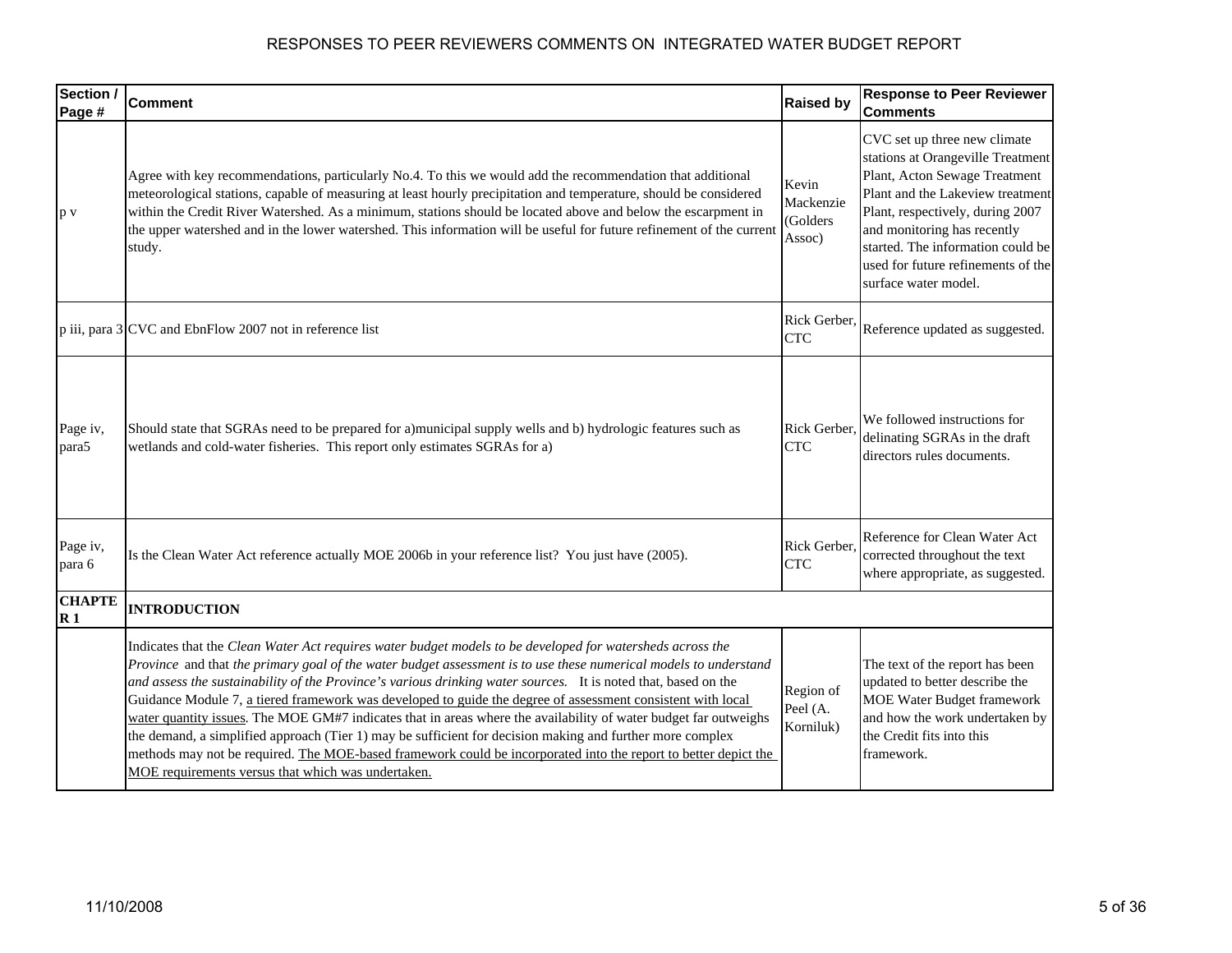| Section /<br>Page #                              | <b>Comment</b>                                                                                                                                                                                                                                                                                                                                                                                                                                                                                                                                                                                                                                                          | <b>Raised by</b>                       | <b>Response to Peer Reviewer</b><br><b>Comments</b>                                                                                                                                 |
|--------------------------------------------------|-------------------------------------------------------------------------------------------------------------------------------------------------------------------------------------------------------------------------------------------------------------------------------------------------------------------------------------------------------------------------------------------------------------------------------------------------------------------------------------------------------------------------------------------------------------------------------------------------------------------------------------------------------------------------|----------------------------------------|-------------------------------------------------------------------------------------------------------------------------------------------------------------------------------------|
|                                                  | Reference to the overarching Source Water Protection legislation (most recent) and framework and the governing<br>Guidance Module 7 should be made here, explaining how the tier 2 study meets the guidance The tiered nature of<br>water budget studies described in the guidance should be discussed, briefly showing how this study fits in. Previous<br>work done by the CVC, and the modelling studies of May '06 (surface water, groundwater) should also be<br>referenced to give the reader a brief history of the work done as a precursor to this investigation, in lieu of<br>conceptual and tier 1 levels of water budget studies required by the guidance. | <b>CVC</b>                             | The text of the report has been<br>updated to better describe the<br><b>MOE Water Budget framework</b><br>and how the work undertaken by<br>the Credit fits into this<br>framework. |
| 1.1, p 1,<br>para 2, pt4                         | Are groundwater levels or streamflows declining?                                                                                                                                                                                                                                                                                                                                                                                                                                                                                                                                                                                                                        |                                        | Halton Cons Report text updated as suggested.                                                                                                                                       |
| Section<br>1.1.1.2, p<br>2; Para 2,<br>last line | This methodologies used. Replace This with the                                                                                                                                                                                                                                                                                                                                                                                                                                                                                                                                                                                                                          | <b>Halton Cons</b><br>(D.<br>Mohummad) | Report text updated as suggested.                                                                                                                                                   |
| Section<br>1.2, $p3$                             | Bullet 5, Surface Water Discharge, should it be Groundwater Discharge?                                                                                                                                                                                                                                                                                                                                                                                                                                                                                                                                                                                                  | <b>Halton Cons</b><br>D.<br>Mohummad)  | Report text updated as suggested.                                                                                                                                                   |
| Section<br>1.2.1, p3<br>line 2                   | Should the sentence read to enhance the understanding of the surface water and groundwater flow                                                                                                                                                                                                                                                                                                                                                                                                                                                                                                                                                                         | <b>Halton Cons</b><br>(D.<br>Mohummad) | Report text updated as suggested.                                                                                                                                                   |
| Introductio                                      | Somewhere in the intro that you should include a couple of sentences explaining where this report fits into the<br>assessment report picture for the CVC SPA. Maybe state that for SWP for the CTC there already exists: a.<br>Watershed Characterization report (date); b. 2 water budget reports (HSP-F, April 2006 and FEFLOW, May 2006)<br>that were peer reviewed in 2006-07; and c. This report. This would act as a reminder for the reader, particularly the<br>SPC members who are trying to sort this out.                                                                                                                                                    |                                        | Rick Gerber Report updated as suggested                                                                                                                                             |
| $\mathbf n$                                      | Does this report now replace the 2 earlier water budget reports? If so then state that the 2 earlier water budget<br>Introductio reports were provided to give peer reviewers and partners some background information on the models that the<br>CVC would be using, and then ultimately reporting on in this report. You would also need to state that comments<br>received on the 2 earlier reports have been incorporated into this report.                                                                                                                                                                                                                          | Rick Gerber                            | This report replaces and<br>supercedes the earlier water<br>budget reports. The report text<br>was updated to reflect this as<br>suggested                                          |
| Introductio<br>n, p1, line                       | I thought this report was to document the results of the SWP Tier 2 Water Budget analysis. Maybe add something<br>like " and application to SWP Tier 2 Water Quantity Stress Assessment." at the end of first sentence.                                                                                                                                                                                                                                                                                                                                                                                                                                                 | Rick Gerber,<br><b>CTC</b>             | Report text updated as suggested.                                                                                                                                                   |
| Introductio<br>n, p1,<br>para3                   | The reference to the Clean Water Act should be MOE 2006b from your reference list. I would change the second<br>sentence to "The Clean Water Act requires that water budgets be developed". The Clean Water Act does not<br>require that water budget models be developed for all watersheds. The third sentence would then be something like<br>"The primary goal of more advanced water budget assessment is to use numerical models".                                                                                                                                                                                                                                | Rick Gerber.<br><b>CTC</b>             | Report text updated as suggested.                                                                                                                                                   |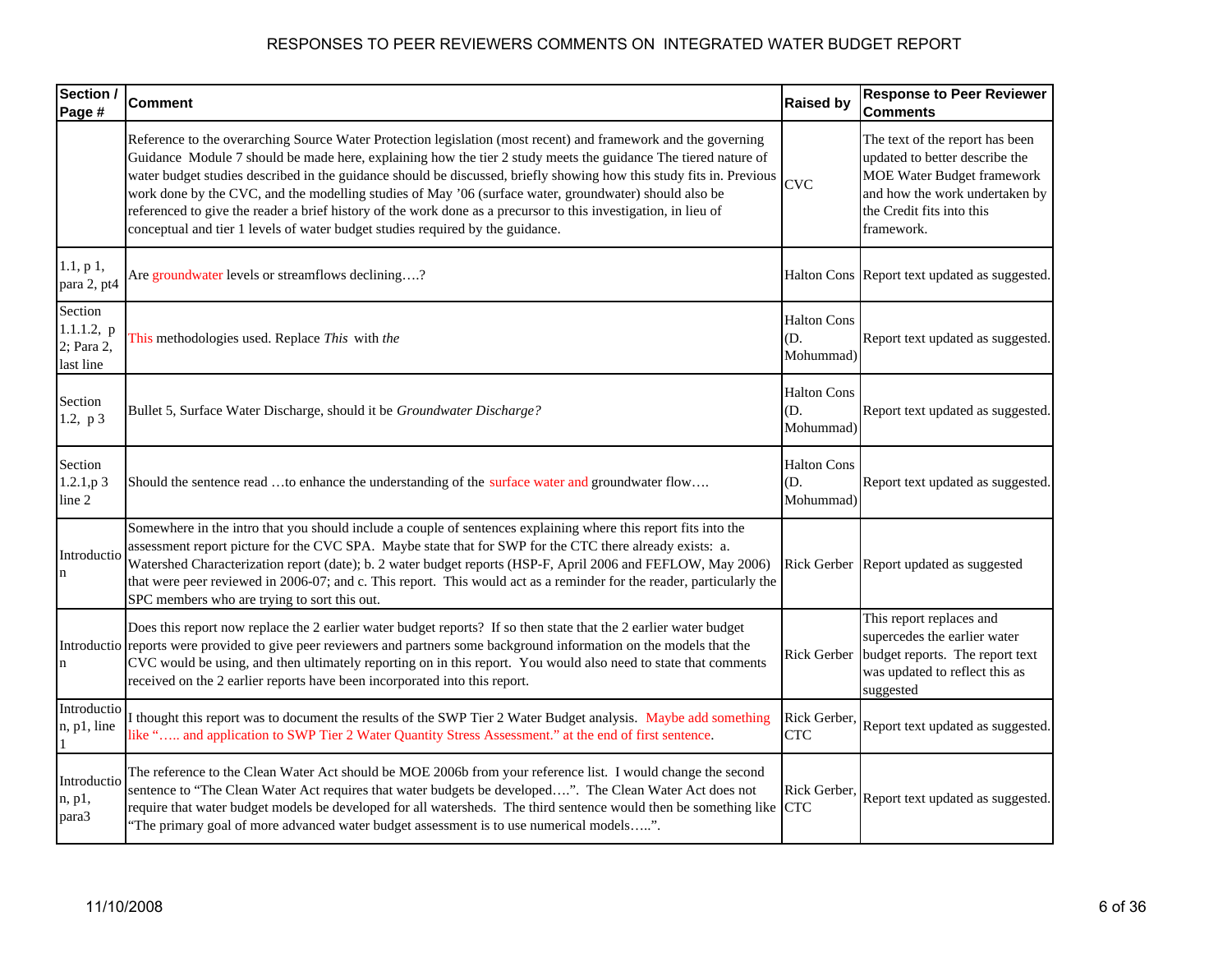| Section /<br>Page #                                     | Comment                                                                                                                                                                                                                                                                                                                                                                                                                                                                                                          | <b>Raised by</b>                   | <b>Response to Peer Reviewer</b><br><b>Comments</b>                                                                                                                                                                                                                                                                                                                                                    |
|---------------------------------------------------------|------------------------------------------------------------------------------------------------------------------------------------------------------------------------------------------------------------------------------------------------------------------------------------------------------------------------------------------------------------------------------------------------------------------------------------------------------------------------------------------------------------------|------------------------------------|--------------------------------------------------------------------------------------------------------------------------------------------------------------------------------------------------------------------------------------------------------------------------------------------------------------------------------------------------------------------------------------------------------|
| Introductio<br>n, p2,<br>para2                          | Tier 1 is a Stress Assessment, not a Risk Assessment. - Text in Bold -  the CVC has proceeded, not preceded.                                                                                                                                                                                                                                                                                                                                                                                                     | Rick Gerber,<br><b>CTC</b>         | Report text updated as suggested.                                                                                                                                                                                                                                                                                                                                                                      |
| Introdctn,<br>p3, bullet 6                              | Do you mean various instead of vertical?, In para $3 -$ is there a reference for the previous GAWSER modeling?                                                                                                                                                                                                                                                                                                                                                                                                   | Rick Gerber,<br><b>CTC</b>         | Report text updated as suggested.                                                                                                                                                                                                                                                                                                                                                                      |
| p <sub>2</sub>                                          | Hydrogeologic modelling is not an exact discipline, and in general the results of the stress assessment seem to be<br>qualified appropriately. However, referring to Page 2, in our opinion it may be more appropriate to refer to the<br>stress assessment process as the "development of an index of potential stress" rather than "estimation of the level of<br>potential stress".                                                                                                                           | Chris<br>Neville,                  | Report text updated as suggested.                                                                                                                                                                                                                                                                                                                                                                      |
| Introductio<br>n, p3, bllt<br>6                         | last paragraph - should section 1.3.2 read 1.2.2?                                                                                                                                                                                                                                                                                                                                                                                                                                                                | Rick Gerber,<br><b>CTC</b>         | Report text updated as suggested.                                                                                                                                                                                                                                                                                                                                                                      |
| p <sub>5</sub>                                          | YPDT database last line. Do you mean records >8? The MOE QA/QC codes generally only go to 9. Note that for<br>much of the interpretive analyses conducted by the YPDT-CAMC group that generally only wells with QA/QC<br>codes <6 have been used (e.g. hydrostratigraphic interpretation). Last paragraph – note that there are 2 CVC 2007a<br>references in the reference list. Needs to fixed throughout text.                                                                                                 | Rick Gerber.<br><b>CTC</b>         | Report updated as suggested                                                                                                                                                                                                                                                                                                                                                                            |
| p6, para 2                                              | I think the second sentence needs a word such as "use" on the end.                                                                                                                                                                                                                                                                                                                                                                                                                                               | Rick Gerber,<br><b>CTC</b>         | Report text updated as suggested.                                                                                                                                                                                                                                                                                                                                                                      |
| <b>CHAPTE</b><br>$\mathbb{R}^2$                         | <b>WATERSHED CHARACTERIZATION</b>                                                                                                                                                                                                                                                                                                                                                                                                                                                                                |                                    |                                                                                                                                                                                                                                                                                                                                                                                                        |
| Section<br>2.1.2.1<br>Watershed<br>Characteri<br>zation | Does not list 'meltwater channels' as major physiographic features in the Credit River watershed. Please note that<br>these distinct features occupy significant areas in Peel and are also discussed by Chapman and Putnam (1984) in the Region of<br>Physiography of Southern Ontario. Since further sections in the Report refer to these features frequently and since<br>a number of municipal wells in Peel are sited in these areas they should be identified as major physiographic<br>features in Peel. | Peel (A.<br>Korniluk)              | Meltwater channels are<br>physiographic features and the<br>text and figure refer to<br>physiographic regions. The<br>intent at this stage in the report<br>was to discuss regions, and not<br>specific features. Additional<br>discussion of meltwater channels<br>was added to the physiography<br>section, and the features are<br>discussed under the Quaternary<br>geology section of the report. |
| Section<br>2.2.4                                        | Figure referenced here often lack the appropriate identification of features being discussed thus making it difficult<br>to cross-reference the issue with the specific locations on the maps.                                                                                                                                                                                                                                                                                                                   | Region of<br>Peel (A.<br>Korniluk) | These features have been added<br>to several of the maps including<br>surficial geology and overburden<br>thickness.                                                                                                                                                                                                                                                                                   |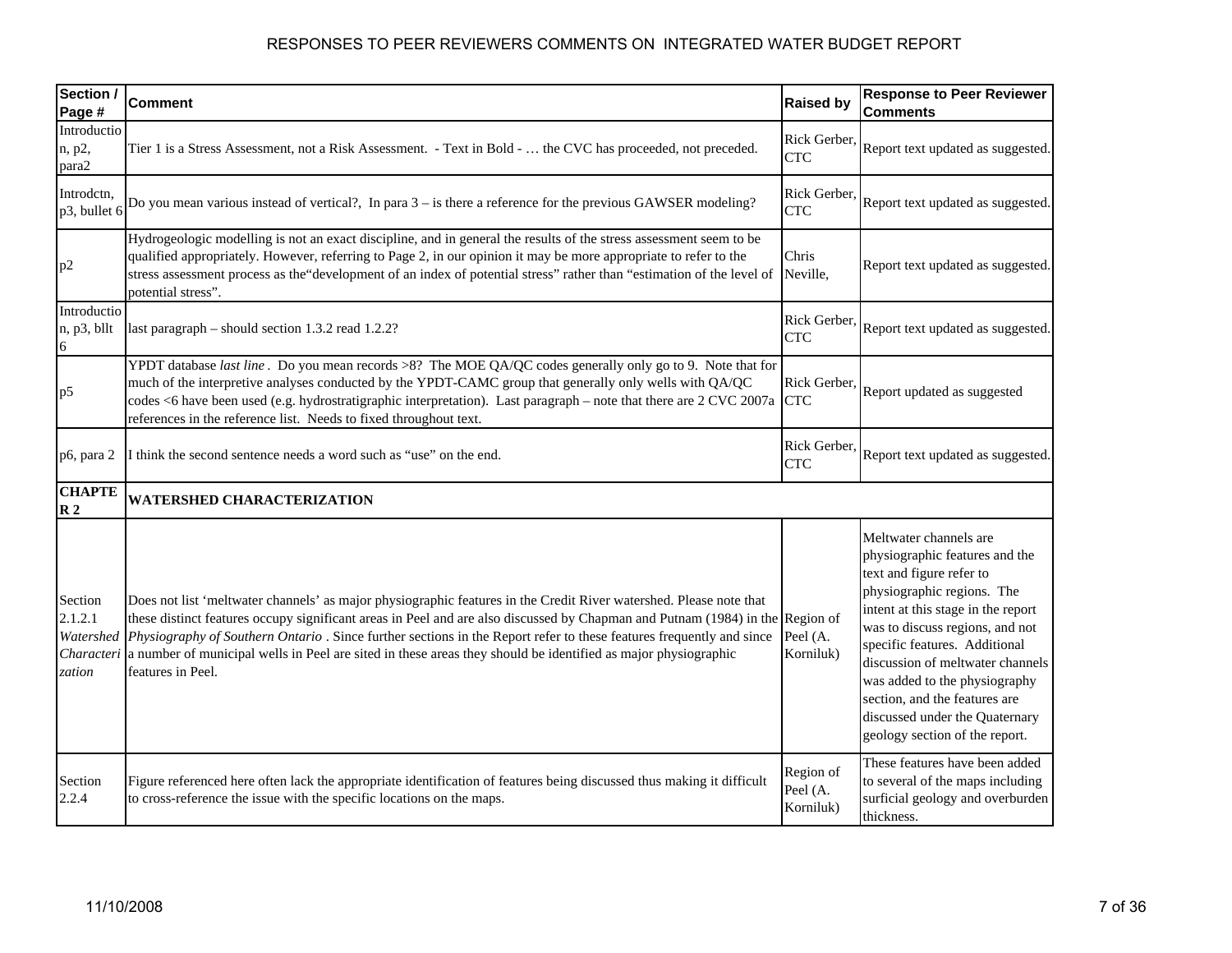| Section /<br>Page #                             | <b>Comment</b>                                                                                                                                                                                                                                                          | <b>Raised by</b>                       | <b>Response to Peer Reviewer</b><br><b>Comments</b>                                                                   |
|-------------------------------------------------|-------------------------------------------------------------------------------------------------------------------------------------------------------------------------------------------------------------------------------------------------------------------------|----------------------------------------|-----------------------------------------------------------------------------------------------------------------------|
| Section<br>2.2.6                                | There is some mix-up of cross-section references (e.g. the text refers to Figure 2-11 as Georgetown while the actual<br>cross-section title refers to Erin; Figure 2-12 is referenced as Orangeville while the actual cross-section is titled<br>Georgetown, etc.).     | Region of<br>Peel (A.<br>Korniluk)     | Figure numbers clarified/<br>updated as suggested.                                                                    |
| Section 2.2<br>Geologica<br>l Setting           | A table showing chronological stratigraphy for both bedrock and overburden could be included to define geo-<br>environment both spatially and temporally.                                                                                                               | <b>CVC</b>                             | A table was added to the report,<br>and the text was updated as<br>suggested.                                         |
| Section<br>2.2.4, p 15,<br>Para 1, line         | "a limited amount of borehole data and correlation" - references on borehole sources should be indicated.                                                                                                                                                               | <b>CVC</b>                             | Report text updated as suggested.                                                                                     |
| Section<br>2.3.3, p 20,<br>Para 2, line 15).    | "These units are observed only in a few very deep boreholes" - references should be indicated here (same to Page                                                                                                                                                        | <b>CVC</b>                             | Report text updated as suggested<br>with additional references.                                                       |
| Section<br>2.3.4, p 20                          | Discussion on aquifer complexes should be developed further to indicate how they are related to the regional<br>hydrostrata.                                                                                                                                            | <b>CVC</b>                             | Report updated as suggest.<br>Table added to better summarize<br>strata.                                              |
| Section<br>2.4.2, p 25                          | bullets" – Orangeville station, Guelph Turfgrass Institute and Georgetown WPCP not be shown on any figure.                                                                                                                                                              | CVC & R<br>Gerber                      | Location of these stations were<br>added to the monitoring<br>locations figure.                                       |
| Section<br>$2.1.1 - p7$<br>Para 1,<br>last line | 'watershed into 3 regions; the upper (west), the middle and lower (east) watershed regions.                                                                                                                                                                             |                                        | Halton Cons Report text updated as suggested.                                                                         |
| Section<br>$2.2.5$ , p 16                       | Include 'Sand & Gravel Thickness', preferably with 'Saturated Sand & Gravel Thickness' map                                                                                                                                                                              | <b>Halton Cons</b><br>D.<br>Mohummad   | As requested, Figure 2-10 (Sand<br>and gravel thickness) was added<br>to the report and discussed in the<br>text.     |
| Section<br>2.3, p 18                            | What is the rational for selecting 25 m for shallow and deep groundwater levels? Are all streams with a Strahler<br>stream order classification greater than 2, perennial? If not, include only the perennial streams as control points for<br>shallow groundwater map. |                                        | The report text has been updated<br>to rationale the use of 25 m to<br>separate the deep and shallow<br>water levels. |
| Section<br>2.3.2, p 19,<br>Para 2               | move this paragraph to the end of the preceding Section 2.3.1                                                                                                                                                                                                           | <b>Halton Cons</b><br>(D.<br>Mohummad) | Report text updated as suggested.                                                                                     |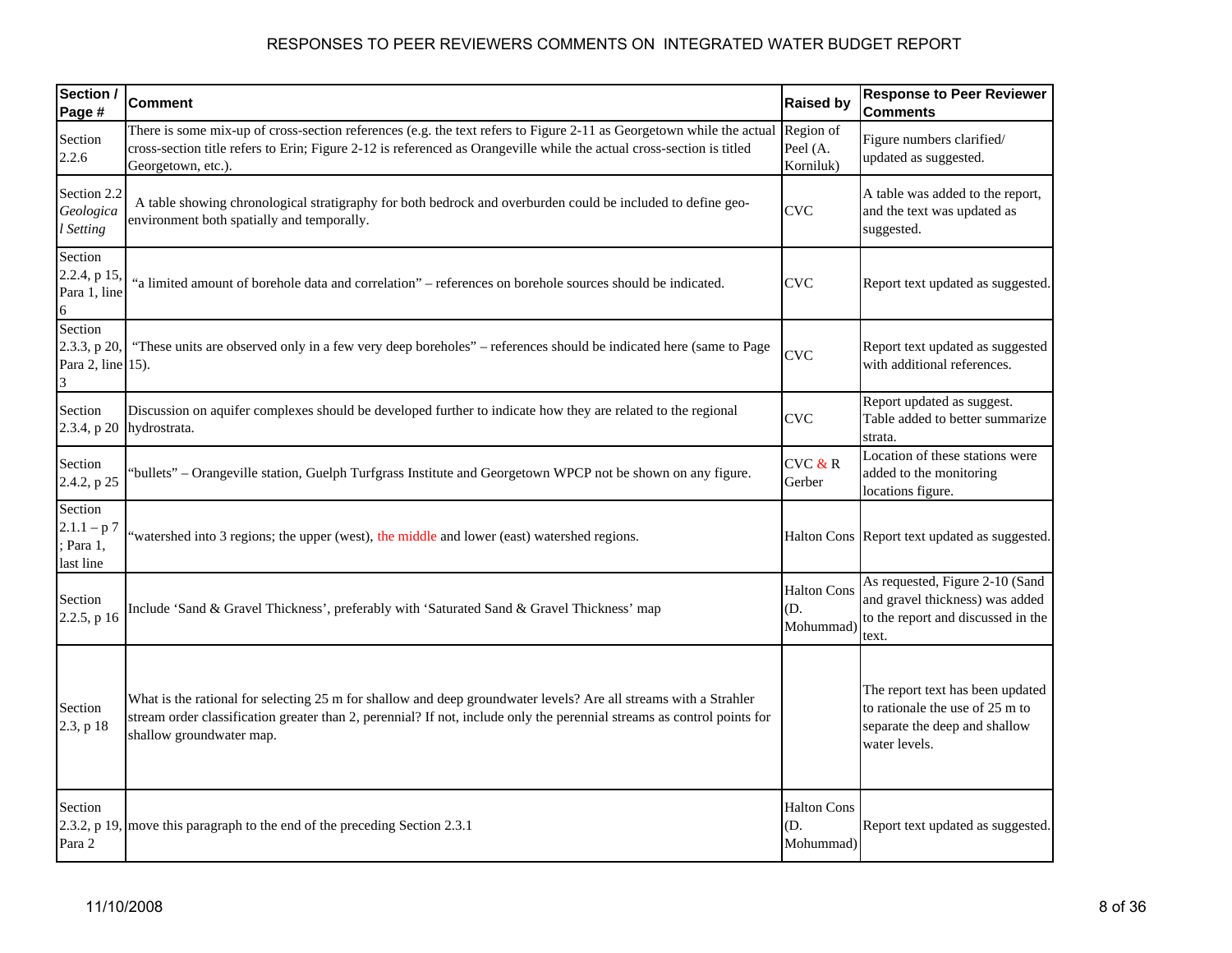| Section /<br>Page #    | <b>Comment</b>                                                                                                                                                                                                                          | <b>Raised by</b>                                  | <b>Response to Peer Reviewer</b><br><b>Comments</b>                                                                                                                                                                                                                                    |
|------------------------|-----------------------------------------------------------------------------------------------------------------------------------------------------------------------------------------------------------------------------------------|---------------------------------------------------|----------------------------------------------------------------------------------------------------------------------------------------------------------------------------------------------------------------------------------------------------------------------------------------|
| p 19, and<br>elsewhere | Change "potentiometric" to "deep groundwater level".                                                                                                                                                                                    | <b>Halton Cons</b><br>D.<br>Mohummad)             | We feel that this report is a<br>technical report and<br>potentiometric surface is a<br>common hydrogeology term;<br>whereas the term 'deep<br>groundwater level' may be<br>confusing to some. Report was<br>not updated as suggested.                                                 |
| Section<br>2.3.3, p 19 | Hydrostratigraphy - Include isopach maps of Hydrostraigraphic Units (HUs), at least for aquifer units                                                                                                                                   | <b>Halton Cons</b><br>D.<br>Mohummad)             | Isopach maps were not within the<br>scope of this study and as such<br>were not included. It was<br>understood that the discussion of<br>the conceptual model in earlier<br>CVC reports was sufficient and<br>that this information did not need<br>to be reiterated in this document. |
| Section<br>2.3.5, p 22 | Include map showing (major/minor) aquifer complexes                                                                                                                                                                                     | <b>Halton Cons</b><br>D.<br>Mohummad)             | Mapping of aquifer complexes is<br>difficult as they often overlap<br>and the division between major<br>and minor is speculative.                                                                                                                                                      |
| Section<br>2.1.1, p3   | AMSL: Fully expand acronym at first occurrence. Applies to entire report                                                                                                                                                                | <b>Halton Cons</b><br>(D.<br>Mohummad)            | Report text updated as suggested.                                                                                                                                                                                                                                                      |
| p 21                   | Amabel Production Zone is not included in Table 3, p. 20                                                                                                                                                                                | <b>Halton Cons</b><br>D.<br>Mohummad)             | The presence of the Amabel<br>production zone within the CVC<br>watershed is poorly understood<br>and speculative. A lack of high<br>quality cored boreholes or logged<br>outcrop exposures has prevented<br>the delineation of this unit within<br>the watershed.                     |
| p 25                   | Figure 2-17 is referenced for 5 climate stations (LBPIA, Orangeville MOE, GTI, Shand Dam MSC, and<br>Georgetown WPCP); Figure 2-17 shows 3 climate stations. Caledon Station shown on Figure 2-17 is not mentioned<br>in Section 2.4.2. | <b>Halton Cons</b><br>(D.<br>Mohummad) requested. | The climate stations were added<br>to the monitoring stations map as                                                                                                                                                                                                                   |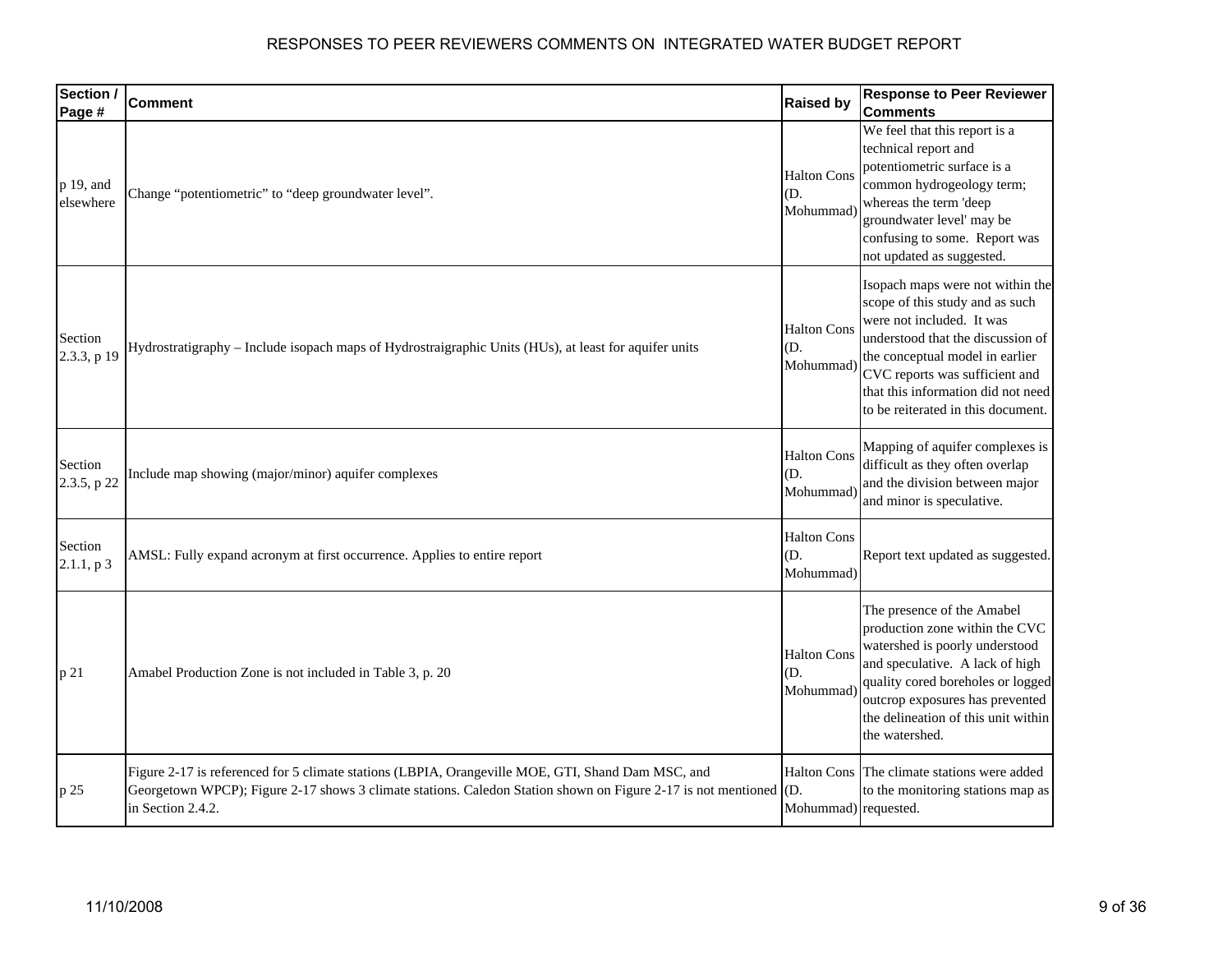| Section /<br>Page #                           | <b>Comment</b>                                                                                                                                                                                                                                                                                                                                                                                                                                                   | <b>Raised by</b>                         | <b>Response to Peer Reviewer</b><br><b>Comments</b>                                                                                                                                                                                                                       |
|-----------------------------------------------|------------------------------------------------------------------------------------------------------------------------------------------------------------------------------------------------------------------------------------------------------------------------------------------------------------------------------------------------------------------------------------------------------------------------------------------------------------------|------------------------------------------|---------------------------------------------------------------------------------------------------------------------------------------------------------------------------------------------------------------------------------------------------------------------------|
| Section<br>2.4.4, p 27,<br>Para 2, line       | "instream flow requirements are can be classified"                                                                                                                                                                                                                                                                                                                                                                                                               | <b>Halton Cons</b><br>(D.<br>Mohummad)   | Report text updated as suggested.                                                                                                                                                                                                                                         |
|                                               | What is the consideration of wastewater treatment and quarry water discharges, reservoir releases and surface water<br>takings in the baseflow analysis?                                                                                                                                                                                                                                                                                                         | <b>Halton Cons</b><br>D.<br>Mohummad)    | The analysis illustrated was<br>based on measured streamflow,<br>and as a result, it reflects all<br>anthropogenic impacts.                                                                                                                                               |
| Section<br>2.1.1, p3                          | AMSL: Fully expand the acronym at its first occurrence. This applies to the entire report.                                                                                                                                                                                                                                                                                                                                                                       | <b>Halton Reg</b>                        | Report text updated as suggested.                                                                                                                                                                                                                                         |
| Section<br>2.2.3, p 13                        | The report indicates that the YPDT database was used to create the bedrock surface in Figure 2-6. What data, other<br>than MOE water well records was used to construct Figure 2-6 in areas outside of the YPDT coverage? It would<br>also be useful to see what wells in Figure 2-6 are push-down wells.                                                                                                                                                        | <b>Halton Reg</b><br>(Sudhakar<br>Kurli) | Report clarified as requested.                                                                                                                                                                                                                                            |
| Section<br>2.2.3, p 14<br>Para 2              | the report indicates that the 2 conceptualizations of bedrock topography are useful for the water budget study and<br>that when evaluated together the two surfaces create an upper and lower range of uncertainty. How do the<br>differences in each conceptual scenario affect the water budget? Which of the 2 was used in the groundwater model<br>and how does it impact the outcome of the water budget results, stress assessment and drought assessment? | <b>Halton Reg</b>                        | The YPDT bedrock surface was<br>used in the model for consistency<br>between CVC and TRCA;<br>however the water levels<br>associated with this system<br>appear to be too low. A<br>sensitivity analysis was not<br>completed to assess uncertainty<br>of bedrock layers. |
| Section<br>2.2.6, p 17                        | Reference is made to Figure 2-11 cross-section through Georgetown and that the static levels may not be<br>representative of modern day pumped elevations. To clarify, there is no active Halton/Georgetown muncipal well<br>in the vicinity of the cross-section                                                                                                                                                                                                | <b>Halton Reg</b>                        | Report clarified as requested.                                                                                                                                                                                                                                            |
| Section<br>2.2.6, p 17                        | There appears to be a mix up in Figure Numbers for the cross-sections. E.g. Figure 2-11 is referred to in the report<br>as Georgetown, but on Figure 2-11 title is Erin. Check Figures 2-11, 2-12 and 2-14 as they do not seem to match<br>with body of report.                                                                                                                                                                                                  | <b>Halton Reg</b>                        | Figure numbers clarified/<br>updated as suggested.                                                                                                                                                                                                                        |
| Section<br>2.5.10, p<br>34, Para 4,<br>line 1 | Urban development within the approved urban boundary in the Town of                                                                                                                                                                                                                                                                                                                                                                                              | <b>Halton Reg</b>                        | Report text updated as suggested.                                                                                                                                                                                                                                         |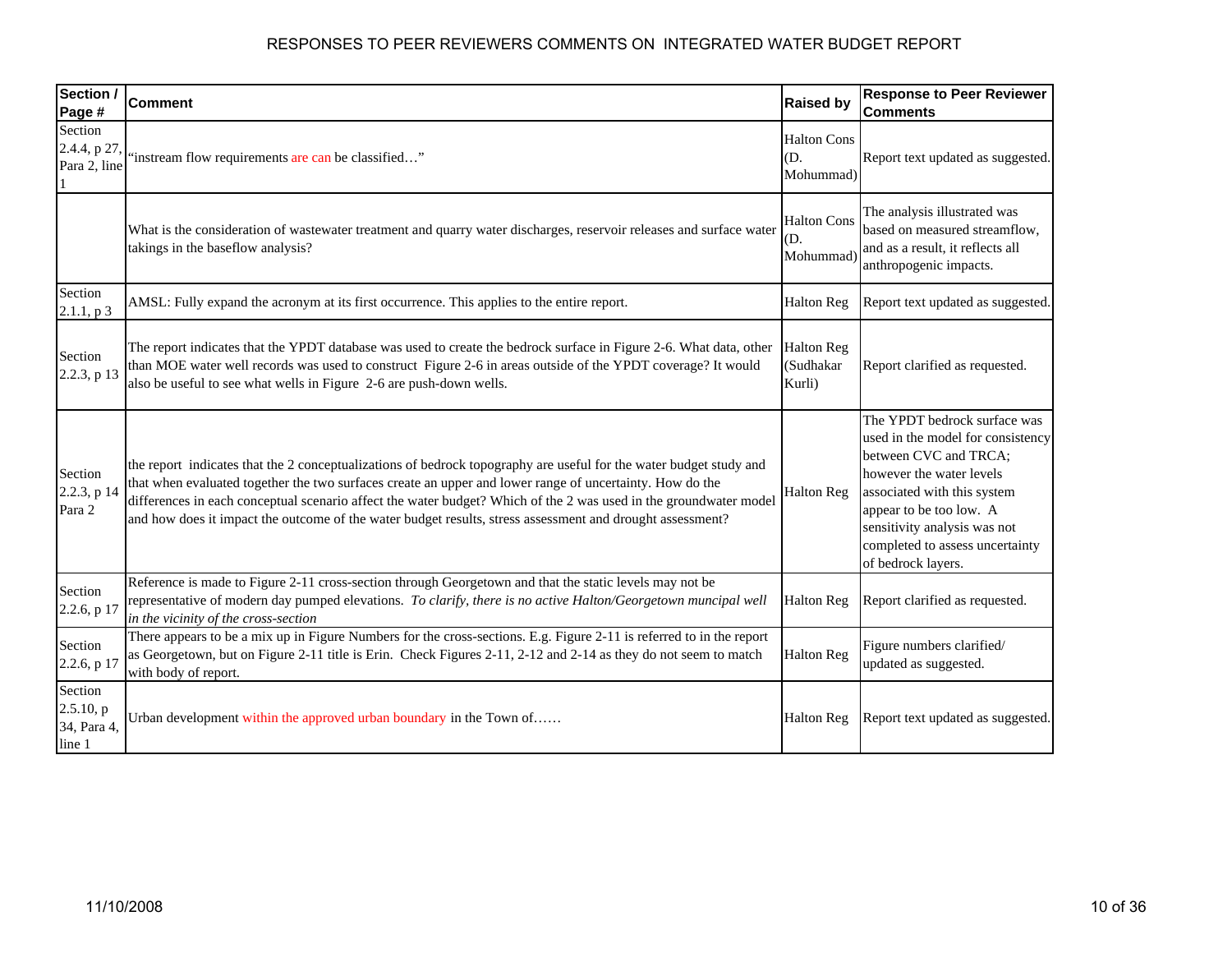| Section /<br>Page #                 | <b>Comment</b>                                                                                                                                                                                                                                                                                                                                                                                                            | <b>Raised by</b>           | <b>Response to Peer Reviewer</b><br><b>Comments</b>              |
|-------------------------------------|---------------------------------------------------------------------------------------------------------------------------------------------------------------------------------------------------------------------------------------------------------------------------------------------------------------------------------------------------------------------------------------------------------------------------|----------------------------|------------------------------------------------------------------|
| Section<br>2.4.2, p 25<br>last para | The mean annual (potential) evapotranspiration is reported as about 540mm. How does this estimate compare to<br>the potential evapotranspiration modelled using the Jensen and Haise method in HSPF?                                                                                                                                                                                                                      | Kevin<br>Mackenzie         | The Jensen and Haise method<br>was not considered in this study. |
| p7, para1                           | Is Chapter 2 simply a summary of the Watershed Characterization report (and 2 earlier water budget reports?) or has<br>some information been updated since the earlier reports were released? It should be stated which because if it is<br>simply a summary then the reader may want to skip this chapter and be confident that they aren't missing anything<br>new. There are 2 CVC 2007a references in reference list. | Rick Gerber,<br><b>CTC</b> | Report text updated as suggested.                                |
| p7, para2                           | Orangeville (Hillsburgh Sandhills) and Paris (Horseshoe Moraines) moraines aren't explicitly shown on Figure 2-3. Rick Gerber,<br>Maybe refer to Figure 2-2 where these three moraines are labelled.                                                                                                                                                                                                                      | <b>CTC</b>                 | Report text updated as suggested.                                |
| p7, para3                           | Which direction are the drumlins elongated                                                                                                                                                                                                                                                                                                                                                                                | Rick Gerber,<br><b>CTC</b> | Report text updated as suggested.                                |
| p7, last<br>line                    | 'permeability" should be "permeable"                                                                                                                                                                                                                                                                                                                                                                                      | Rick Gerber,<br><b>CTC</b> | Report text updated as suggested.                                |
| p8, para3                           | Norval is not labelled on Figure 2-3. Places referred to in text should be shown on a figure.                                                                                                                                                                                                                                                                                                                             | Rick Gerber,<br><b>CTC</b> | Figure updated as requested.                                     |
| p8, para7                           | Sentence should read something like "This zone is currently highly urbanized with a growing population."                                                                                                                                                                                                                                                                                                                  | Rick Gerber,<br><b>CTC</b> | Report text updated as suggested.                                |
|                                     | p9, bullet2 Guelph Drumlin Field, not Moraine.                                                                                                                                                                                                                                                                                                                                                                            | Rick Gerber,<br><b>CTC</b> | Report text updated as suggested.                                |
| p9, para6                           | "et al" should be italicized. This will apply throughout text.                                                                                                                                                                                                                                                                                                                                                            | Rick Gerber,<br><b>CTC</b> | Report text updated as suggested.                                |
| p10, para3                          | I think the Oak Ridges Moraine is about 13,400 years old, not 12,000 according to Karrow and I believe Peter<br>Barnett in the Geology of Ontario, Volume 2.                                                                                                                                                                                                                                                              | Rick Gerber,<br><b>CTC</b> | Report text updated as suggested.                                |
| $p10$ , para5                       | Karrow 1968 not in reference list                                                                                                                                                                                                                                                                                                                                                                                         | <b>CTC</b>                 | Rick Gerber, Reference added to reference list<br>as suggested.  |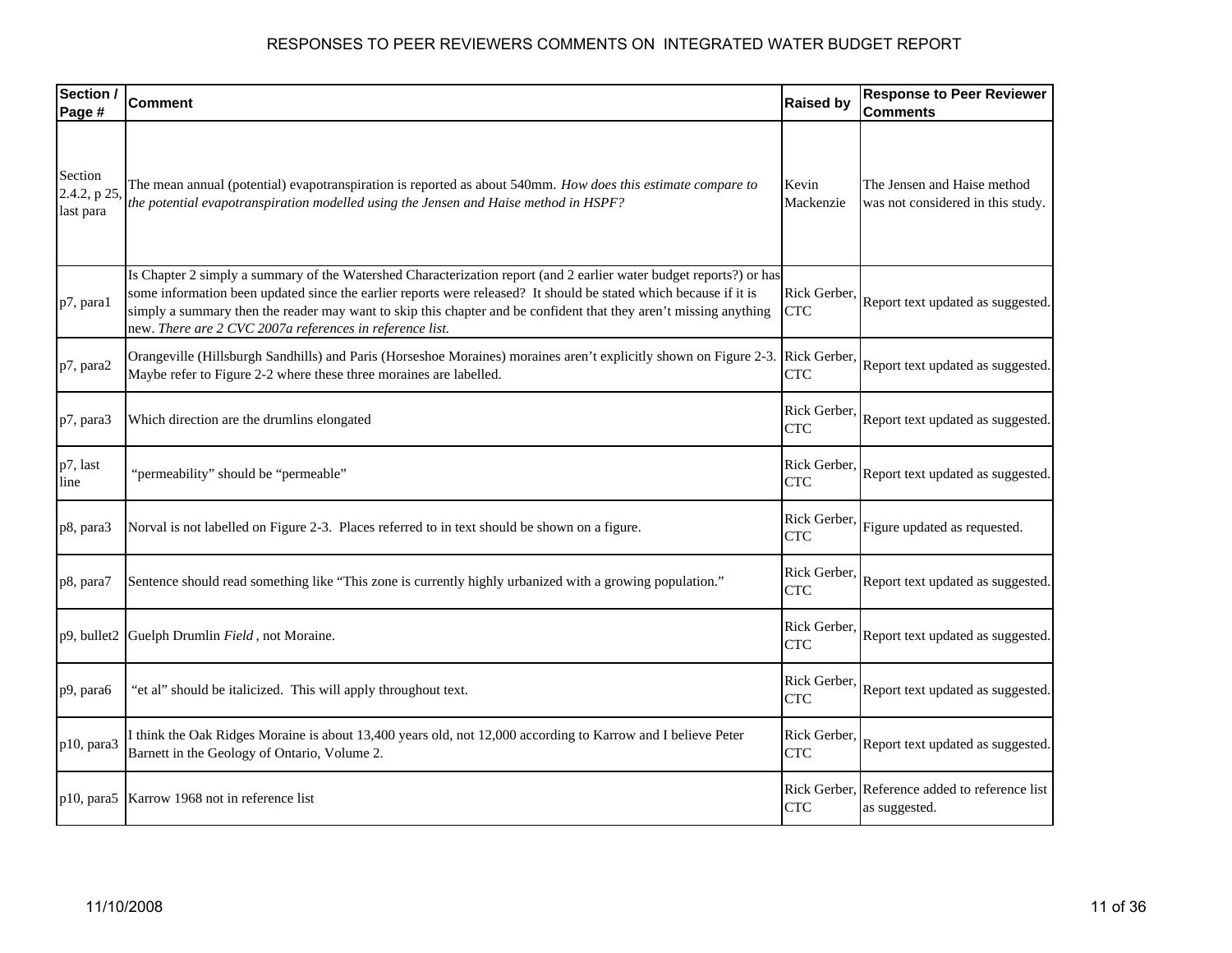| Section /<br>Page # | <b>Comment</b>                                                                                                                                                                                                                                                                                                                                                                                                                                                                                                                                                                                                                                                                                                                                                                                                                                                                                                | <b>Raised by</b>           | <b>Response to Peer Reviewer</b><br><b>Comments</b>                                                                                                                                                                                                                                                                                                                                                                                  |
|---------------------|---------------------------------------------------------------------------------------------------------------------------------------------------------------------------------------------------------------------------------------------------------------------------------------------------------------------------------------------------------------------------------------------------------------------------------------------------------------------------------------------------------------------------------------------------------------------------------------------------------------------------------------------------------------------------------------------------------------------------------------------------------------------------------------------------------------------------------------------------------------------------------------------------------------|----------------------------|--------------------------------------------------------------------------------------------------------------------------------------------------------------------------------------------------------------------------------------------------------------------------------------------------------------------------------------------------------------------------------------------------------------------------------------|
| $p11$ , para3       | The land classification map shown on Figure 2-4 is believed to be representative of or current to what year? 2004?                                                                                                                                                                                                                                                                                                                                                                                                                                                                                                                                                                                                                                                                                                                                                                                            | <b>CTC</b>                 | Rick Gerber, Report text clarified as<br>suggested.                                                                                                                                                                                                                                                                                                                                                                                  |
|                     | P13, para6 Karrow 1973 not in reference list                                                                                                                                                                                                                                                                                                                                                                                                                                                                                                                                                                                                                                                                                                                                                                                                                                                                  | <b>CTC</b>                 | Rick Gerber, Reference added to reference list<br>as suggested.                                                                                                                                                                                                                                                                                                                                                                      |
| $p14$ , para $3$    | The last sentence I think is a good summary. I would change it slightly to "Figure 2-6 may not define the maximum<br>depth of bedrock valleys, while Figure 2-7 may over-estimate the depth of bedrock valleys." I am also wondering if<br>it would be much work to come up with a common bedrock surface to be used in both the FEFLOW (CVC) and<br>MODFLOW (TRCA) models, particularly where the models overlap? Having two surfaces or interpretations still<br>leads to a bit of awkwardness.                                                                                                                                                                                                                                                                                                                                                                                                             | <b>CTC</b>                 | Report text is updated as<br>suggested. It is recognized that<br>having two interpretations is not<br>Rick Gerber, ideal. CVC adopted the YPDT<br>surface used in the TRCA area<br>and the depth and width of the<br>valley in the CVC Watershed<br>appears to be overestimated.                                                                                                                                                     |
| $p14$ , para $4$    | Statement ", and on Town of Orangeville" should be , and a Town of                                                                                                                                                                                                                                                                                                                                                                                                                                                                                                                                                                                                                                                                                                                                                                                                                                            | Rick Gerber,<br><b>CTC</b> | Report text updated as suggested.                                                                                                                                                                                                                                                                                                                                                                                                    |
| $p15$ , paral       | Kassenaar spelled wrong. Check this throughout text                                                                                                                                                                                                                                                                                                                                                                                                                                                                                                                                                                                                                                                                                                                                                                                                                                                           | Rick Gerber.<br><b>CTC</b> | Report text updated as suggested.                                                                                                                                                                                                                                                                                                                                                                                                    |
| p15, para4          | The Thorncliffe Fm. is characterized by dramatic facies changes over short distances. Much of the unit is<br>considered to represent lacustrine deposition with both near shore (coarser) and deeper water (finer grained) facies.<br>It is also expected that a fluvial component to this unit will exist outside of the lake extents such as occur on the<br>rising bedrock surface east of Lake Simcoe and perhaps above the Niagara Escarpment. Course sand and gravel<br>would occur in these fluvially dominated areas; however, coarser material fans or debris flow facies occur<br>surrounded by lacustrine sediments in areas such as north Markham and perhaps reflect proximity to a coarser<br>sediment supply into a lake delivered fluvially/glaciofluvially from the north. Are you meaning to say that where it<br>occurs within the CVC that it is characterized as coarse sand and gravel? | Rick Gerber.<br><b>CTC</b> | Yes. We have interpreted the<br>Thorncliffe where it occurs to<br>consist of sandy aquifer material.<br>This unit is often combined<br>hydrostratigraphically with the<br>basal aquifer unit that lies on top<br>of bedrock in some areas of the<br>watershed. There are no outcrop<br>exposures of this unit (to our<br>knowledge) within the watershed<br>and the distribution of these<br>sediments remains poorly<br>understood. |
| $p15$ , para $5$    | Barnett 1992 not in reference list                                                                                                                                                                                                                                                                                                                                                                                                                                                                                                                                                                                                                                                                                                                                                                                                                                                                            | <b>CTC</b>                 | Rick Gerber, Reference corrected in the text of<br>report (Barnett, 1991).                                                                                                                                                                                                                                                                                                                                                           |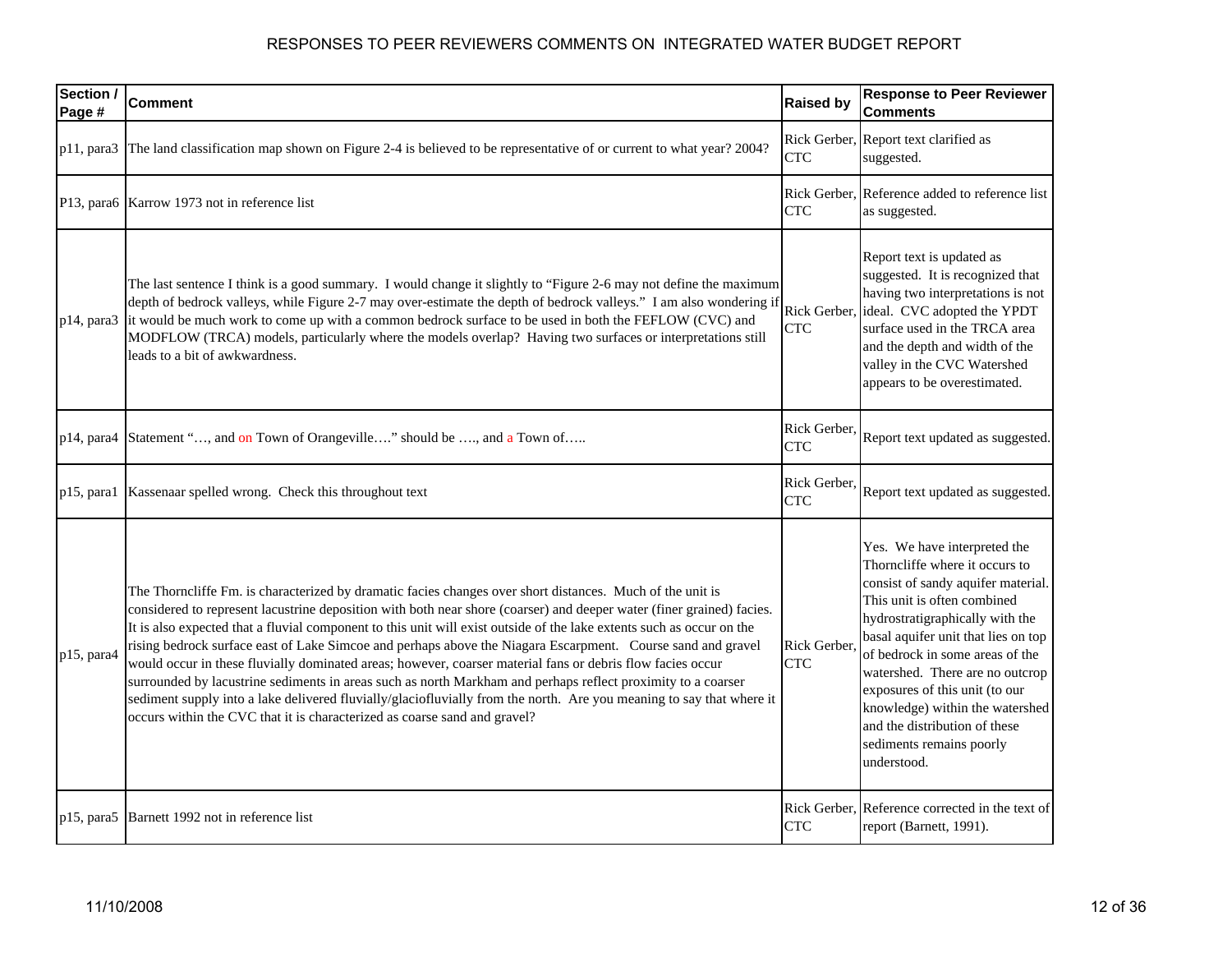| Section /<br>Page # | <b>Comment</b>                                                                                                                                                                                                                                                                                                                                                                                                                                                                                                                                                                                                                                                                                                                                                                                                                                                                                                                                                                                                                                                                                                                                                                                      | <b>Raised by</b>           | <b>Response to Peer Reviewer</b><br><b>Comments</b>                                                                                                 |
|---------------------|-----------------------------------------------------------------------------------------------------------------------------------------------------------------------------------------------------------------------------------------------------------------------------------------------------------------------------------------------------------------------------------------------------------------------------------------------------------------------------------------------------------------------------------------------------------------------------------------------------------------------------------------------------------------------------------------------------------------------------------------------------------------------------------------------------------------------------------------------------------------------------------------------------------------------------------------------------------------------------------------------------------------------------------------------------------------------------------------------------------------------------------------------------------------------------------------------------|----------------------------|-----------------------------------------------------------------------------------------------------------------------------------------------------|
| $p16$ , para $2$    | White 1975 not in reference list.                                                                                                                                                                                                                                                                                                                                                                                                                                                                                                                                                                                                                                                                                                                                                                                                                                                                                                                                                                                                                                                                                                                                                                   | <b>CTC</b>                 | Rick Gerber, Reference added to reference list<br>as suggested.                                                                                     |
| p16, para7          | The Singhampton Moraine should be labeled on Figure 2-9 so the reader can follow the text easier.                                                                                                                                                                                                                                                                                                                                                                                                                                                                                                                                                                                                                                                                                                                                                                                                                                                                                                                                                                                                                                                                                                   | Rick Gerber,<br><b>CTC</b> | Figure has been updated to label<br>the Moraine as suggested.                                                                                       |
| p19                 | Does the surface water divide for the Credit River watershed generally also function as a groundwater divide for<br>both the shallow and deep flow system? Perhaps this is discussed later in text, but maybe a sentence or two could<br>be added here                                                                                                                                                                                                                                                                                                                                                                                                                                                                                                                                                                                                                                                                                                                                                                                                                                                                                                                                              | Rick Gerber,<br><b>CTC</b> | Discussion has been added to<br>discuss groundater divides in<br>context of surface water divides.                                                  |
| p20, para1          | The hydrostratigraphic units from Table 3 are not shown, or at least not labeled, on the sections on figures 2-10 to 2-<br>14. The text talked about hydrostratigraphic units; however, the sections just show aquifers or aquitards. This<br>sentence talks about the 12 hydrostratigraphic units present and then says that the relationship to hydrostratigraphic<br>units is shown on the sections. I'm not quite sure what this means.                                                                                                                                                                                                                                                                                                                                                                                                                                                                                                                                                                                                                                                                                                                                                         | Rick Gerber,<br><b>CTC</b> | Text has been updated, and the<br>cross-sections have been<br>annotated to reflect the various<br>overburden hydrostratigraphic<br>units.           |
| p25,<br>bullets     | Is the Orangeville climate station on Island Lake shown by the snow symbol? Guelph climate station not shown on<br>Figure 2-17. The Caledon Climate Station is shown on Figure 2-17 but is not mentioned in text. Were data from<br>this station used?                                                                                                                                                                                                                                                                                                                                                                                                                                                                                                                                                                                                                                                                                                                                                                                                                                                                                                                                              | Rick Gerber,<br><b>CTC</b> | Discussion regarding the<br>Caledon climate station was<br>added to the report, and the<br>figure was updated to include all<br>climate stations.   |
| p25, para3<br>&4    | CVC 2002 not in reference list. Referenced again in paragraph 4. Thornthwaite & Mather 1955 not in reference<br>list                                                                                                                                                                                                                                                                                                                                                                                                                                                                                                                                                                                                                                                                                                                                                                                                                                                                                                                                                                                                                                                                                | Rick Gerber,<br><b>CTC</b> | Reference added to reference list<br>as suggested, and CVC reference<br>corrected as suggested.                                                     |
| p26, Table          | Note that BFLOW consistently provides the lowest estimates of baseflow out of 9 methods compared in the CAMC-<br>YPDT estimates (6 methods) and Neff et al 2005 (6 methods) analysis (3 methods between the 2 datasets overlap;<br>LSRCA and CLOCA HYDAT data have been analysed). Neff et al. (USGS Scientific Investigations Report 2005-<br>5217) also concluded the same for their 6 method comparison for streams in the Great Lakes Basin. I'm not sure<br>which of 3 BFLOW passes that Neff et al used. This report uses average of max and min. I have the Neff et al<br>estimates provided as text files on the web in a database if anyone is interested. Perhaps a figure should be<br>provided to illustrate a years worth of observed total streamflow (daily), and the max, min and average BFLOW<br>estimated baseflow so the reader can get a feel for how the hydrograph is separated. If the estimates of baseflow<br>were too low, would it significantly affect your calibration? Have the baseflow estimates been corrected for WWTP<br>discharges? The CVC WC report has discharges for 2001 which sometimes are higher than in this report (e.g. for<br>Grgtown and Oville). | Rick Gerber,<br><b>CTC</b> | Text is updated with clarification<br>of the purpose of baseflow<br>recession. Figure illustrating<br>three passes has been added to<br>the report. |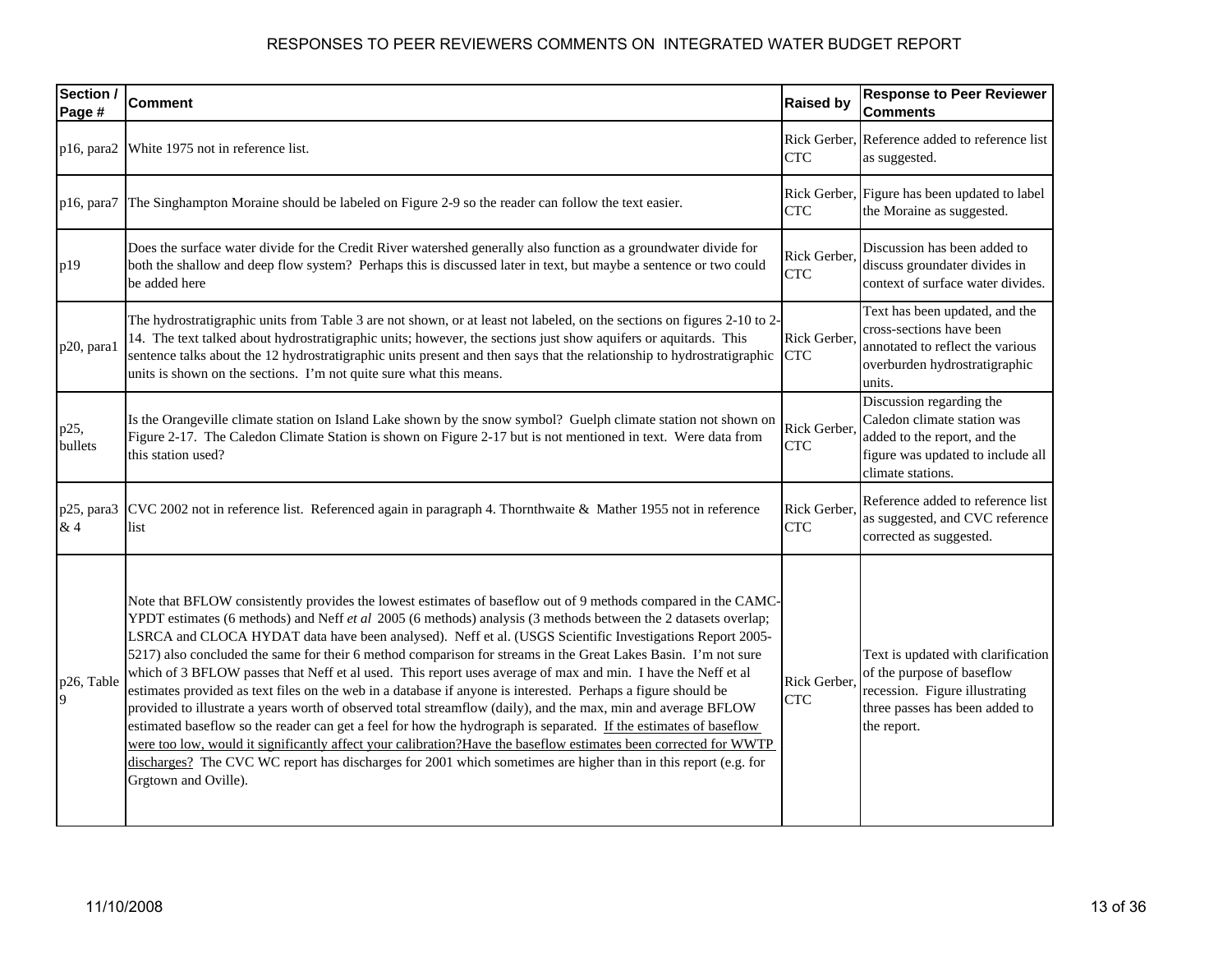| Section /<br>Page #                                      | <b>Comment</b>                                                                                                                                                                                                                                                                                                                                                                                                                                                                                                     | <b>Raised by</b>           | <b>Response to Peer Reviewer</b><br><b>Comments</b>                                                                                                                                                      |
|----------------------------------------------------------|--------------------------------------------------------------------------------------------------------------------------------------------------------------------------------------------------------------------------------------------------------------------------------------------------------------------------------------------------------------------------------------------------------------------------------------------------------------------------------------------------------------------|----------------------------|----------------------------------------------------------------------------------------------------------------------------------------------------------------------------------------------------------|
| p27, para5                                               | Remove "are" from first sentence                                                                                                                                                                                                                                                                                                                                                                                                                                                                                   | Rick Gerber,<br><b>CTC</b> | updated                                                                                                                                                                                                  |
| p29, para8                                               | I don't see the Caledon Meltwater Channel labeled on any of the figures. My guess is it could be the Glaciofluvial<br>Gravel shown on Figure 2-8. Remember that many readers are not going to know where the places and features<br>referred to in the text are located.                                                                                                                                                                                                                                           | Rick Gerber,<br><b>CTC</b> | Figure has been updated to label<br>the meltwater channels and other<br>physiographic features as<br>suggested.                                                                                          |
| 2.2.3                                                    | Figure 2-6 shows "bedrock valleys that host municipal aquifers" and "interpreted buried bedrock valley thalwegs"<br>[the dashed line is missing from the legend]. Are the interpretations of "bedrock valleys that host municipal<br>aquifers" drawn from Singer and others (2003), or have they been developed during the current study? Are we<br>correct in understanding that the "interpreted buried bedrock valley thalwegs" have been inferred from the bedrock<br>surface developed for the current study? | Chris<br>Neville,          | Report text updated as suggested,<br>and the figures were also updated<br>to clarify interpretations.                                                                                                    |
| 2.2.3                                                    | Figure 2-7 shows "bedrock valleys that host municipal aquifers" and "interpreted buried bedrock valley thalwegs".<br>The "bedrock valleys that host municipal aquifers" are the same as those shown in Figure 2-6. Are we correct in<br>understanding that the "interpreted buried bedrock valley thalwegs" shown in Figure 2-7 are those inferred in the<br>Kassenaar and Wexler (2006) study?                                                                                                                    | Chris<br>Neville,          | Report text updated as suggested.                                                                                                                                                                        |
| <b>CHAPTE</b><br>R <sub>3</sub>                          | <b>CONSUMPTIVE WATER DEMANDS</b>                                                                                                                                                                                                                                                                                                                                                                                                                                                                                   |                            |                                                                                                                                                                                                          |
| Section<br>3.2.2                                         | Add reference to the MOE process for determining consumptive water use from PTTW database as per Appendix<br>D, Figure 1 of MOE's GM#7; October 2006.                                                                                                                                                                                                                                                                                                                                                              | Region of<br>Peel          | Report text updated as suggested.                                                                                                                                                                        |
| Section<br>3.2.2                                         | Table 11; Consumptive Use Factors - add reference to Appendix D, Table 2 -Default Consumptive Use Factors;<br>GM#7; MOE; October 2006.                                                                                                                                                                                                                                                                                                                                                                             | Region of<br>Peel          | Report text updated as suggested.                                                                                                                                                                        |
| Section<br>3.2.2                                         | Table 10. Inglewood wells 2 and 3 are identified as Bedrock aquifers when they should be Overburden aquifers<br>consistent with their descriptions throughout the rest of the report.                                                                                                                                                                                                                                                                                                                              | Region of<br>Peel          | Report text updated as suggested.                                                                                                                                                                        |
| Section<br>3.2.2.1                                       | Table 12: Monthly Demand Adjustments - add reference to Table 1 - Default Monthly Demand<br>Adjustment; GM#7; MOE, October 2006.                                                                                                                                                                                                                                                                                                                                                                                   | Region of<br>Peel          | Report text updated as suggested.                                                                                                                                                                        |
| Section<br>3.2.2                                         | Figure $3.1$ – it would be prudent to add names of communities and municipal well systems to the map                                                                                                                                                                                                                                                                                                                                                                                                               | Region of<br>Peel          |                                                                                                                                                                                                          |
| p43, table<br>12                                         | Again, state that the monthly demand adjustments are those recommended in the March 2007 provincial guidance                                                                                                                                                                                                                                                                                                                                                                                                       | Region of<br>Peel          | Report text updated as suggested.                                                                                                                                                                        |
| p48, para2                                               | The guidance (March 2007) suggests using 335 L/p/day, not 175 L/p/d. So in table 15 for Loyalist Creek<br>Subwatershed the unserviced demand would be 5.4 m3/d, compared to 2.6 m3/d which is rounded to 3 m3/d in the<br>table. Is this significant in the % Water Demand calculations to follow? Also, please include Subwatershed<br>numbers in this table to be consistent with text, figures and other tables                                                                                                 | Region of<br>Peel          | The calculations were updated to<br>assume 335 L/day per person,<br>and a consumptive use factor was<br>applied in the calculation. The<br>Percent Water Demand values<br>were also updated in the text. |
| Section<br>3.2.2, p 42<br>Para 2, line<br>$\overline{7}$ | "Dewatering operations that extract groundwater to lower the local water table, and subsequently discharge water to<br>a local surface water feature would be assigned a consumptive factor specific to dewatering operations'. If local<br>surface water feature means off-line pond(s), then it is okay. Clarify the term local surface water feature.                                                                                                                                                           | <b>Halton Cons</b>         | Report has been updated to<br>clarify                                                                                                                                                                    |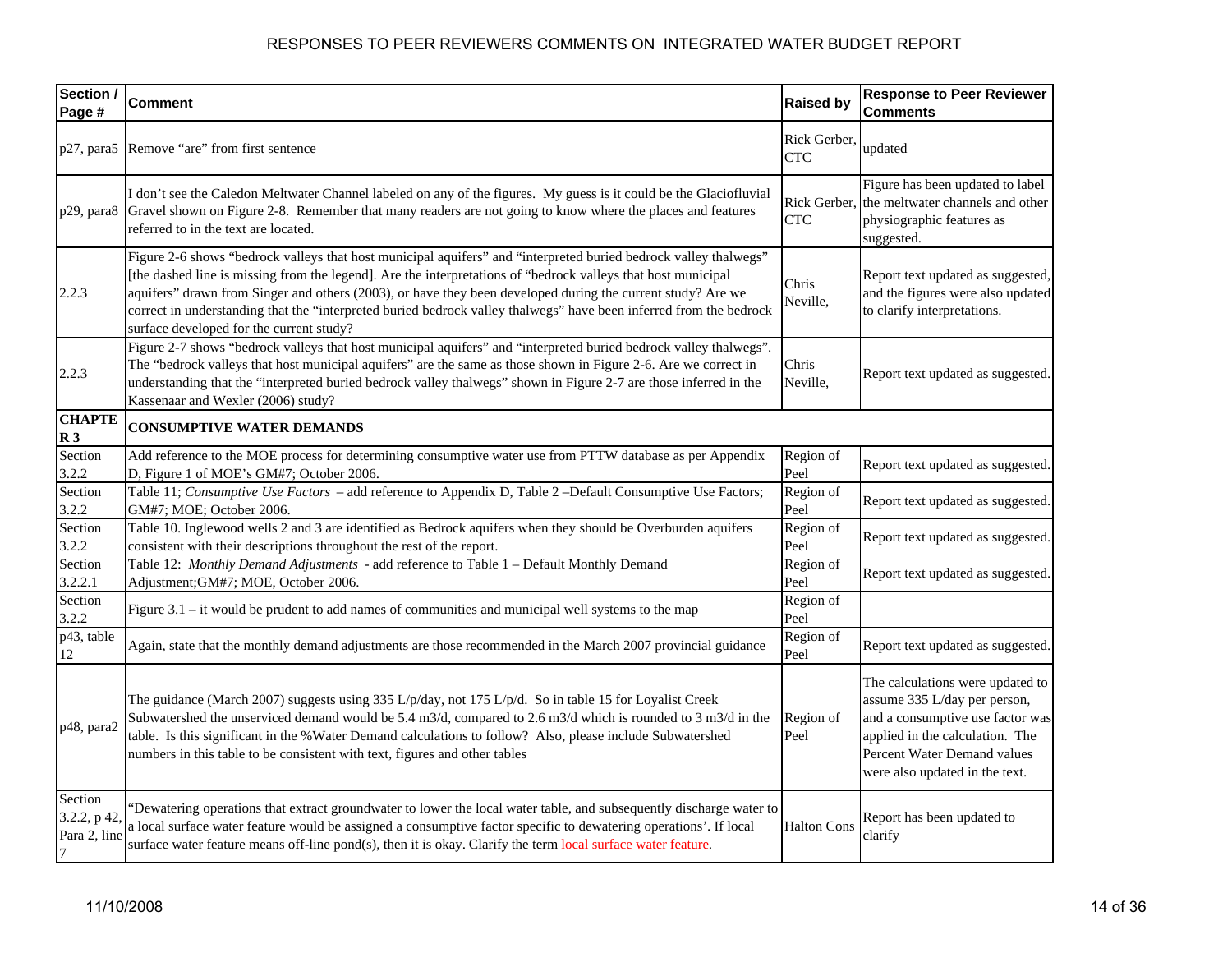| Section /<br>Page # | <b>Comment</b>                                                                                                                                                                                         | <b>Raised by</b>   | <b>Response to Peer Reviewer</b><br><b>Comments</b>                                                                                                                                                                                                                                                                                                                                                                    |
|---------------------|--------------------------------------------------------------------------------------------------------------------------------------------------------------------------------------------------------|--------------------|------------------------------------------------------------------------------------------------------------------------------------------------------------------------------------------------------------------------------------------------------------------------------------------------------------------------------------------------------------------------------------------------------------------------|
| Table 11, p<br>42   | For the municipal wells with sewage servicing facility, use consumptive factor of one (1). Text is not consistent<br>with table.                                                                       | <b>Halton Cons</b> | Report has been updated to<br>clarify                                                                                                                                                                                                                                                                                                                                                                                  |
|                     | What about non-permitted agricultural water use? Agricultural water requirements can be estimated by the De Loe<br>methodology                                                                         | <b>Halton Cons</b> | Non-permitted agriculture water<br>use is assumed to be very small.<br>An agriculture survey of the<br>upper watershed noted that<br>agriculture is non-intensive, there<br>are no large livestock operations<br>and hobby farms and pasture<br>lands dominate the agricultural<br>land use.                                                                                                                           |
|                     | Domestic water use: MOE recommended using 335 L/d/c for SWP water budget work. Also, use of population<br>estimates is better than 'number of septic systems' for the unserviced domestic water demand | <b>Halton Cons</b> | Population estimates do not<br>follow watershed boundaries and<br>therefore average population<br>densities need to be applied to<br>estimate populations. In our<br>opinion, detailed analysis of<br>aerial photos across the non-<br>serviced portions of the<br>watersehd is a more reliable<br>method to estimate populations.<br>335 L/day was used in the<br>calculations and the report was<br>updated as such. |
| p 49                | Section 3.4 Why are non-permitted agricultural and unserviced rural domestic water demands excluded from the water use<br>estimates?                                                                   | <b>Halton Cons</b> | Unserviced rural water demand<br>was calculated, but non-<br>permitted agriculture water use is<br>assumed to be very small (see<br>Beatty and Assoc, 2003;<br>MacDonald, 2006). An<br>agriculture survey of the upper<br>watershed noted that agriculture<br>is non-intensive, there are no<br>large livestock operations and<br>hobby farms and pasture lands<br>dominate the agricultural land<br>use.              |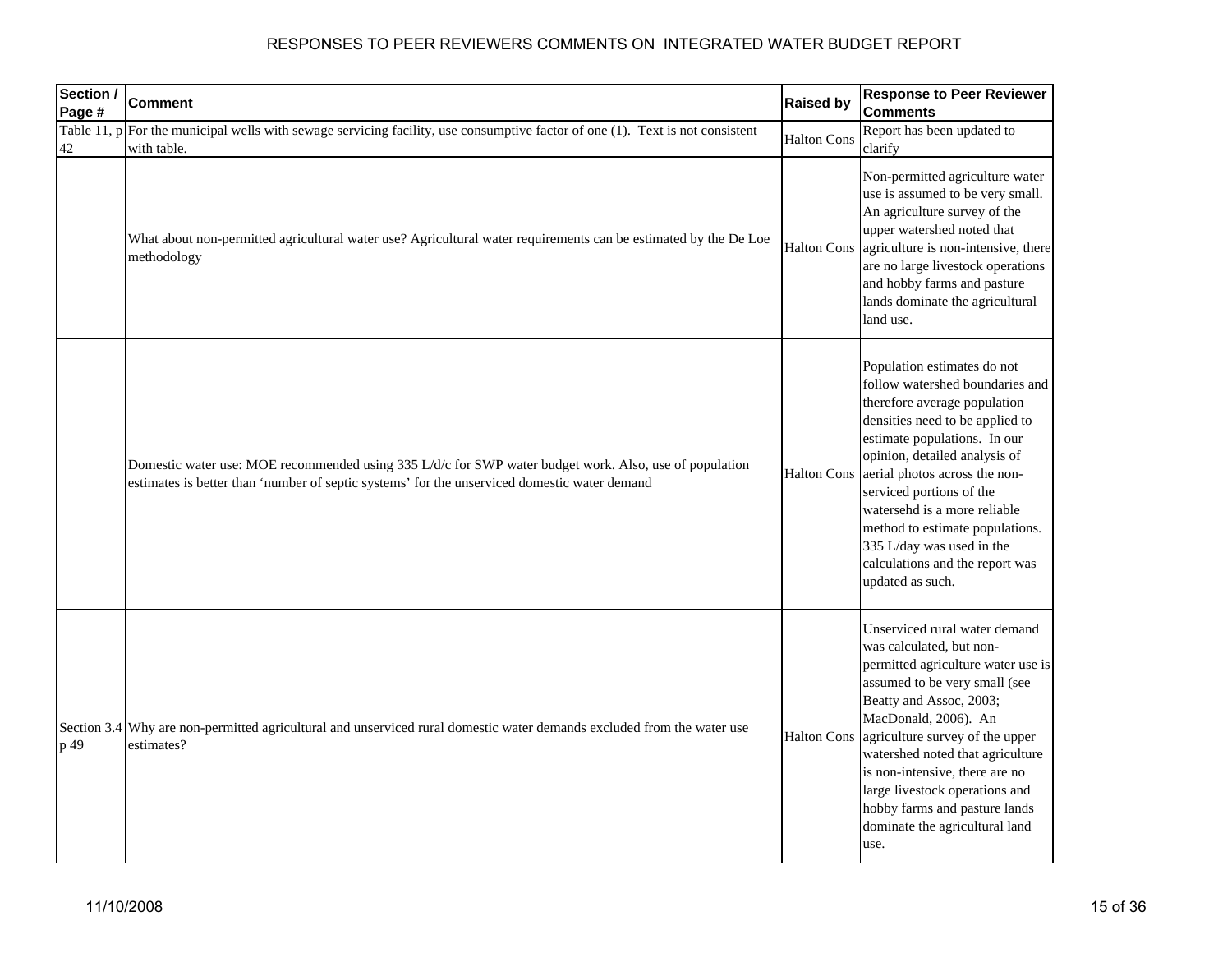| Section /<br>Page #                       | <b>Comment</b>                                                                                                                                                                                                                                                                                                                                                              | <b>Raised by</b>   | <b>Response to Peer Reviewer</b><br>Comments                                                                                                                                                                                                                       |
|-------------------------------------------|-----------------------------------------------------------------------------------------------------------------------------------------------------------------------------------------------------------------------------------------------------------------------------------------------------------------------------------------------------------------------------|--------------------|--------------------------------------------------------------------------------------------------------------------------------------------------------------------------------------------------------------------------------------------------------------------|
| <b>CHAPTE</b><br>$\mathbf{R}$ 4           | <b>SURFACE WATER MODEL</b>                                                                                                                                                                                                                                                                                                                                                  |                    |                                                                                                                                                                                                                                                                    |
|                                           | Surface Water Model - Are reservoir releases, wastewater treatment input, surface water takings, and tile drains<br>considered in the model?                                                                                                                                                                                                                                | <b>Halton Cons</b> | Section 4.0 outlines the inputs to<br>the model and notes that Island<br>Lake Reservoir inputs, and waste<br>water treatment plant discharges<br>were simulated. Surface water<br>takings and tile drains are<br>negligible and therefore were not<br>simulated.   |
|                                           | Surface Water Model - Was model calibrated using storm events?                                                                                                                                                                                                                                                                                                              | <b>Halton Cons</b> | Section 4.0 outlines the model<br>calibration efforts. The modle<br>was not calibrated to storm<br>events directly.                                                                                                                                                |
|                                           | Groundwater Flow Model - Why is the Amabel Production Zone specifically not being considered as a model<br>layer?                                                                                                                                                                                                                                                           | <b>Halton Cons</b> | The presence of the Amabel<br>production zone within the CVC<br>watershed is poorly understood<br>and speculative. A lack of high<br>quality cored boreholes or logged<br>outcrop exposures has prevented<br>the delineation of this unit within<br>the watershed. |
| Table 10, p<br>39                         | Summary of Municipal Pumping Wells: Georgetown wells, Princess Ann Well 6 and Lindsay Court well are<br>allocated to the bedrock aquifer and Prospect park well. All these wells are overburden wells. Change them to<br>Overburden wells. Also change the foot note.                                                                                                       | Halton Reg         | Report text updated as suggested.                                                                                                                                                                                                                                  |
| Sec 3.1.2,<br>p 40 Para<br>$\overline{2}$ | Line 3 - Remove sentence " and additional wells (Hufnagel) serve as standby wells."                                                                                                                                                                                                                                                                                         | <b>Halton Reg</b>  | Report text updated as suggested.                                                                                                                                                                                                                                  |
| Section<br>$3.1.2$ , p 40<br>Para 3,      | Line 2 -"The Regioneight pumping wells" We have only six pumping wells not eight. Also Cedervale wells are<br>1A,3A and 4A. The Tenth Line well is abandoned                                                                                                                                                                                                                | <b>Halton Reg</b>  | Report text updated as suggested.                                                                                                                                                                                                                                  |
| Section<br>3.1, p 39,<br>Table 10         | Parts of the Region of Halton summary are incorrect. Princess Anne 6, Lindsay Court and Prospect Park Wells are<br>all overburden wells. Permitted pumping rate for Cedarvale 3 is 3931 m3/day not 4582 m3/day. Davidson well 1<br>and well 2 are each permitted for 1250 m3/day. Reported actual pumping rates for the 4th Line well and Davidson<br>well appear reversed. | Halton Reg         | Report text updated as suggested.                                                                                                                                                                                                                                  |
| Section<br>3.1.2, p 40                    | In Acton, the Hufnagel and Warren Grove wells are not operated as standy-by wells. They have been<br>decommissioned. There is a standy well at Propsect Park. In Georgetown, the 10th Line well is not in service.                                                                                                                                                          | Halton Reg         | Report text updated as suggested.                                                                                                                                                                                                                                  |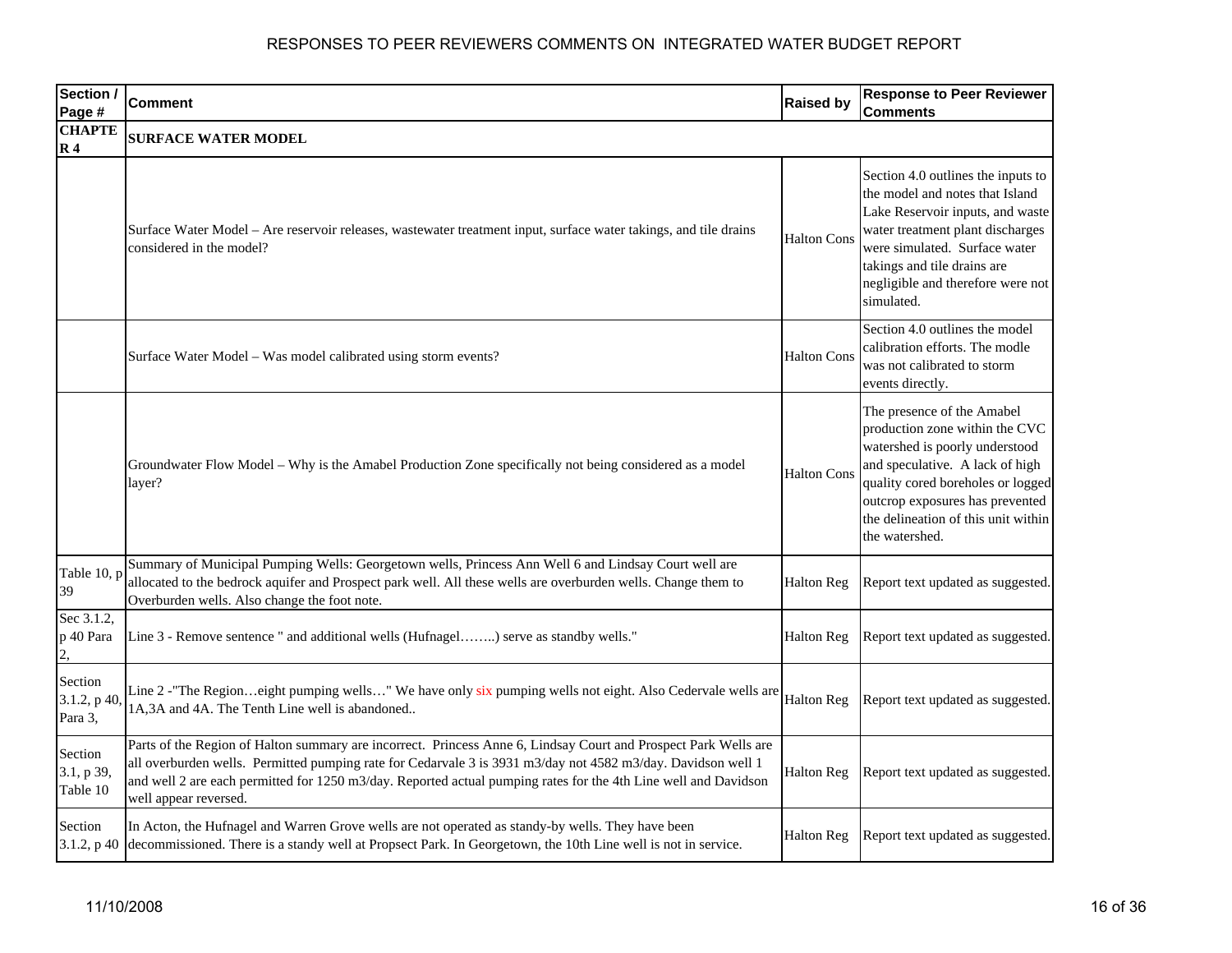| Section /<br>Page #          | <b>Comment</b>                                                                                                                                                                                                                                                                                                                                                                                                                                                                                                                                                                                                                                                                                                                                                                                                      | <b>Raised by</b>           | <b>Response to Peer Reviewer</b><br><b>Comments</b>                                                                                                                                                                                                                                                                                 |
|------------------------------|---------------------------------------------------------------------------------------------------------------------------------------------------------------------------------------------------------------------------------------------------------------------------------------------------------------------------------------------------------------------------------------------------------------------------------------------------------------------------------------------------------------------------------------------------------------------------------------------------------------------------------------------------------------------------------------------------------------------------------------------------------------------------------------------------------------------|----------------------------|-------------------------------------------------------------------------------------------------------------------------------------------------------------------------------------------------------------------------------------------------------------------------------------------------------------------------------------|
| p 49 & 50<br>Table 16.<br>17 | Do blank cells indicate no demand?                                                                                                                                                                                                                                                                                                                                                                                                                                                                                                                                                                                                                                                                                                                                                                                  | Kevin<br>Mackenzie         | Report text updated with ND                                                                                                                                                                                                                                                                                                         |
| p38, table<br>10             | There are discrepancies in this table compared to the CVC Watershed Characterization and AquaResource Peel<br>WHPA reports referenced with respect to the Aquifer designations for Inglewood 2 and 3, Erin 7 & 8, Hillsburgh 2<br>& 3, Princess Anne 6, Lyndsay Court, Prospect Park, Mono Island Lake 2, Orangeville 5-5A and Orangeville 8B. 1<br>also think there are discrepancies in the permitted rates listed for Peel Wells between this report and the GW<br>Vulnerability report (AquaResource, April, 2007) for Caledon 3, Inglewood 3 and Cheltenham 1 and 2                                                                                                                                                                                                                                            | Rick Gerber,<br><b>CTC</b> | The rates have been revised<br>somewhat since the watershed<br>characterization report through<br>new reporting from<br>municipalities and accounting for<br>the fact that backup wells do not<br>add to consumptive demand.<br>Report text has been updated to<br>reflect comments and the<br>pumping rates are now<br>consistent. |
| p42, table<br>11             | I assume that these consumptive use factors are exactly the same as those suggested in the Guidance from March<br>2007. This should be stated somewhere – perhaps in the table title.                                                                                                                                                                                                                                                                                                                                                                                                                                                                                                                                                                                                                               | Rick Gerber,<br><b>CTC</b> | Report text updated as suggested.                                                                                                                                                                                                                                                                                                   |
| p49, para<br>$1$ , line $2$  | States that unserviced domestic water demand is not included in estimates yet these numbers appear, and rightly so,<br>in Table 16. Note that the total rural unserviced demand in Table 16 totals 4046 m3/d (I think this is right), yet it<br>totals 4112 m3/d in Table 15. Also, if 335 L/p/d (number included in guidance) were used instead of 175 L/p/d,<br>then rural unserviced demand would total 7872 m3/d. This does not include a consumptive factor of $0.2$ as also<br>recommended in the guidance for unserviced private supply. It appears as though you are assuming 100%<br>consumption for the unserviced private supplies. Do these 2 factors $(335 \text{ L/p/d})$ ; and 0.2 consumptive factor) have<br>repercussions on the %Demand numbers? How were permitted uses listed as both handled? | Rick Gerber,<br><b>CTC</b> | Calculations have been updated<br>to use 335 L/s per person and<br>consumptive factor of 0.2                                                                                                                                                                                                                                        |
| p43, table<br>12             | Again, state that the monthly demand adjustments are those recommended in the March 2007 provincial guidance                                                                                                                                                                                                                                                                                                                                                                                                                                                                                                                                                                                                                                                                                                        | Rick Gerber,<br><b>CTC</b> | Report text updated as suggested.                                                                                                                                                                                                                                                                                                   |
| p48, para2                   | The guidance (March 2007) suggests using 335 L/p/day, not 175 L/p/d. So in table 15 for Loyalist Creek<br>Subwatershed the unserviced demand would be 5.4 m3/d, compared to 2.6 m3/d which is rounded to 3 m3/d in the<br>table. Is this significant in the % Water Demand calculations to follow? Also, please include Subwatershed<br>numbers in this table to be consistent with text, figures and other tables                                                                                                                                                                                                                                                                                                                                                                                                  | Rick Gerber.<br><b>CTC</b> | Calculations have been updated<br>to use 335 L/s per person and<br>consumptive factor of 0.2                                                                                                                                                                                                                                        |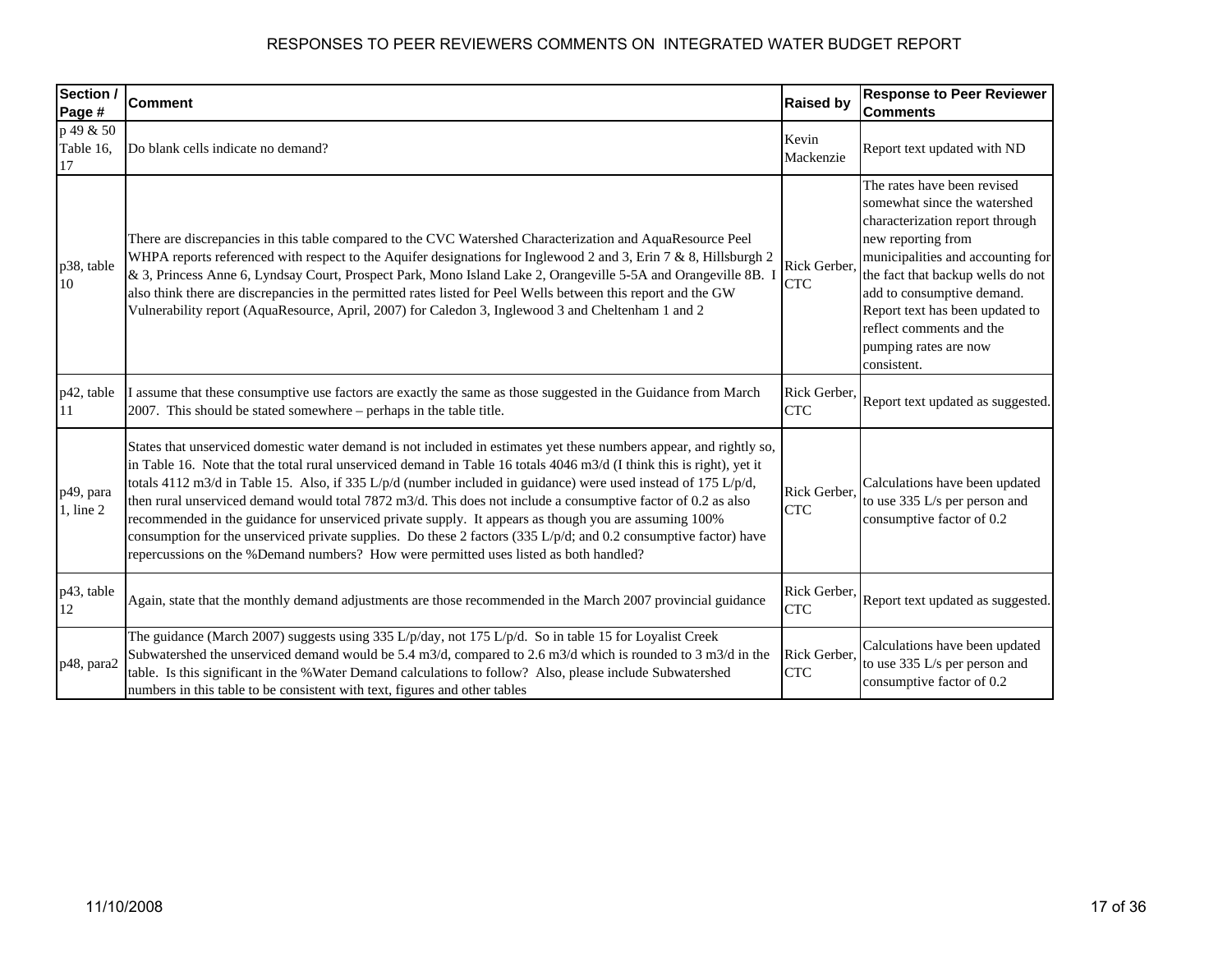| Section /<br>Page #                            | <b>Comment</b>                                                                                                                                                                                                                                                                                                                                                                                                                                                                                                                                                                                                                                                                                                                                                                                                                                                                                                                                                                                                                                                                                                                                                                                                                | <b>Raised by</b>         | <b>Response to Peer Reviewer</b><br><b>Comments</b>                                                                                                                                                                                              |
|------------------------------------------------|-------------------------------------------------------------------------------------------------------------------------------------------------------------------------------------------------------------------------------------------------------------------------------------------------------------------------------------------------------------------------------------------------------------------------------------------------------------------------------------------------------------------------------------------------------------------------------------------------------------------------------------------------------------------------------------------------------------------------------------------------------------------------------------------------------------------------------------------------------------------------------------------------------------------------------------------------------------------------------------------------------------------------------------------------------------------------------------------------------------------------------------------------------------------------------------------------------------------------------|--------------------------|--------------------------------------------------------------------------------------------------------------------------------------------------------------------------------------------------------------------------------------------------|
|                                                | In our opinion, the estimates of the groundwater demand terms are appropriate and robust. Consumptive demands<br>are estimated using approaches that are consistent with those applied for other source protection regions. No<br>subwatersheds are identified as potentially stressed on the basis of demand estimates that are highly uncertain, and<br>no subwatersheds in which municipal demands are significant are identified as having a low potential for stress. As<br>summarized on Table 10 of the report, 7 of the 22 subwatersheds in the Credit River watershed have groundwater<br>takings for municipal supplies. As shown in the plot below (Can't reproduce, please see original letter -KM), in the<br>three watersheds with the largest municipal takings, Subwatersheds 10, 11, and 19, these takings comprise between<br>70% and 100% of the total demand. The values assumed for the municipal takings are reliable, as they are based on<br>reported rates rather than rates taken from Permits to Take Water. The water budget analysis effectively identifies<br>those subwatersheds with the most significant municipal water takings.                                                            | Chris<br>Neville,        | Comments are acknowledged.                                                                                                                                                                                                                       |
|                                                | We have two small comments on the demand side of the groundwater stress assessment. It is our understanding that<br>the aquifers for some of the wells listed on Table 10 may not be correct. We do not have logs for these wells, but<br>these are some of the details that hydrologists intimately familiar with this area may focus on. We recommend that<br>the well logs for all of the municipal wells be reviewed, and that the FEFLOW model be checked to ensure that the<br>open intervals are in the appropriate model layers. In general, the reported rates for municipal pumping are<br>internally consistent. However, there appear to be discrepancies between the information listed on Table 10 and<br>Table 16. The differences are tabulated below (Can't reproduce, please see original letter -KM). We recommend<br>that these discrepancies be resolved.                                                                                                                                                                                                                                                                                                                                                | Chris<br>Neville,        | The well information for Table<br>10 was updated as suggested<br>with the correct aquifer<br>information and permitted<br>pumping rates to the best of our<br>knowledge.                                                                         |
| Section<br>3.3.1, p48                          | The per capita water use for non-serviced, residential was estimated at 175L/day per person. This value is lower<br>than that used in the MOE Guidance Document. Was sensitivity analysis performed to assess the use of this<br>number? Also, it is not stated if a consumptive factor was used. CLOCA has suggested using 0.2, which TRCA has<br>adopted. This value corresponds to "water supply - other" in the Guidance Module table of consumptive use factors                                                                                                                                                                                                                                                                                                                                                                                                                                                                                                                                                                                                                                                                                                                                                          | Don Ford,<br><b>TRCA</b> | Calculations have been updated<br>to use 335 L/s per person and<br>consumptive factor of 0.2                                                                                                                                                     |
| Surface<br>Water<br>Model;<br>Section<br>4.2.6 | This section describes the surface model methodologies and discretization employed. The question is in terms of the<br>'unit response functions' (URFs) applied across the entire watershed considering that no municipal surface water<br>taking occurs or is planned for the future. What is the rationale for using 'event mean concentrations (EMCs)' to<br>predict water quality in runoff? Are the above components assumed to be part of the Tier 2 water budget objectives?<br>Based on the GM#7, examples of the Tier 2 water budget improvements for the representation of the surface and<br>subsurface conditions include the following: (i) calibrated continuous flow model at a scale smaller than or equal to Peel<br>subwatershed and capable to simulate daily flow data, (ii) must incorporate groundwater taking into its discharge<br>calculations, (iii) should use adjusted PTTW values, (iv) should consider surface water supply for both current and<br>future scenarios, and (v) the outputs should include 'estimates of surface water source supply from surface water<br>model for current and future conditions'. Also, the Tier 2 framework largely refers to the (re)assessment of: water su | Region of                | The document has been clarified.<br>References to EMC's have been<br>removed as noted, as they are not<br>relevant for the water budget<br>work. Table 2 outlines the<br>deliverables that need to be<br>outlined in the Tier 2 Water<br>Budget. |
| Section<br>4.1.                                | Does not list 'flow in'/'flow out' hydrologic cycle components.                                                                                                                                                                                                                                                                                                                                                                                                                                                                                                                                                                                                                                                                                                                                                                                                                                                                                                                                                                                                                                                                                                                                                               | Region of<br>Peel        | Additional figure was added, and<br>the flow in and flow out was<br>discussed.                                                                                                                                                                   |
| Section<br>4.1.3                               | Refers to model capability for 'water quality simulations' and to 'explicitly represent and simulate the impacts of<br>future urban growth and intensification within the watershed and explicitly represent and simulate the effects of<br>various rural land use management practices across the watershed'. Are these assumed to be part of the Tier 2<br>water budget objectives?                                                                                                                                                                                                                                                                                                                                                                                                                                                                                                                                                                                                                                                                                                                                                                                                                                         | Region of<br>Peel        | The discussion relating to water<br>quality has been clarified in the<br>document.                                                                                                                                                               |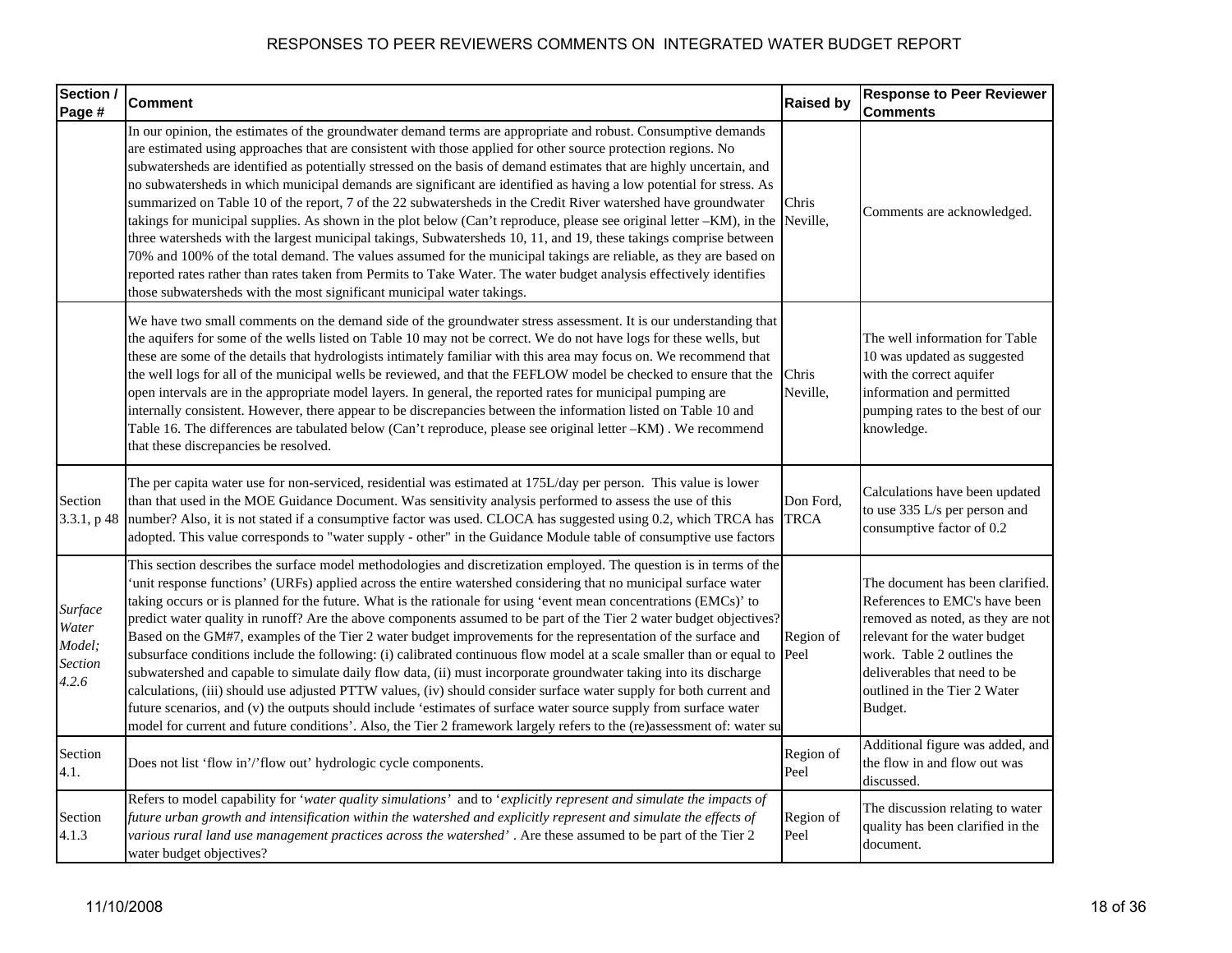| Section /<br>Page #                              | <b>Comment</b>                                                                                                                                                                                                                                                                                                 | <b>Raised by</b>   | <b>Response to Peer Reviewer</b><br><b>Comments</b> |
|--------------------------------------------------|----------------------------------------------------------------------------------------------------------------------------------------------------------------------------------------------------------------------------------------------------------------------------------------------------------------|--------------------|-----------------------------------------------------|
| Section<br>4.2.4, p 58,<br>Para 4, line          | These 4 land use types" – not clear which land use types are being referred to                                                                                                                                                                                                                                 | <b>CVC</b>         | Report text updated as suggested.                   |
| Section<br>4.2.7, p 61<br>para 4                 | Manning Equation – the unit for each variable is not specified; S should be the slope of the water surface rather<br>than channel slope.                                                                                                                                                                       | <b>CVC</b>         | Report text updated as suggested.                   |
| Section<br>4.3.1, p 62<br>last par               | 'at three locations": - which three locations?                                                                                                                                                                                                                                                                 | <b>CVC</b>         | Report text updated as suggested.                   |
| Section<br>4.3.1.1, p<br>63, last par            | 'long term normal" and "long term average" are not defined; how long, what the average period is should be<br>indicated.                                                                                                                                                                                       | <b>CVC</b>         | Report text updated as suggested.                   |
| Section<br>4.3.3.2, p<br>68, Para 1              | Incorrectly references Table 11. It seems to be Table 27, but streamflow rate is not shown in the table.                                                                                                                                                                                                       | <b>CVC</b>         | Report text updated as suggested.                   |
| Section<br>4.3.3.2, p<br>69, Para 2,<br>line 3   | 'various degrees of correspondence" Should this be "correlation". Unclear as written                                                                                                                                                                                                                           | <b>CVC</b>         | Report text updated as suggested.                   |
| 4.3.4, p 73<br>Para 2, ln 2                      | 'close balance at Norval". Please include statement showing why Norval has been taken as a reference                                                                                                                                                                                                           | <b>CVC</b>         | Report text updated as suggested.                   |
| Section<br>4.3.4, p 74<br>Para 1, 2,<br>3        | Reviews peakiness and unit baseflow, and their relations to the heath of the watershed. Does not seem relevant to<br>discussion on model validation. Perhaps a statement should be included to demonstrate how these paragraphs<br>support the simulation results.                                             | <b>CVC</b>         | Report text updated as suggested.                   |
| Section<br>4.3.1.2, p<br>65, Table<br>24         | Daily Discharge Units should m3/day                                                                                                                                                                                                                                                                            | <b>Halton Reg</b>  | Report text updated as suggested.                   |
| p 52, para<br>$2$ , line $3$                     | Does the more detailed outlet modelling include the operating rule curve associated with assimilative flow for the<br>Orangevile WPCP?                                                                                                                                                                         | Kevin<br>Mackenzie | Report text updated as suggested.                   |
| p 61,<br>Section<br>4.2.7 para<br>$\overline{A}$ | Cross sectional area of flow is missing from the cited Manning's Equation. The equation should either read<br>$Q = A^*S^{1/2} R^{2/3} \pi^{-1}$ , or " $V = s^{1/2} R^{2/3} \pi^{-1}$ , where A is the cross sectional area of flow (L <sup>2</sup> ) and V is the mean<br>cross sectional flow velocity (L/T) | Kevin<br>Mackenzie | Report text updated as suggested.                   |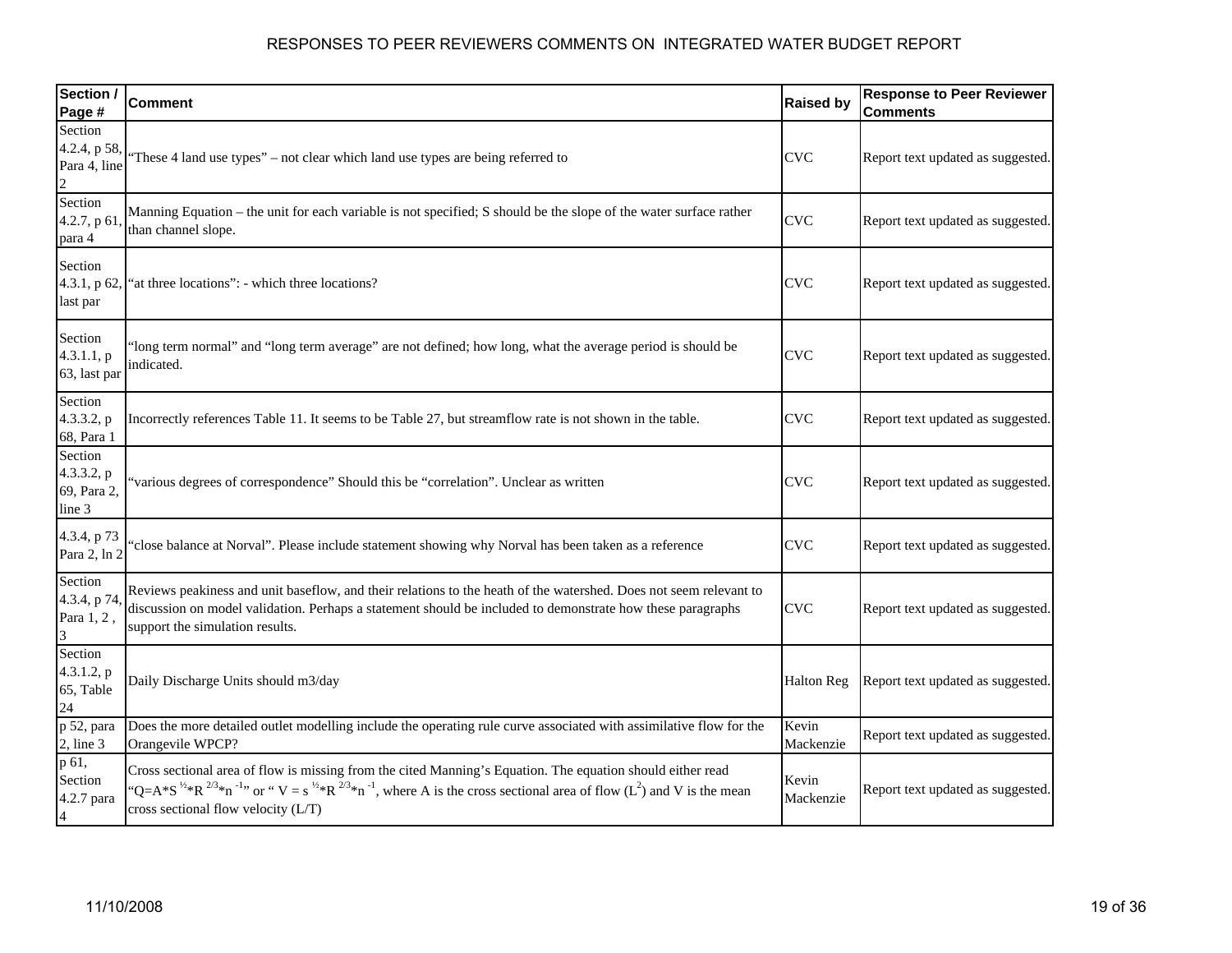| Section /<br>Page #                            | <b>Comment</b>                                                                                                                                                                                                                                                                                                                                                                                                                                                                                                                                                                                                                                                                                                                                                                                                                                                            | <b>Raised by</b>           | <b>Response to Peer Reviewer</b><br><b>Comments</b>                                                                                                                                        |
|------------------------------------------------|---------------------------------------------------------------------------------------------------------------------------------------------------------------------------------------------------------------------------------------------------------------------------------------------------------------------------------------------------------------------------------------------------------------------------------------------------------------------------------------------------------------------------------------------------------------------------------------------------------------------------------------------------------------------------------------------------------------------------------------------------------------------------------------------------------------------------------------------------------------------------|----------------------------|--------------------------------------------------------------------------------------------------------------------------------------------------------------------------------------------|
| Section<br>4.2.8, p 62<br>Para 1, line         | The estimates of cross subwatershed groundwater flow derived from calibration of the models do not necessarily<br>support buried bedrock valleys as the conduit for this flow. While buried bedrock valleys are one plausible<br>mechanism for moving groundwater from one subwatershed to another, comprehensive measured field data are<br>currently not available to draw this conclusion. Editing line 4 by removing "via a buried valley system" would be<br>less speculative.                                                                                                                                                                                                                                                                                                                                                                                       | Kevin<br>Mackenzie         | Report text updated as suggested.                                                                                                                                                          |
| Section<br>4.3.1.2, p<br>65, Para 1,<br>line 3 | The report ststes that there are a number of exceptions to the assumption that lake Omtario supplied water is<br>returned to Lake Ontario via WPCPs, including watering of lawns and gardens. While we agree that the amount of<br>water lost from Lake Ontario based domestic water supplies is likely to be insignificant compared to the water<br>budget over the whole Credit River watershed, it is likely to be much more significant within the heavily urbanised<br>subwatersheds in the southern portion watershed. Continuous losses of 10% or 15% from distribution systems are<br>not uncommon. More discussion of this source of error would be useful, including a discussion of the percentage<br>of the watershed area affected by this issue? Note: while water is lost from distribution systems, water is also<br>gained in storm and sanitary sewers. | Kevin<br>Mackenzie         | Report text updated as suggested.                                                                                                                                                          |
| Section<br>4.3.1.2, p<br>65, Para 2,<br>line 2 | The report states that this connectivity scheme is believed to be rare in the Credit Watershed. What is this belief<br>based on? Were appropriate municipal service personnel interviewed or old development plans reviewed? A<br>statement supporting this belief would be useful.                                                                                                                                                                                                                                                                                                                                                                                                                                                                                                                                                                                       | Kevin<br>Mackenzie         | Report text updated as suggested.                                                                                                                                                          |
| Section<br>4.3.2, p 66                         | The reported sensitivity analysis is a useful inclusion in the report and helps to illustrate the limitations of modellin,<br>which relies on sensitivity parameters, which in turn are difficult to quantify in situ. A discussion of the sensitivity<br>of model results to potential and actual evapotranspiration estimates would be useful.                                                                                                                                                                                                                                                                                                                                                                                                                                                                                                                          | Kevin<br>Mackenzie         | A sensitivity analysis to ET<br>estimates was not conducted, but<br>this has been added as a<br>recommendation.                                                                            |
| Chap 4.0                                       | In general, what is different in this chapter than what was already reported on (CVC & EBNFLO, April, 2006), and<br>peer reviewed in 2006-07? Does it incorporate suggested edits from this earlier report? Were there any changes to<br>the calibration necessary since last reported on? If there are any changes from the previous report then this should<br>be stated. If it is the same as reported on and peer reviewed earlier then this should be stated so that the reader<br>could skip this chapter and not worry about missing anything.                                                                                                                                                                                                                                                                                                                     | Rick Gerber,<br><b>CTC</b> | A section was added to the<br>introduction explaining change<br>to this report a) peer review<br>comments b) lower waterashed<br>calibration/recharge and c)<br>multiple climate stations. |
| p 65,<br>Section<br>4.3.1.2<br>para 3, line    | Readability - It is suggested that a new sentence be started after "rely on groundwater supply."                                                                                                                                                                                                                                                                                                                                                                                                                                                                                                                                                                                                                                                                                                                                                                          | Kevin<br>Mackenzie         | Report text updated as suggested.                                                                                                                                                          |
| Chap 4.0,<br>p52, para1                        | CVC & EBNFLO 2007 not in reference list.                                                                                                                                                                                                                                                                                                                                                                                                                                                                                                                                                                                                                                                                                                                                                                                                                                  | Rick Gerber,<br><b>CTC</b> | Report text updated as suggested.                                                                                                                                                          |
| p52, para2                                     | Walker 2008 not in reference list                                                                                                                                                                                                                                                                                                                                                                                                                                                                                                                                                                                                                                                                                                                                                                                                                                         | Rick Gerber.<br><b>CTC</b> | Report text updated as suggested.                                                                                                                                                          |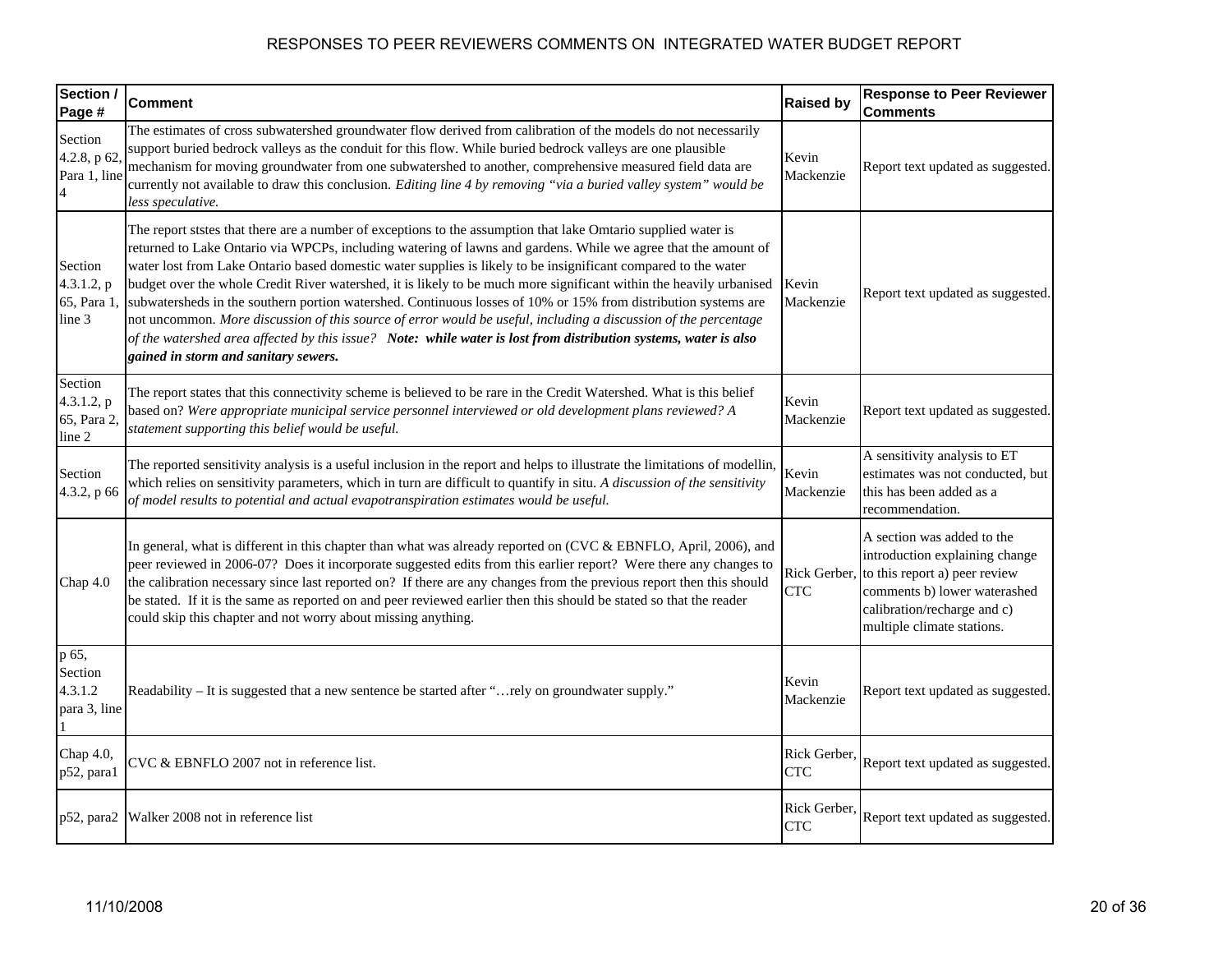| Section /<br>Page #      | <b>Comment</b>                                                                                                                                                                                                                                                                                                                                                                                                                                                                                                                                                                                                                                                                                                                                                                                                                                                                                                                                                                                                                                                                                                                                                                                                                     | <b>Raised by</b>           | <b>Response to Peer Reviewer</b><br><b>Comments</b>                                                                                                                    |
|--------------------------|------------------------------------------------------------------------------------------------------------------------------------------------------------------------------------------------------------------------------------------------------------------------------------------------------------------------------------------------------------------------------------------------------------------------------------------------------------------------------------------------------------------------------------------------------------------------------------------------------------------------------------------------------------------------------------------------------------------------------------------------------------------------------------------------------------------------------------------------------------------------------------------------------------------------------------------------------------------------------------------------------------------------------------------------------------------------------------------------------------------------------------------------------------------------------------------------------------------------------------|----------------------------|------------------------------------------------------------------------------------------------------------------------------------------------------------------------|
| p52, para3               | TSH 2003 is for the TWWFMMP (Toronto), not the CVC WQS                                                                                                                                                                                                                                                                                                                                                                                                                                                                                                                                                                                                                                                                                                                                                                                                                                                                                                                                                                                                                                                                                                                                                                             | Rick Gerber,<br><b>CTC</b> | Incorrect reference was omitted.                                                                                                                                       |
| p55, para3               | So Subwatersheds #21 and #22 were not modeled in the HSP-F model? These are the two that flow directly into<br>Lake Ontario                                                                                                                                                                                                                                                                                                                                                                                                                                                                                                                                                                                                                                                                                                                                                                                                                                                                                                                                                                                                                                                                                                        | Rick Gerber.<br><b>CTC</b> | Yes, this is correct.                                                                                                                                                  |
| p55,<br>Section<br>4.2.3 | Is the land use mapping described and used for HSP-F the same as was described earlier on page 11 and shown on<br>Figure 2-4? ESRI 2002 not in reference list.                                                                                                                                                                                                                                                                                                                                                                                                                                                                                                                                                                                                                                                                                                                                                                                                                                                                                                                                                                                                                                                                     | Rick Gerber,<br><b>CTC</b> | Report text updated as suggested.                                                                                                                                      |
| p61, para7               | CVC 1986 not in reference list                                                                                                                                                                                                                                                                                                                                                                                                                                                                                                                                                                                                                                                                                                                                                                                                                                                                                                                                                                                                                                                                                                                                                                                                     | <b>CTC</b>                 | Rick Gerber, Reference added to reference list<br>as suggested.                                                                                                        |
|                          | p62, para4  I think that some of these numbers are inconsistent with those in Table 42                                                                                                                                                                                                                                                                                                                                                                                                                                                                                                                                                                                                                                                                                                                                                                                                                                                                                                                                                                                                                                                                                                                                             | Rick Gerber.<br><b>CTC</b> | Table 42 (now Table 46) will not<br>agree with Table 24, as they<br>represent a different period of<br>averaging. There's a note<br>following table 46 to that effect. |
| p63, last<br>para        | Does table 23 summarize from 1996-2000 or from 1997 to 2000? The text says both. The caption for Table 23<br>could include the period analysed (1996?-2000) and the units (mm/yr).                                                                                                                                                                                                                                                                                                                                                                                                                                                                                                                                                                                                                                                                                                                                                                                                                                                                                                                                                                                                                                                 | Rick Gerber.<br><b>CTC</b> | Report text updated as suggested.                                                                                                                                      |
| p64, para 2              | You note that the Pearson annual averages are consistently lower than surrounding stations to the west. I have<br>found that Pearson annual averages are also consistently lower than stations to the north and east. Do you think<br>Pearson data may be anomalous/erroneous or does it reflect a physical phenomenon such as shielding by the<br>Escarpment?                                                                                                                                                                                                                                                                                                                                                                                                                                                                                                                                                                                                                                                                                                                                                                                                                                                                     | Rick Gerber.<br><b>CTC</b> | Report text updated as suggested.                                                                                                                                      |
| p66, last<br>para        | It would be interesting to see the HSP-F predictions on Figures 4-10a and 4-10b                                                                                                                                                                                                                                                                                                                                                                                                                                                                                                                                                                                                                                                                                                                                                                                                                                                                                                                                                                                                                                                                                                                                                    | <b>CTC</b>                 | Rick Gerber, Simulated flows have been added<br>and referenced in the text.                                                                                            |
|                          | The key parameters in the suppry carculation are the estimated recharge rates for each subwatershed. In our opinion,<br>the estimates of the groundwater recharge are internally consistent and within realistic bounds. The recharge<br>estimates obtained from the surface water model are supposed to match the rates specified for the groundwater. The<br>values are not identical, but a comparison of Table 32 and Table 48 confirms that in general the values match<br>closely ( $\pm$ 5%). The only differences in excess of $\pm$ 5% are tabulated below. Given the close match between values<br>for all other subwatersheds, are there reasons why the (again, please see original letter -KM) differences are more<br>significant for Subwatersheds 4, 8b, and 11? We have plotted the cumulative recharge for each subwatershed<br>against the cumulative precipitation. The distribution of recharge appears to be reasonable. The recharge rates lie<br>between 5% and 40% of the precipitation. This is a reasonable reflection of the fact that the northwestern portion of<br>the Credit River watershed is hummocky, with coarse-grained sediments at surface, while the southeastern portion<br>$\mathbf{F}$ | Chris<br>Neville,          | The difference between the<br>recharge rates in the two tables<br>have been rectified.                                                                                 |
| <b>CHAPTE</b><br>R 5     | <b>GROUNDWATER FLOW MODEL (FEFLOW)</b>                                                                                                                                                                                                                                                                                                                                                                                                                                                                                                                                                                                                                                                                                                                                                                                                                                                                                                                                                                                                                                                                                                                                                                                             |                            |                                                                                                                                                                        |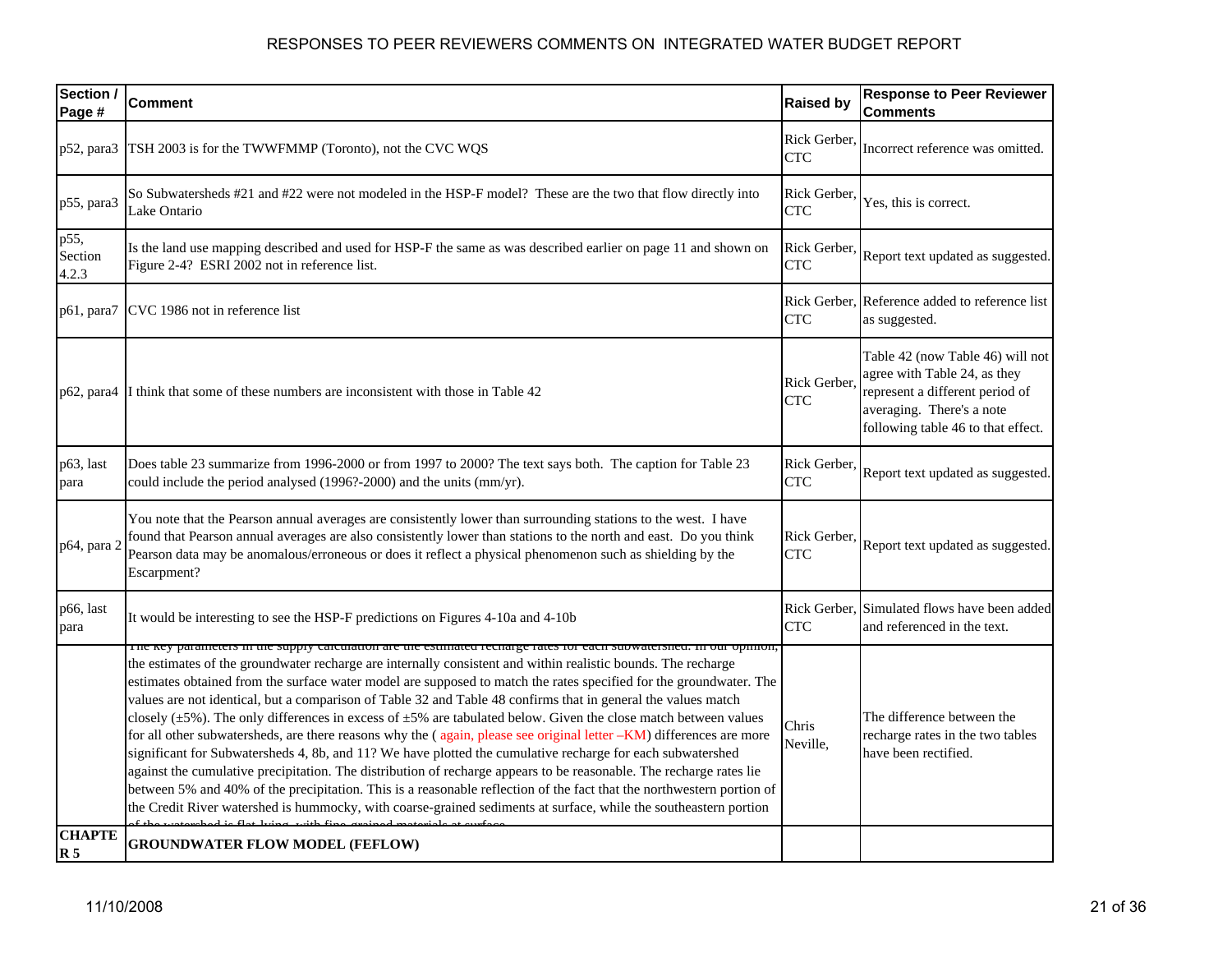| Section /<br>Page #                 | <b>Comment</b>                                                                                                                                                                                                                                                                                                                                                                                                                                                                                                                                     | <b>Raised by</b>  | <b>Response to Peer Reviewer</b><br><b>Comments</b>                                                       |
|-------------------------------------|----------------------------------------------------------------------------------------------------------------------------------------------------------------------------------------------------------------------------------------------------------------------------------------------------------------------------------------------------------------------------------------------------------------------------------------------------------------------------------------------------------------------------------------------------|-------------------|-----------------------------------------------------------------------------------------------------------|
| Groundwa<br>ter Flow<br>Model       | The groundwater model appears to meet the objectives of the model objectives of the Tier 1 and Tier 2 assessment.<br>The inventory of expected deliverables as per the MOE GM#7 could be added to the Report for easy follow up. The<br>issue that remains unclear is the attempt to delineate significant recharge areas (SRA) as part of the Tier 2 study.<br>Also, it is not clear what the term 'capture area' represents in reference to the SRA for municipal wellfileds. This<br>could be further defined in the report for better clarity. | Region of<br>Peel | Report text updated to better<br>define the study objectives.                                             |
| Section<br>5.2.4, p 81<br>Para 2    | A 10:1 ratio of horizontal and vertical hydraulic conductivity is usually cited for stratified bedrock. For loose<br>sediments this ratio might be dubious because they usually have not undergone apparent diagenesis (cementation,<br>deformation, consolidation and alteration). Please explain rational for use of this ratio here.                                                                                                                                                                                                            | <b>CVC</b>        | Report text updated with further<br>discussion of anistropy.                                              |
| Sections<br>$5.2.3 \&$<br>81        | Table 34 and 35 does not appear to be consistent. This may lead to confusion when trying to relate assigned<br>5.2.4, p 80, hydraulic conductivity to each model layer. Please clarify                                                                                                                                                                                                                                                                                                                                                             | <b>CVC</b>        | Table 35 updated as suggested to<br>allow for more direct comparison<br>of the two tables.                |
| Section<br>5.2.4, p 82<br>Para 6    | This is a duplication of the first paragraph of page 81. Please explain the relevance of repetition                                                                                                                                                                                                                                                                                                                                                                                                                                                | CVC & R<br>Gerber | Report text updated as suggested.                                                                         |
| Section<br>5.4.3.1, p<br>94, para 2 | Please clarify which of Caledon Village's two well fields tap from the bedrock and from the overburden.                                                                                                                                                                                                                                                                                                                                                                                                                                            | <b>CVC</b>        | Both of the wells extract water<br>from overburden aquifers.<br>Report text was updated and<br>clarified. |
| Section<br>5.3.1, p 89,<br>par 3    | Second and third bullets. Groundwater seems to flow out of the watershed (Sub19) rather than into it, as<br>demonstrated in Page 101 and on Figure 5-10a and Figure 6-2. Please clarify                                                                                                                                                                                                                                                                                                                                                            | <b>CVC</b>        | Report clarified/ updated as<br>suggested.                                                                |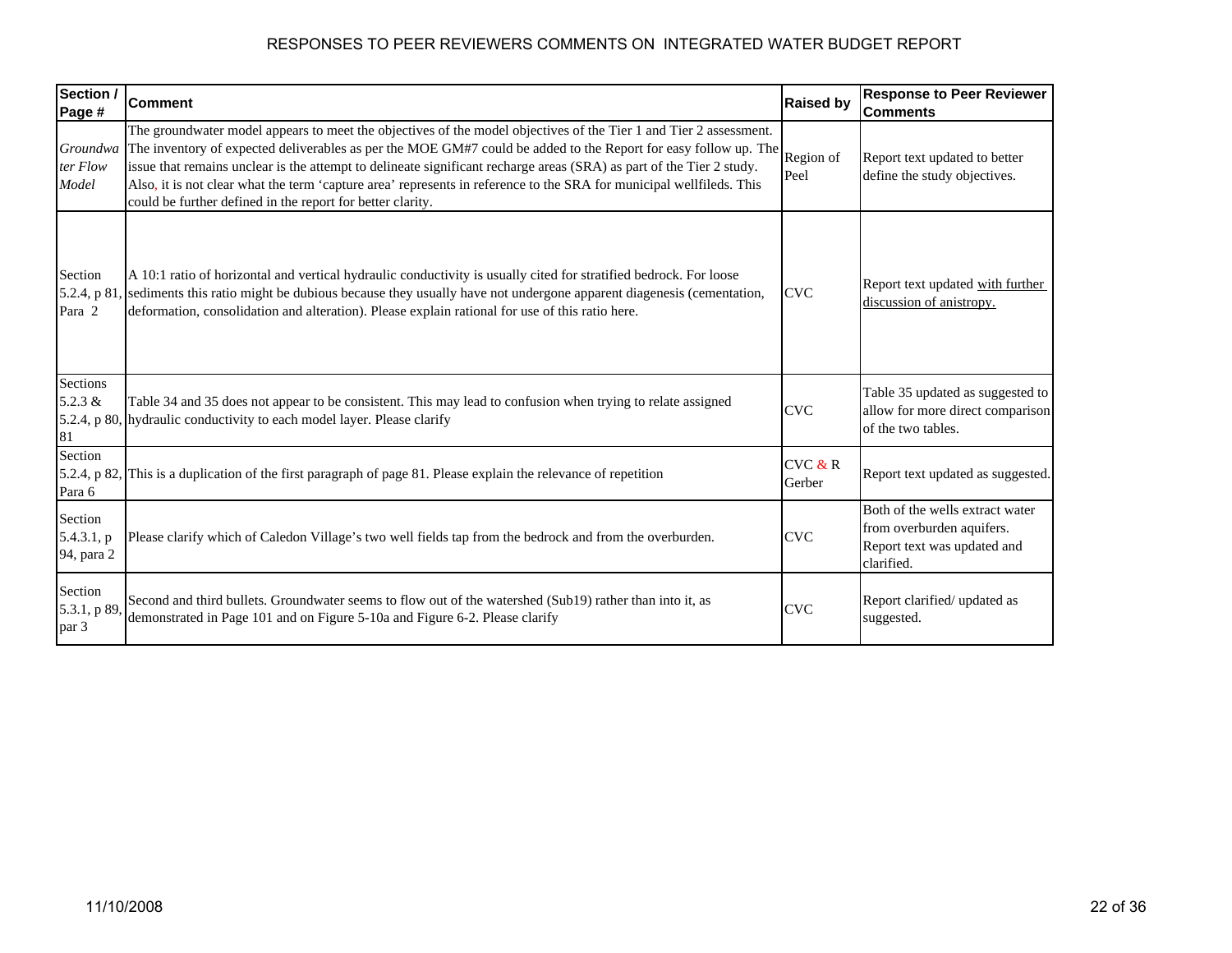| Section /<br>Page #                            | <b>Comment</b>                                                                                                                                                                                                                                                                                                                                                                                                                                                                                                                                                                                                                | <b>Raised by</b>   | <b>Response to Peer Reviewer</b><br><b>Comments</b>                                                                                                                                                                                                                                                                                                                                                                                                                       |
|------------------------------------------------|-------------------------------------------------------------------------------------------------------------------------------------------------------------------------------------------------------------------------------------------------------------------------------------------------------------------------------------------------------------------------------------------------------------------------------------------------------------------------------------------------------------------------------------------------------------------------------------------------------------------------------|--------------------|---------------------------------------------------------------------------------------------------------------------------------------------------------------------------------------------------------------------------------------------------------------------------------------------------------------------------------------------------------------------------------------------------------------------------------------------------------------------------|
| Chap 5 P<br>84                                 | Why can the groundwater not be recharged from the perennial streams wetlands, lakes and reservoirs, if the<br>groundwater level is lower than the surface water level?                                                                                                                                                                                                                                                                                                                                                                                                                                                        | <b>Halton Cons</b> | In the FEFLOW model,<br>groundwater is simulated to flow<br>into the streams, but water is not<br>simulated to flow out of the<br>rivers, into the groundwater flow<br>system. The contribution of flow<br>from streams into the<br>groundwater flow system on the<br>watershed basis was considered<br>to be relatively insignificant on<br>from a regional water budget<br>perspective, however it is<br>recognized these flows may be<br>significant on a local basis. |
| Table 38, p<br>88                              | Are observed baseflow values adjusted for STP input, reservoir releases, and water takings?                                                                                                                                                                                                                                                                                                                                                                                                                                                                                                                                   | <b>Halton Cons</b> | Report clarified/ updated as<br>suggested.                                                                                                                                                                                                                                                                                                                                                                                                                                |
| Section<br>5.3.3.3, p<br>90, Para 2,<br>line 7 | Use title heading "Vertical Hydraulic Gradient" rather than "Vertical Potentiometric Difference"                                                                                                                                                                                                                                                                                                                                                                                                                                                                                                                              | <b>Halton Cons</b> | No changes made. The figure is<br>the vertical potentiometric<br>difference, not gradient as the<br>values were not divided by the<br>thickness.                                                                                                                                                                                                                                                                                                                          |
| Section<br>5.3.3.3, p<br>91, Para 1            | There is a large area with upward" The statements in this paragraph seem contradictory.                                                                                                                                                                                                                                                                                                                                                                                                                                                                                                                                       |                    | Halton Cons Report text updated as suggested.                                                                                                                                                                                                                                                                                                                                                                                                                             |
| Section<br>5.3.3.4, p<br>91, Para 1            | change "vertical potentiometric surface difference' to 'vertical hydraulic gradient'                                                                                                                                                                                                                                                                                                                                                                                                                                                                                                                                          | <b>Halton Cons</b> | No changes made. The figure is<br>the vertical potentiometric<br>difference, not gradient as the<br>values were not divided by the<br>thickness.                                                                                                                                                                                                                                                                                                                          |
| Section<br>5.4.2, p 93.<br>Para 1, line        | recharge rate of 115% is for high volume recharge areas (HVRAs), not for the SRAs                                                                                                                                                                                                                                                                                                                                                                                                                                                                                                                                             | <b>Halton Cons</b> | SGRAs have been delinated<br>based on draft technical rules.<br>Text has been updated<br>accordingly.                                                                                                                                                                                                                                                                                                                                                                     |
|                                                | Preliminary Significant Recharge Areas - the definition of SGRAs needs to be revised here; areas with < 300 mm<br>recharge within the steady-state WHPA should be considered as SGRAs, if those areas are contributing water to the<br>well. Within a WHPA, low recharge areas may contribute more water to a well than the high recharge areas,<br>depending upon the hydrogeology of the area. There is a need to determine the area of contribution within the<br>WHPA; it may be done with forward particle tracking. For the municipal wells, recharge contribution areas should<br>be considered as SGRAs to the wells. | <b>Halton Cons</b> | SGRAs have been delinated<br>based on draft technical rules.<br>Text is updated accordingly.                                                                                                                                                                                                                                                                                                                                                                              |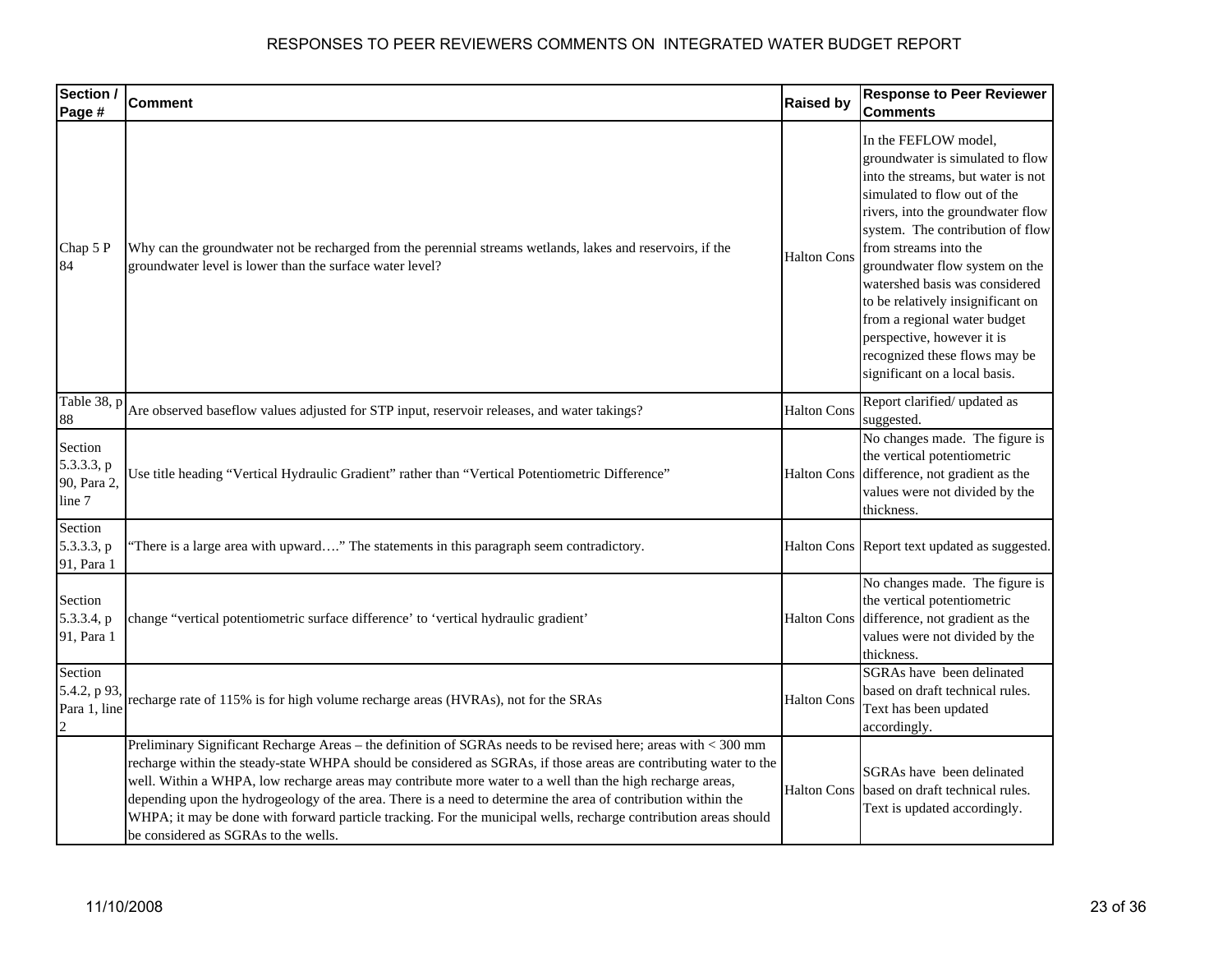| Section /<br>Page #                   | <b>Comment</b>                                                                                                                                                                                                                                                                                                                                                                                                                                                                                                                                                                                                                                           | <b>Raised by</b>  | <b>Response to Peer Reviewer</b><br><b>Comments</b>                                                                                                                                                     |
|---------------------------------------|----------------------------------------------------------------------------------------------------------------------------------------------------------------------------------------------------------------------------------------------------------------------------------------------------------------------------------------------------------------------------------------------------------------------------------------------------------------------------------------------------------------------------------------------------------------------------------------------------------------------------------------------------------|-------------------|---------------------------------------------------------------------------------------------------------------------------------------------------------------------------------------------------------|
| Section<br>5.2.5.3, p<br>83           | Check the units for 'Transfer Coefficient'. It should be $8.6 \times 10^{-6}$ m/s.                                                                                                                                                                                                                                                                                                                                                                                                                                                                                                                                                                       | <b>Halton Reg</b> | Transfer coefficients are<br>appropriate for FEFLOW                                                                                                                                                     |
| Section<br>5.3, p 85                  | In Section 4.0, the report discusses the importance of both model calibration and validation for the surface water<br>model. However, for the groundwater model, only calibration was discussed. Was the groundwater model<br>validated?                                                                                                                                                                                                                                                                                                                                                                                                                 | <b>Halton Reg</b> | The model was not validated,<br>and the report was updated to<br>state this.                                                                                                                            |
| Section<br>5.3, p 85,<br>Table 36     | identifies specific data sources used to evaluate groundwater model calibration and that monitoring data from<br>Orangeville/Mono, Peel and the PGMN monitoring network are considered to be the most accurate water level<br>calibration targets. These are outlined in Appendix D. Higher quality data does not appear to have been used to<br>evaluate calibration in the western part of the model (for example, Halton high quality data in the Acton and<br>Georgetown was not used for the calibration targets). How does this affect the model's ability to represent<br>conditions in the subwatersheds where higher quality data was not used? | <b>Halton Reg</b> | The text has been updated as<br>suggested.                                                                                                                                                              |
| Section<br>5.3.3.3, p<br>91           | the report indicates that "there is a large area of upwards gradients near the Forks of the Credit and that the results<br>are consistent with observations of groundwater discharge from the overburden into the bedrock". If the gradients<br>are upward, would not the groundwater discharge from the bedrock into the overburden?                                                                                                                                                                                                                                                                                                                    | <b>Halton Reg</b> | Report text updated/clarified as<br>suggested.                                                                                                                                                          |
| Para 2<br>Section<br>5.3.3.4, p<br>91 | The report indicates that Figure 5-13 shows a strong correltation between very high and high groundwater discharge<br>areas and coldwater fisheries. Although correltation between high discharge rates and coldwater fisheries makes<br>sense, why does this Figure appear to show many stretches of stream that have low simulated groundwater<br>discharges, but that support coldwater fisheries?                                                                                                                                                                                                                                                    | <b>Halton Reg</b> | Coldwater fisheries can be<br>supported by low groundwater<br>discharge as well as high<br>groundwater discharge.<br>Clarification added to the text.                                                   |
| Section<br>5.4.3.2, p<br>94           | Halton Region has mapped capture zones of its production wells as part of its regional model. They are somewhat<br>different than presented in Figure 5-14, especially in Georgetown.                                                                                                                                                                                                                                                                                                                                                                                                                                                                    | <b>Halton Reg</b> | This comment is acknowledged.                                                                                                                                                                           |
| Chapter<br>5.0                        | In general, what is different in this chapter than what was already reported on (AquaResource, May, 2006), and peer<br>reviewed in 2006-07? Does it incorporate suggested edits for the previous report? Were there any changes to the<br>model necessary since the last report? Any differences to the model that were necessary between this report and the CTC<br>previous document should be stated                                                                                                                                                                                                                                                  | Rick Gerber,      | The document text now puts this<br>report in context of the previous<br>reports, indicating that peer<br>review comments have been<br>addressed and also identifies new<br>work that has been complete. |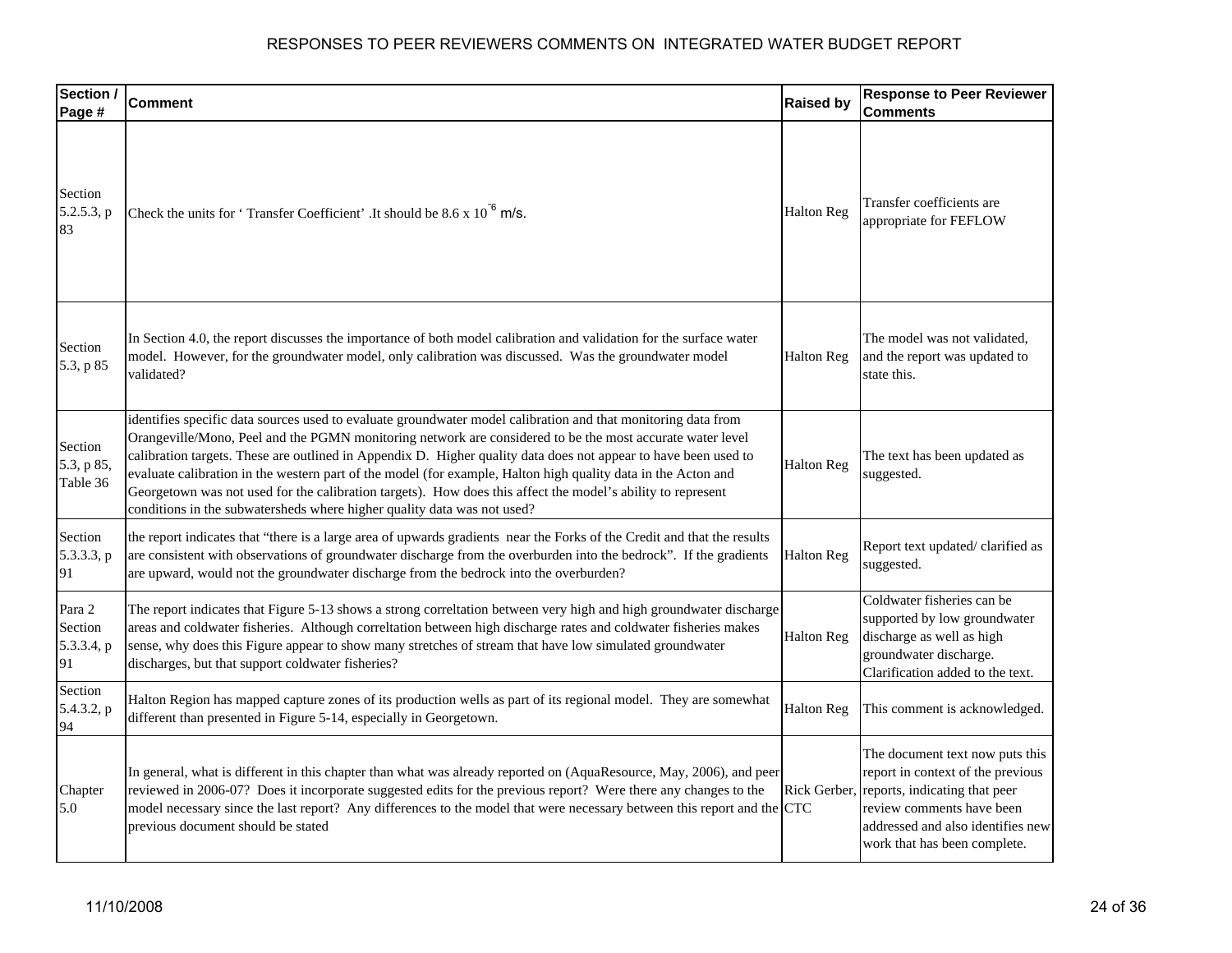| Section /<br>Page #           | <b>Comment</b>                                                                                                                                                                                                                                                                                                                                                                                                                                                                                                                                                     | <b>Raised by</b>           | <b>Response to Peer Reviewer</b><br><b>Comments</b>             |
|-------------------------------|--------------------------------------------------------------------------------------------------------------------------------------------------------------------------------------------------------------------------------------------------------------------------------------------------------------------------------------------------------------------------------------------------------------------------------------------------------------------------------------------------------------------------------------------------------------------|----------------------------|-----------------------------------------------------------------|
| Chap 5.0,<br>p77, Table<br>33 | AquaResource 2006 not in reference list. In paragraph 3 I think the CVC 2002 reference should be 2002a.                                                                                                                                                                                                                                                                                                                                                                                                                                                            | <b>CTC</b>                 | Rick Gerber, Reference added to reference list<br>as suggested. |
| 1 and 2                       | p78, points Can we "precisely simulate" anything? In paragraph4, the sentence " significant and advantage," should be<br>something like "and an advantage" or "advantageous"                                                                                                                                                                                                                                                                                                                                                                                       | Rick Gerber,<br><b>CTC</b> | Report clarified as requested.                                  |
| p79, para5                    | The Quaternary hydrostratigraphic units listed on Figure 5-2 are a bit different than those listed in Table 3. Table 3<br>has 12 hydrostrat units while the legend on the figure has 10. Also note that Hydrostratigraphic is spelled wrong in<br>the figure legend                                                                                                                                                                                                                                                                                                | Rick Gerber,<br><b>CTC</b> | Figure was updated and clarified.                               |
| p79, para6                    | The text refers to CVC 2002 for water budget projects yet CVC 2002 is listed as a fisheries management plan in the Rick Gerber, Reference updated to WHI, 2002<br>reference list. Is this the correct reference?                                                                                                                                                                                                                                                                                                                                                   | <b>CTC</b>                 | not CVC, 2002.                                                  |
| p80, Table<br>34              | This table lists 11 model layers (but 10 hydrostratigraphic layers because the Queenston is split into two layers).<br>The text on page 79 said there were 12 model layers (13 slices). The terminology used in this table is a bit different<br>than the legend of Figure 5-2. Again we are also a bit different than the hydrostratigraphy presented in Table 3<br>which contains 12 hydrostratigraphic layers. I think we need to try to be consistent. The last sentence of section<br>5.2.3 has already been stated in the paragraph situated above Table 34. | <b>CTC</b>                 | Rick Gerber, Report and figures clarified as<br>requested.      |
| p81, para1<br>line 2          | Ends with "(see references)." Do you mean see references in Table 35?                                                                                                                                                                                                                                                                                                                                                                                                                                                                                              | Rick Gerber,<br><b>CTC</b> | Report clarified as requested.                                  |
| p81, para1.<br>last line      | Ends with " are listed in the references." I think you should actually state which references were used so the<br>reader will have an idea of which reports were deemed to be most useful for information regarding hydraulic<br>conductivity.                                                                                                                                                                                                                                                                                                                     | Rick Gerber,<br><b>CTC</b> | Report clarified as requested.                                  |
| p83                           | Recharge – The recharge rates for each HRU are listed in Appendix C. I'm still trying to wrap my head around the<br>25 mm/yr recharge for the Halton Till plain. Initially it seems a little low and may explain why the simulated water<br>table is lower than observed values shown on Figure 5-10b.                                                                                                                                                                                                                                                             | Rick Gerber,<br><b>CTC</b> | Comment is noted.                                               |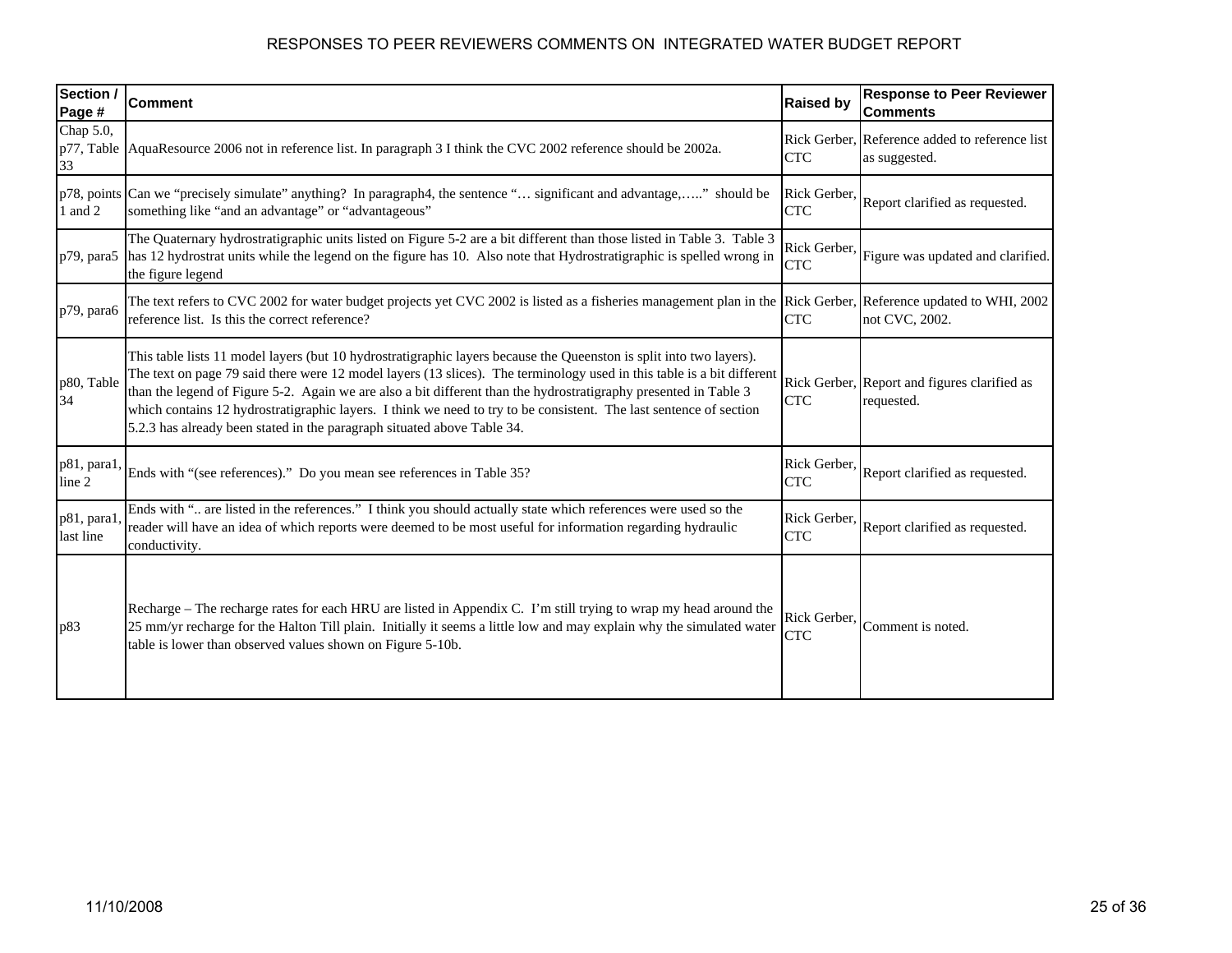| Section /<br>Page # | <b>Comment</b>                                                                                                                                                                                                                                                                                                                                                                                                                                                                                                                                                                                                                                           | <b>Raised by</b>           | <b>Response to Peer Reviewer</b><br><b>Comments</b>                                                                                                                                                                                                                                                                                                                                                                                                                                                                                                                                                                                 |
|---------------------|----------------------------------------------------------------------------------------------------------------------------------------------------------------------------------------------------------------------------------------------------------------------------------------------------------------------------------------------------------------------------------------------------------------------------------------------------------------------------------------------------------------------------------------------------------------------------------------------------------------------------------------------------------|----------------------------|-------------------------------------------------------------------------------------------------------------------------------------------------------------------------------------------------------------------------------------------------------------------------------------------------------------------------------------------------------------------------------------------------------------------------------------------------------------------------------------------------------------------------------------------------------------------------------------------------------------------------------------|
| p83                 | Wetlands - Do the wetlands store sufficient water in the spring and fall-winter when groundwater recharge occurs?                                                                                                                                                                                                                                                                                                                                                                                                                                                                                                                                        | Rick Gerber,<br><b>CTC</b> | Wetlands within the Credit River<br>watershed are highly variable;<br>some are discharge features year<br>round, while the rise and fall of<br>the watertable causes some<br>wetlands to act as recharge and<br>discharge features at various<br>times of the year. Riparian<br>wetlands have a different<br>function than non-riparian<br>wetlands, but in general, most<br>function to improve water quality<br>and attenuate stream flows.                                                                                                                                                                                       |
| p83                 | Streams - why weren't all Order 1 streams modeled? Are some intermittent? Too memory intensive? Too much<br>effort for their hydrologic importance within the watershed? Does this effect the simulated spatial distribution of<br>discharge to streams such that it is different than observed from low flow surveys. If lower stream orders are not<br>included, and are hydrologically important, then discharge from the model may be simulated to occur further down-<br>gradient than is actually occurring which may affect the amount of groundwater flow into and out of subwatersheds,<br>which in turn will affect the % Demand calculations. | Rick Gerber,<br><b>CTC</b> | Report clarified as requested.<br>First order streams were not<br>simulated as they were not<br>perceived to be important from a<br>regional water budget<br>perspective. The routing from a<br>first order stream to a higher<br>second order stream is not<br>perceived to cause impact to the<br>groundwater flow into/out of<br>subwatersheds, or on the percent<br>demand calculations. Testing of<br>the impact of the first order<br>streams could only be undertaken<br>with detailed information the<br>headwaters streams in the<br>watershed, which is currently<br>unavailable on a watershed or<br>subwatershed scale. |
| p84                 | Model Perimeter- have simulated fluxes across external boundaries (CVC Watershed) been checked versus<br>estimates of neighbours for certain select locations? Candidate areas would be Cheltenham where the WHPA now<br>extends into the TRCA, perhaps Orangeville where some WHPAs extend in the GRCA jurisdiction and<br>Subwatershed 13 where a bedrock valley is interpreted to extend east towards Caledon East and Bolton. This is<br>something that I think needs to be done                                                                                                                                                                     | Rick Gerber,<br><b>CTC</b> | The comment is noted; however,<br>the fluxes between CVC and<br>TRCA or GRCA have not been<br>examined, and are out of scope<br>for this project.                                                                                                                                                                                                                                                                                                                                                                                                                                                                                   |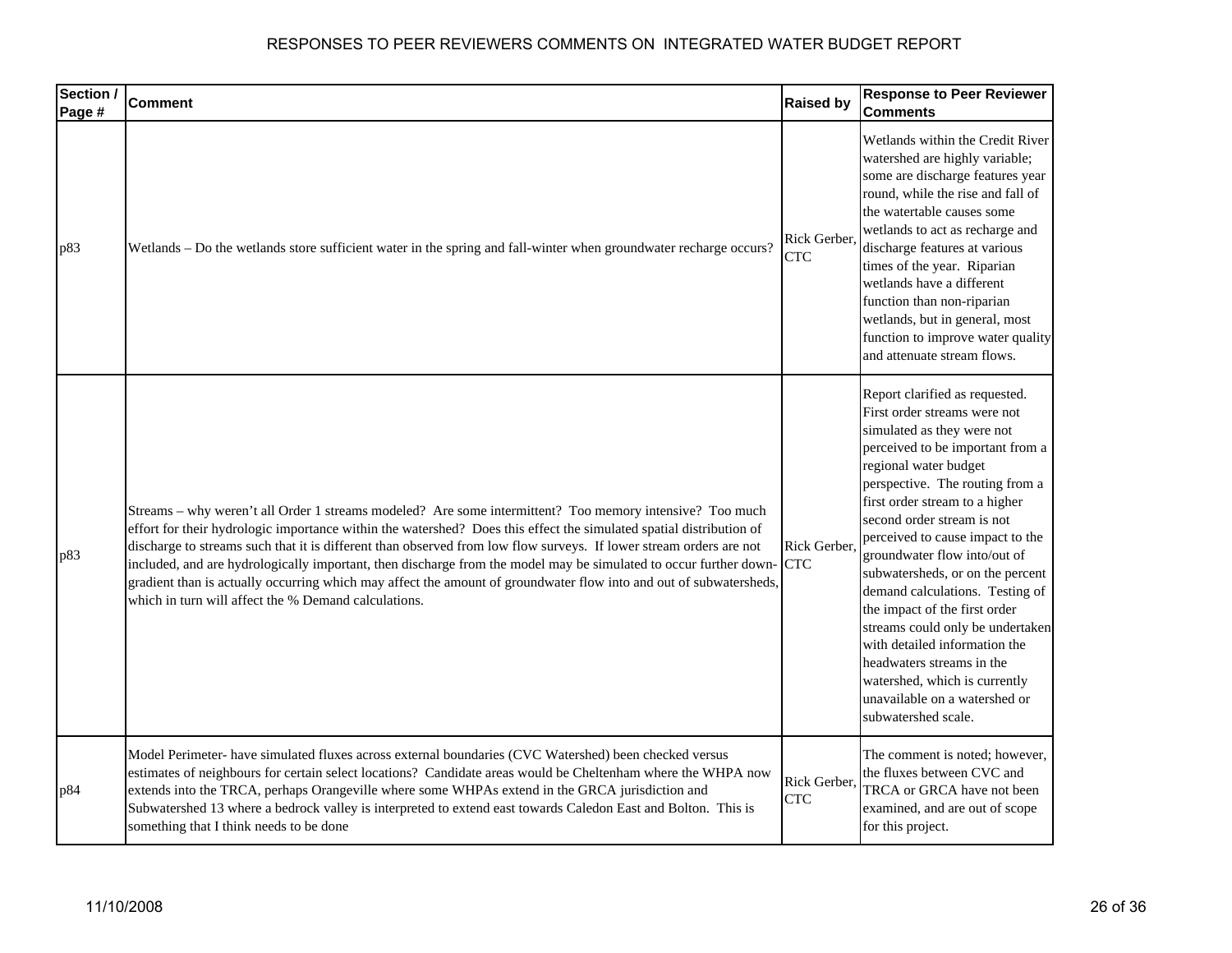| Section /<br>Page # | <b>Comment</b>                                                                                                                                                                                                                                                                                                                                                                                                                                                                                                                                                                                                                                                                                                                                                                                                                                                                                                                                                                                                                                                                                                                                                                                                    | <b>Raised by</b>           | <b>Response to Peer Reviewer</b><br><b>Comments</b>                                                                                                                                   |
|---------------------|-------------------------------------------------------------------------------------------------------------------------------------------------------------------------------------------------------------------------------------------------------------------------------------------------------------------------------------------------------------------------------------------------------------------------------------------------------------------------------------------------------------------------------------------------------------------------------------------------------------------------------------------------------------------------------------------------------------------------------------------------------------------------------------------------------------------------------------------------------------------------------------------------------------------------------------------------------------------------------------------------------------------------------------------------------------------------------------------------------------------------------------------------------------------------------------------------------------------|----------------------------|---------------------------------------------------------------------------------------------------------------------------------------------------------------------------------------|
| P87                 | Kassenar and Wexler 2007 should be Kassenaar and Wexler 2006. The latter is how it occurs in the reference list.<br>This mistake continues on subsequent pages (e.g. p90).                                                                                                                                                                                                                                                                                                                                                                                                                                                                                                                                                                                                                                                                                                                                                                                                                                                                                                                                                                                                                                        | Rick Gerber,<br><b>CTC</b> | Reference to Kassenaar and<br>Wexler was updated throughout;<br>Other questions needs to be<br>addressed.                                                                             |
| p91, para2          | In the second sentence do you mean consistent with observations of discharge from the bedrock to the overburden?<br>Do you mean eastern flank of the Escarpment? "drains" should be "that drain".                                                                                                                                                                                                                                                                                                                                                                                                                                                                                                                                                                                                                                                                                                                                                                                                                                                                                                                                                                                                                 | <b>CTC</b>                 | Rick Gerber, Document text was clarified as<br>suggested.                                                                                                                             |
|                     | p92, para5 What do you mean by "modified" HSP-F recharge rates?                                                                                                                                                                                                                                                                                                                                                                                                                                                                                                                                                                                                                                                                                                                                                                                                                                                                                                                                                                                                                                                                                                                                                   | <b>CTC</b>                 | Rick Gerber, The confusing term 'modified'<br>was removed for clarification                                                                                                           |
| p93, para3          | bullet 2 – capture zones should be capture areas to be consistent with paragraph above. 2nd sentence after 2 bullets Rick Gerber,<br>- capture zones should be capture areas. Also add "of" to end of 2nd sentence – " A high level of uncertainty"                                                                                                                                                                                                                                                                                                                                                                                                                                                                                                                                                                                                                                                                                                                                                                                                                                                                                                                                                               | <b>CTC</b>                 | The document was ammended as<br>suggested.                                                                                                                                            |
| p93                 | On Figure 5-14 there is no SRA for the Cheltenham wells. I think this underlines a fundamental problem with the<br>methodology outlined. For SRAs with respect to municipal wells, do we not send reverse particle traces from the<br>screen, and the area where these traces intersect the ground surface then possibly becomes the SRA for the well or<br>wellfield. In this case we have to define significant as that area which contributes recharge to a well, whether or not<br>the unit rate is <300 mm/year. I guess one way to look at is that there is a WHPA zone with an outer boundary<br>delineated by the 25-yr TOT and then I guess there could be a larger steady state capture area within which the<br>steady state recharge to the well is simulated to occur. My thoughts would be that perhaps we want to look at what<br>is significant, if anything, within the capture area on top of within the WHPA where we already are setting up<br>policies to protect this recharge area. I think we need to clarify the philosophy within the guidance for significant<br>recharge with respect to municipal wells (and hydrologic features) and whether this includes or is separate from high | Rick Gerber,<br><b>CTC</b> | The SGRAs have been updated<br>to reflect the average recharge<br>rates in the Upper, Middle and<br>Lower Watershed regions to<br>resolve the challenges outlined in<br>this comment. |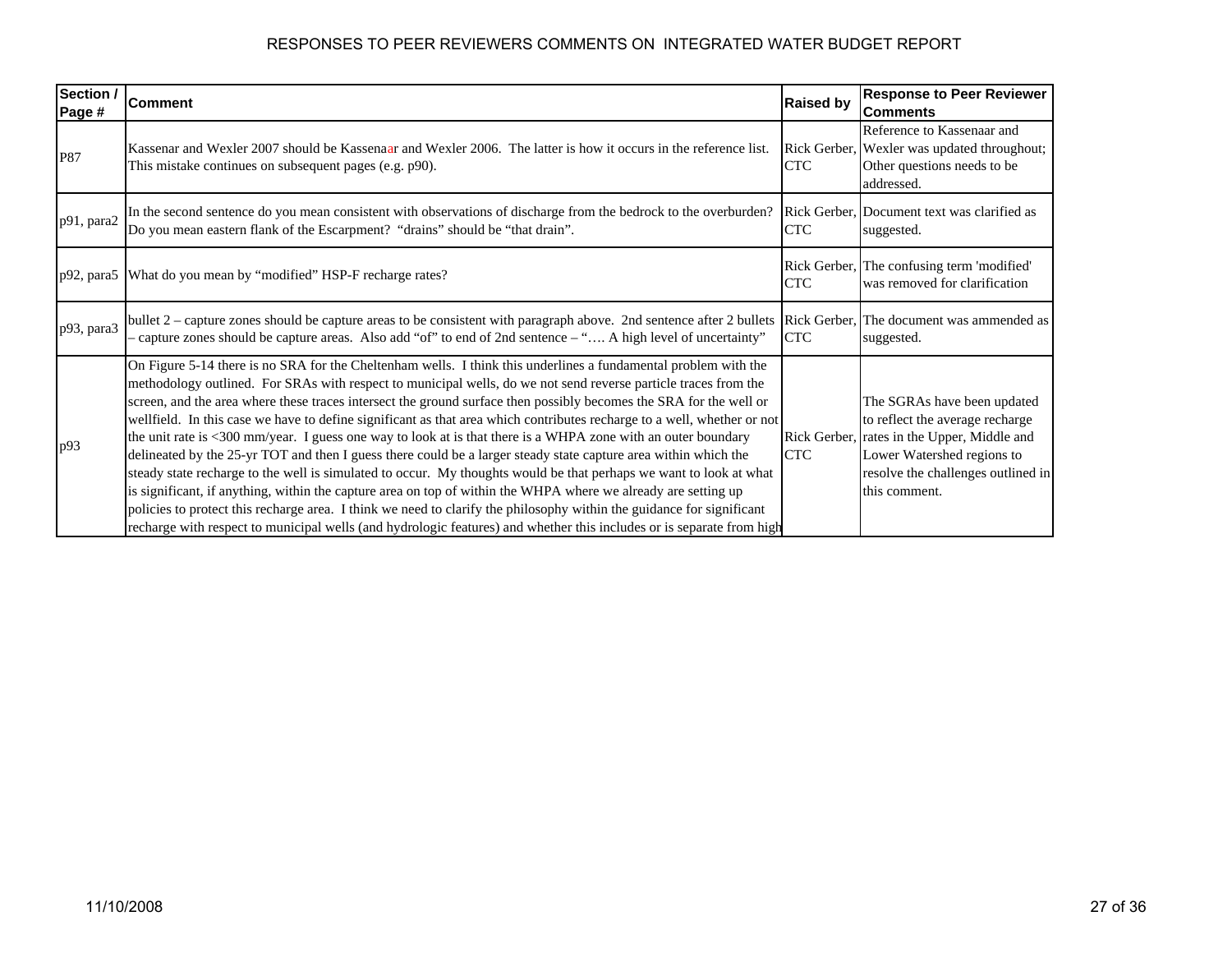| Section /                   | <b>Comment</b>                                                                                                                                                                                                                                                                                                                                                                                                                    | <b>Raised by</b>         | <b>Response to Peer Reviewer</b>                                                                                                                                                                                                                                                                                                                                                                                                                                                                                                                                                                                                                                                                                                                                                                                                                                                                                                                   |
|-----------------------------|-----------------------------------------------------------------------------------------------------------------------------------------------------------------------------------------------------------------------------------------------------------------------------------------------------------------------------------------------------------------------------------------------------------------------------------|--------------------------|----------------------------------------------------------------------------------------------------------------------------------------------------------------------------------------------------------------------------------------------------------------------------------------------------------------------------------------------------------------------------------------------------------------------------------------------------------------------------------------------------------------------------------------------------------------------------------------------------------------------------------------------------------------------------------------------------------------------------------------------------------------------------------------------------------------------------------------------------------------------------------------------------------------------------------------------------|
| Page #                      |                                                                                                                                                                                                                                                                                                                                                                                                                                   |                          | <b>Comments</b>                                                                                                                                                                                                                                                                                                                                                                                                                                                                                                                                                                                                                                                                                                                                                                                                                                                                                                                                    |
| Section<br>5.2.3, p 79      | The Thorncliffe and Scarborough aquifers are lumped together with the Sunnybrook Till into Model Layer 4.<br>Although this may be appropriate in areas with thinner overburden, in other areas, this may be an oversimplification Don Ford,<br>(i.e., the Alton-Cataract Meltwater Channel). What is the potential effect of this on groundwater flow through this<br>'meltwater channel" into the TRCA's Humber River watershed? | <b>TRCA</b>              | The Alton- Cataract Meltwater<br>channel does not extend into the<br>TRCA watershed; the Caledon<br>and Caledon East Meltwater<br>Channels flow into TRCA, and<br>the meltwater deposits are<br>surficial in nature (i.e.<br>stratigraphically lie above the<br>Lower Sediments (model layer 5)<br>and are represented in the model<br>using model layer 1. The<br>sediments that underlie the<br>Caledon East Meltwater Channel<br>within the buried valley were<br>grouped together (e.g. Lower<br>Sediments), and one bulk K was<br>applied. There is insufficient<br>deep borehole information<br>available to adequately<br>characterize the aquifer/aquitard<br>geometry of the individual units,<br>or their conductivities. There is<br>uncertainty with the bulk K<br>applied, and a higher degree of<br>uncertainty associated with the<br>subdivision of the Lower<br>Sediments into discrete units,<br>with respective conductivities. |
| Section<br>5.2.5.4, p<br>83 | Streams of Strahler Order 2 and above were included. What is the potential effect of not including Strahler Order 1<br>streams, and was this assessed via sensitivity analysis?                                                                                                                                                                                                                                                   | Don Ford,<br><b>TRCA</b> | Report clarified as requested.<br>The impact of including first<br>order streams has not been<br>assessed via sensitivity analysis;<br>however, in the absence of local<br>information, it is our opinion that<br>most first order streams are dry,<br>and not regionally significant.                                                                                                                                                                                                                                                                                                                                                                                                                                                                                                                                                                                                                                                             |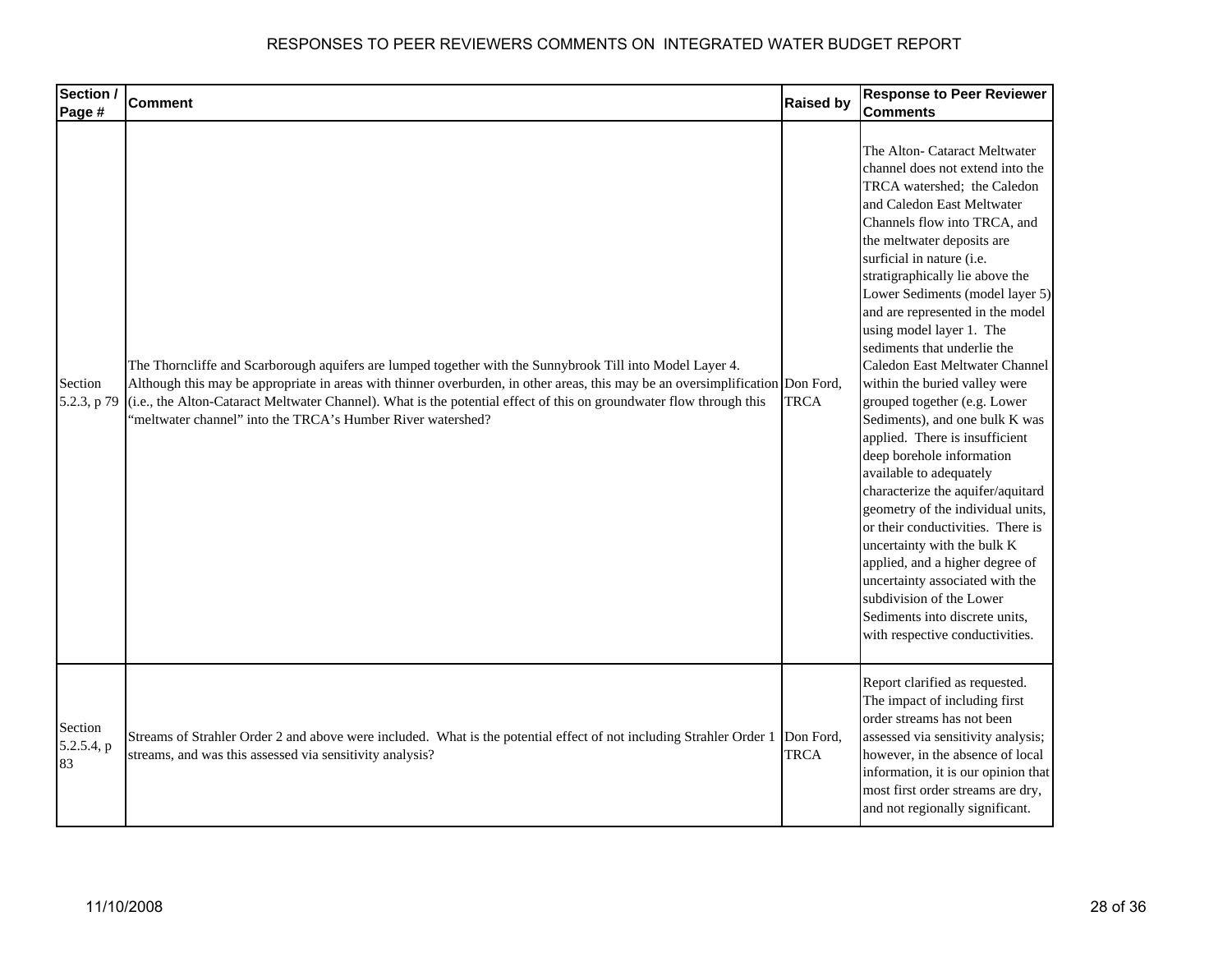| Section /<br>Page #         | <b>Comment</b>                                                                                                                                                                                                                                                                                                                                                                                                                                                                                                                                                                                                                                                                                                                                                                                                                                                                                                                                                                                                                                                                                                                                                                                  | <b>Raised by</b>         | <b>Response to Peer Reviewer</b><br><b>Comments</b>                                                                                                                                                                                                   |
|-----------------------------|-------------------------------------------------------------------------------------------------------------------------------------------------------------------------------------------------------------------------------------------------------------------------------------------------------------------------------------------------------------------------------------------------------------------------------------------------------------------------------------------------------------------------------------------------------------------------------------------------------------------------------------------------------------------------------------------------------------------------------------------------------------------------------------------------------------------------------------------------------------------------------------------------------------------------------------------------------------------------------------------------------------------------------------------------------------------------------------------------------------------------------------------------------------------------------------------------|--------------------------|-------------------------------------------------------------------------------------------------------------------------------------------------------------------------------------------------------------------------------------------------------|
| Section<br>5.3.1, p 87      | The modelled water levels in the bedrock valleys was noted to be generally lower than the observed values. Could<br>this be the result of blending the aquifers/aquitards in this area? What effect does this have on the estimated<br>groundwater flux out of the Credit into the Humber?                                                                                                                                                                                                                                                                                                                                                                                                                                                                                                                                                                                                                                                                                                                                                                                                                                                                                                      | Don Ford,<br><b>TRCA</b> | Report clarified; the low<br>hydraulic head trend associated<br>with the buried bedrock valley<br>may be due to overestimation of<br>the depth and continuity of the<br>valleys, or of the transmissivity<br>of the lower valley infill<br>sediments. |
| Section<br>5.3.3.1, p<br>90 | The third bullet at the top of the page references the "Caledon East Meltwater Channel". This feature is not<br>apparent on Figure 2-9. Is it the same as the Alton-Cataract Meltwater Channel?                                                                                                                                                                                                                                                                                                                                                                                                                                                                                                                                                                                                                                                                                                                                                                                                                                                                                                                                                                                                 | Don Ford,<br><b>TRCA</b> | Figure updated to clarify. The<br>Caledon East Meltwater Channel<br>is different from the Alton<br>Cataract Meltwater channel.                                                                                                                        |
|                             | The groundwater supply quantity also requires an estimate of the rate at which groundwater flows into each<br>subwatershed. In our opinion, there are some areas of the Credit River watershed where this quantity is the least<br>certain component of the water budget calculations. These are the subwatersheds that are located along the<br>boundaries with the TRCA and the Grand River watershed. There are two source of potential concern in the<br>groundwater odeling. First, our expectation is that the limits of the Credit River watershed should generally be<br>reflected as subtle divides in the groundwater flow system. If the perimeter of the watershed is a regional divide, we<br>would expect there to be no-flow boundary conditions assigned along the outer edges of the bounding<br>subwatersheds.<br>However, as shown in Figure 5-1 of the report, significant portions of the boundaries of the groundwater model are<br>set as specified-head boundaries. Second, the heads that are assigned along these boundaries are derived from<br>relatively low-reliability information in MOE water well records. Sufficient information is presented on Table 42 of | Chris<br>Neville,        | Comments are acknowledged in<br>new uncertainty section                                                                                                                                                                                               |
|                             | be report to essess whether flows between the wetersheds are signified<br>We have conceived of another way to assess the significance of the "Flow in" component of the subwatershed water<br>budgets. On the table below (again, please see original letter -KM), we have calculated the stress assessments two<br>ways: including and excluding the "Flow in" component. As indicated on the table, the stress assessments are not<br>significantly different. The only significant change is for Subwatershed 11, which changes from a moderate to<br>significant stress level. The results presented on this table confirm that the stress assessments are relatively<br>insensitive to the "Flow in" component for the Credit River watershed.                                                                                                                                                                                                                                                                                                                                                                                                                                             | Chris<br>Neville,        | Comments are acknowledged.                                                                                                                                                                                                                            |
|                             | The final element of the stress assessment is the groundwater reserve. In our opinion, the approach for estimating<br>the groundwater reserve is appropriate. The reserve for each subwatershed is calculated as 10% of the cumulative<br>groundwater discharge to surface water features estimated with the groundwater model. Although a value of 10% is<br>consistent with Assessment Report Guidance Module 7, it is important to note that the reserve has relatively little<br>impact on the outcomes of the stress assessments. To illustrate this point, we have tabulated stress assessments<br>calculated with and without the reserve. As indicated on the table below (again, please see original letter -KM),<br>the stress assessments are not changed if the reserve is excluded from the calculation.                                                                                                                                                                                                                                                                                                                                                                           | Chris<br>Neville,        | Comments are acknowledged.                                                                                                                                                                                                                            |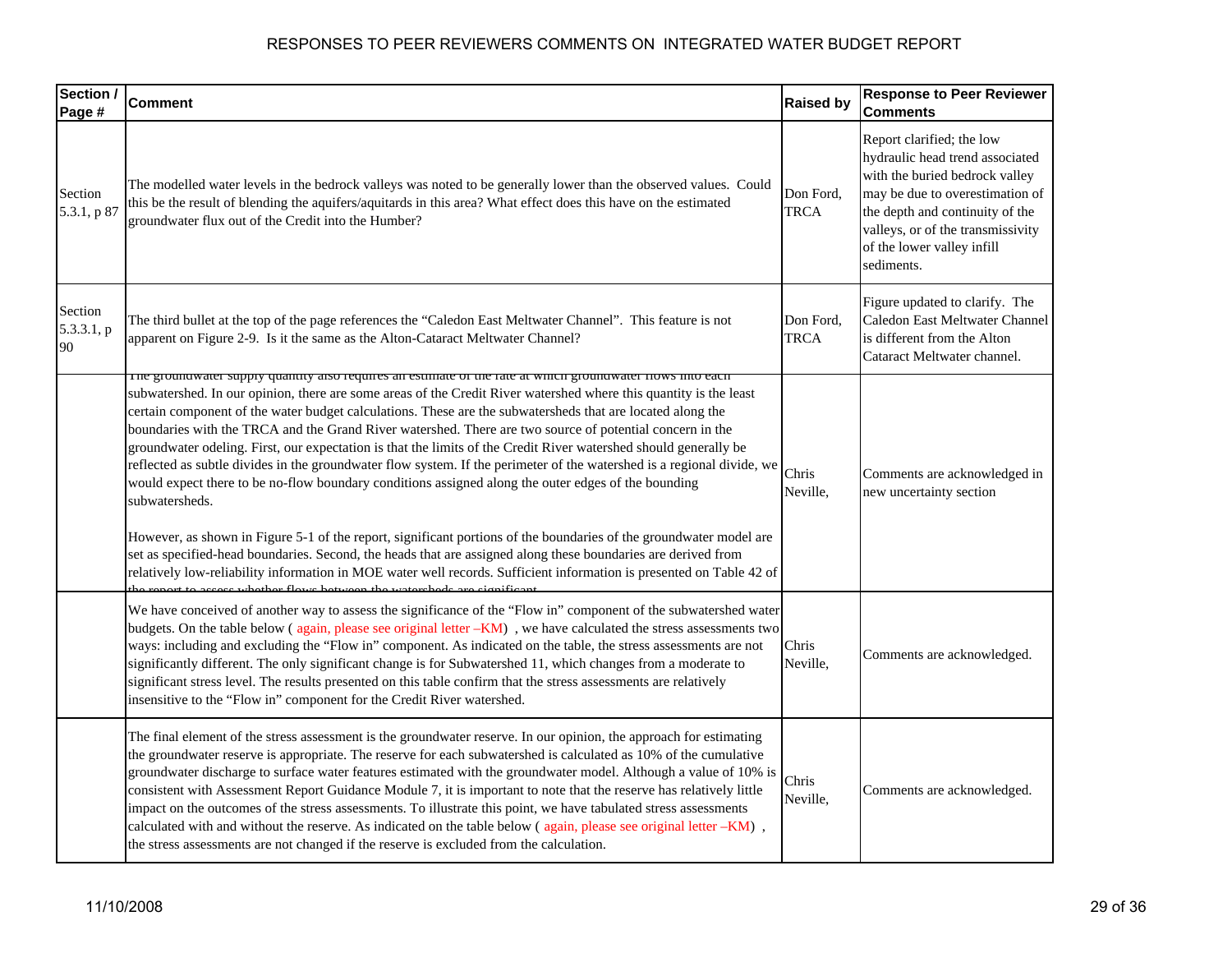| Section /<br>Page #                                  | <b>Comment</b>                                                                                                                                                                                                                                                                                                                                                                                                                                                                                                                                                                                                                                                        | <b>Raised by</b>            | <b>Response to Peer Reviewer</b><br>Comments                                                                                                                                                                            |
|------------------------------------------------------|-----------------------------------------------------------------------------------------------------------------------------------------------------------------------------------------------------------------------------------------------------------------------------------------------------------------------------------------------------------------------------------------------------------------------------------------------------------------------------------------------------------------------------------------------------------------------------------------------------------------------------------------------------------------------|-----------------------------|-------------------------------------------------------------------------------------------------------------------------------------------------------------------------------------------------------------------------|
| <b>CHAPTE</b><br>R <sub>6</sub>                      | <b>INTEGRATED WATER BUDGET RESULTS</b>                                                                                                                                                                                                                                                                                                                                                                                                                                                                                                                                                                                                                                |                             |                                                                                                                                                                                                                         |
| Results,<br>Section 6                                | The closing summary might reference MOE-mandated deliverables and how these were met as part of the Tier 2<br>assessment.                                                                                                                                                                                                                                                                                                                                                                                                                                                                                                                                             | Region of<br>Peel           | Introduction has been expanded<br>to better address MOE<br>requirements                                                                                                                                                 |
| Section 6,<br>p 96                                   | as stated earlier, recharge from the surface water bodies should be considered                                                                                                                                                                                                                                                                                                                                                                                                                                                                                                                                                                                        | <b>Halton Cons</b>          | Comment has been addressed in<br>document                                                                                                                                                                               |
| 100                                                  | Table 42, $p$ the values in the 'wells' columns are probably only for the permitted/actual municipal wells; domestic wells should<br>be accounted for in the water budget summary                                                                                                                                                                                                                                                                                                                                                                                                                                                                                     | <b>Halton Cons</b>          | Difference between the two has<br>been acknowledged in the report.<br>The groundwater flow model<br>does not simulate domestic wells,<br>and the water budget summary<br>was calculated using the<br>modelling results. |
| P 101                                                | $2nd$ bullet – Does net groundwater discharge mean recharge minus discharge?                                                                                                                                                                                                                                                                                                                                                                                                                                                                                                                                                                                          | <b>Halton Cons</b>          | Clarification was made in<br>document                                                                                                                                                                                   |
| Section<br>6.3.2.2, p<br>101, Para<br>$2$ , line $2$ | the quantity 21,050 m <sup>3</sup> /day is probably 22,550 m <sup>3</sup> /day.                                                                                                                                                                                                                                                                                                                                                                                                                                                                                                                                                                                       | <b>Halton Cons</b><br>& Reg | Report text updated as suggested.                                                                                                                                                                                       |
| Section<br>6.3.1, p 98                               | This section would benefit from a discussion of the iterative process by which the surface and groundwater models<br>were brought into agreement with respect to recharge. It is our understanding that the initial estimates of recharge<br>from the surface water model seemed unrealistically high, in some areas, when they were used as input to the<br>groundwater model. A discussion of the differences in hydraulic conductivity between the surficial soils and the<br>underlying overburden and bedrock layers and the effects of these differences on interflow with fluctuating<br>seasonal groundwater levels in these areas should also be included.   | Kevin<br>Mackenzie          | Iterative process is discussed.<br>Document has been updated.                                                                                                                                                           |
| 99                                                   | This table could benefit from inclusion of the drainage area for each subwatershed as we could not find a summary<br>of this information elsewhere in the report. A comparison of the average annual water budget components for runoff<br>Table 41, p and recharge to observed streamflow at the Water Survey of Canada gauges would also be helpful. In particular, a<br>comparison of Runoff plus Recharge (for subs upstream of each gauge) to total flow at each gauge would be useful.<br>A comparison of recharge to baseflow as reported in Table 38 would also be useful to highlight groups of<br>subwatershades which are subject to trans-boundary flows. | Kevin<br>Mackenzie          | Update made as recommended.                                                                                                                                                                                             |
| Chap 6.0,<br>p97                                     | Rural and Urban Land Elements; The long term climate dataset was 1961-2004 in previous text. These longer term Rick Gerber, Reference has been changed to<br>groundwater recharge estimates are not in Appendix D. Do you mean Appendix C?                                                                                                                                                                                                                                                                                                                                                                                                                            | <b>CTC</b>                  | appendix C                                                                                                                                                                                                              |
| p99, last<br>para                                    | This qualifying paragraph regarding subwatersheds 10 and 11 begs the question - Do these "inconsistent" water<br>budget results significantly affect the % Demand calculations in Chapter 7.0?                                                                                                                                                                                                                                                                                                                                                                                                                                                                        |                             | This has been addressed in<br>Section 7.                                                                                                                                                                                |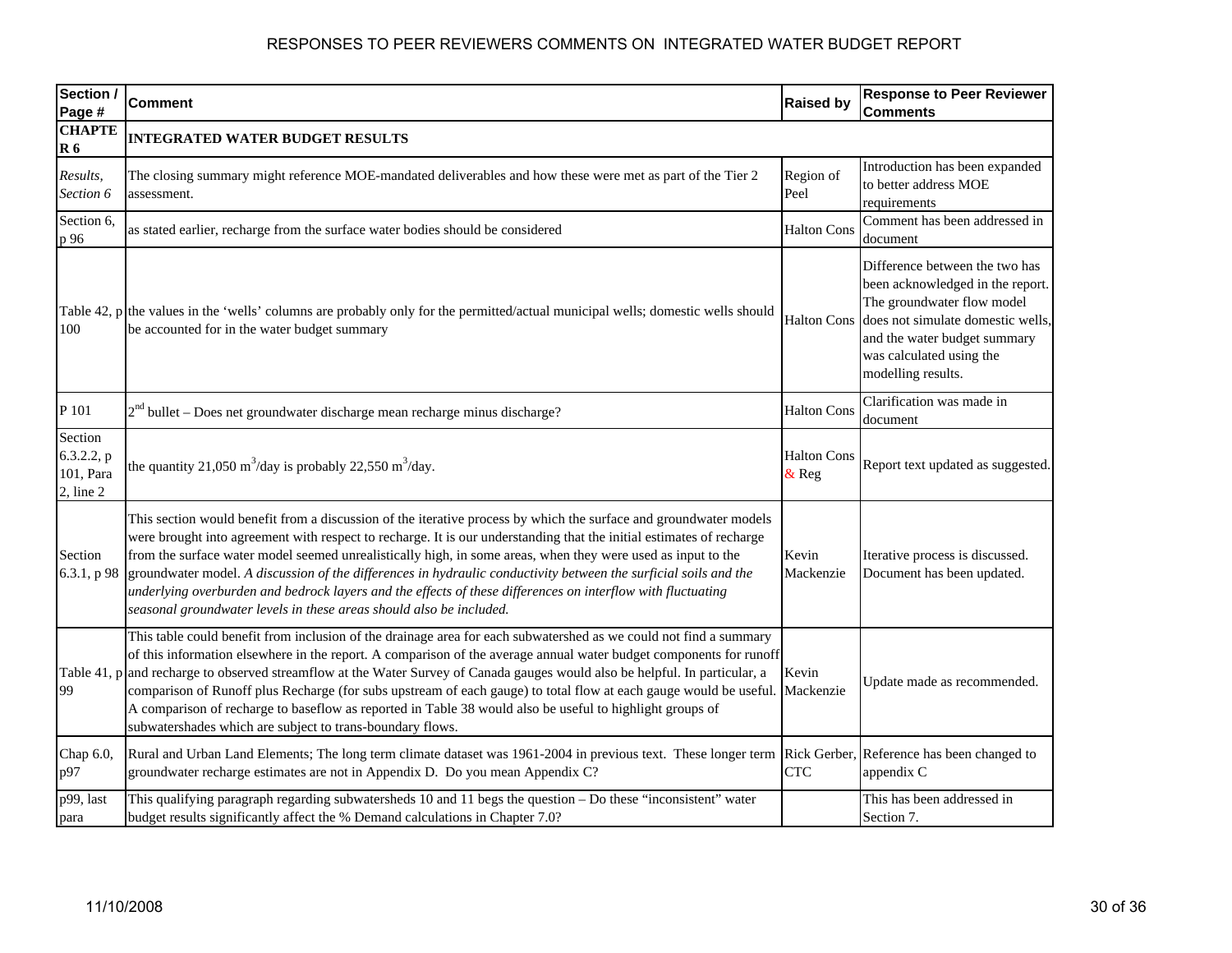| Section /<br>Page #                                                   | <b>Comment</b>                                                                                                                                                                                                                                                                                                                                                                                                                                                                                                                                                                                                                                                                                         | <b>Raised by</b>           | <b>Response to Peer Reviewer</b><br><b>Comments</b>                                                                                                                                |
|-----------------------------------------------------------------------|--------------------------------------------------------------------------------------------------------------------------------------------------------------------------------------------------------------------------------------------------------------------------------------------------------------------------------------------------------------------------------------------------------------------------------------------------------------------------------------------------------------------------------------------------------------------------------------------------------------------------------------------------------------------------------------------------------|----------------------------|------------------------------------------------------------------------------------------------------------------------------------------------------------------------------------|
| p100,<br>Table 42                                                     | Note b) of this table states that pumping rates are slightly different than final water demands presented in Section<br>3.0 of this report. Why is this?                                                                                                                                                                                                                                                                                                                                                                                                                                                                                                                                               | Rick Gerber,<br><b>CTC</b> | The reason for this inconsistency<br>has been outlined in the text.                                                                                                                |
| p100,<br>Table 42                                                     | Some of these areas of high Inter-Watershed flow correspond to high head residual areas, particularly Orangeville<br>and Acton. So therefore flow out through Orangeville could theoretically be higher. I assume Orangeville is, or<br>has, been sorted out by the Tier 3 study. I am not sure because I haven't seen any results from this work.<br>Regarding Acton, the western boundary is shown to be receiving a net influx of flow and the residuals show<br>simulated heads are < 15m of observed heads so more could be flowing in across this boundary. Does this have<br>significant implications to the %Demand calculations, particularly Subwatershed 10 that is coming out as stressed? | <b>CTC</b>                 | Rick Gerber, Impacts to stress calculations<br>addressed in Section 7                                                                                                              |
| p100,<br>Tables 41<br>&42                                             | The recharge values in Table 41 and 42 do not match. Subwatershed 8b has different recharge values between<br>tables 42 and 48. Subwatershed 9 has different discharge values between tables 42 and 48                                                                                                                                                                                                                                                                                                                                                                                                                                                                                                 | Rick Gerber,<br><b>CTC</b> | The discrepancies noted have<br>been addressed in the report                                                                                                                       |
| <b>CHAPTE</b><br>R <sub>7</sub>                                       | WATER QUANTITY STRESS ASSESSMENTS                                                                                                                                                                                                                                                                                                                                                                                                                                                                                                                                                                                                                                                                      |                            |                                                                                                                                                                                    |
| Water<br>Quantity<br><b>Stress</b><br>Assessmen<br>t; Section         | (i) Peel municipal water supplies are listed in Table 49 as Caledon municipal water supplies; and (ii) Drought<br>Scenario 'A' that eliminates groundwater recharge for a multi-year period is not in line with the GM#7 where the<br>historical long-term drought scenario is being recommended for the purpose.                                                                                                                                                                                                                                                                                                                                                                                      | Region of<br>Peel          | Report text was updated as<br>suggested for Region of Peel<br>wells. The methodology used in<br>this study is consistent with the<br>methodology laid out in<br>Guidance Module 7. |
| Section<br>7.0, p 103,<br>Para 1                                      | These tiered studies and their objectives were summarized in Section 1.2.1,". But no relevant information can be<br>found in Section 1.2.1. Similar to Peel's overriding concerns.                                                                                                                                                                                                                                                                                                                                                                                                                                                                                                                     | <b>CVC</b>                 | Section 1 has been updated to<br>better describe the tiered<br>structure.                                                                                                          |
| Section<br>7.1.1, p<br>104, last<br>Paragraph,<br>sec to last<br>line | Last Paragraph and last sentence: The word quality is repeated, one should be quantity.                                                                                                                                                                                                                                                                                                                                                                                                                                                                                                                                                                                                                | <b>Halton Reg</b>          | Report text updated as suggested.                                                                                                                                                  |
|                                                                       | We would like to see a comprehensive table in Section 7.0 showing the column headings such as Name of<br>Watershed (which will be subdivided into Upper, Middle and Lower Watersheds), Area, GW Recharge<br>(Qrecharge), GW Discharge (Qd) (to streams); GW Takings (Demand); GW Inflow (Qin); GW Outflow (Qout);<br>Qnet (Qin-Qout); % Water Demand; Stress Calculation ; Stress Thresholds; Stress Category.                                                                                                                                                                                                                                                                                         | <b>Halton Reg</b>          | Tables have been updated as<br>requested.                                                                                                                                          |
|                                                                       | Also, same level of description is expected for the Surface water.                                                                                                                                                                                                                                                                                                                                                                                                                                                                                                                                                                                                                                     | <b>Halton Reg</b>          | Tables have been updated as<br>requested.                                                                                                                                          |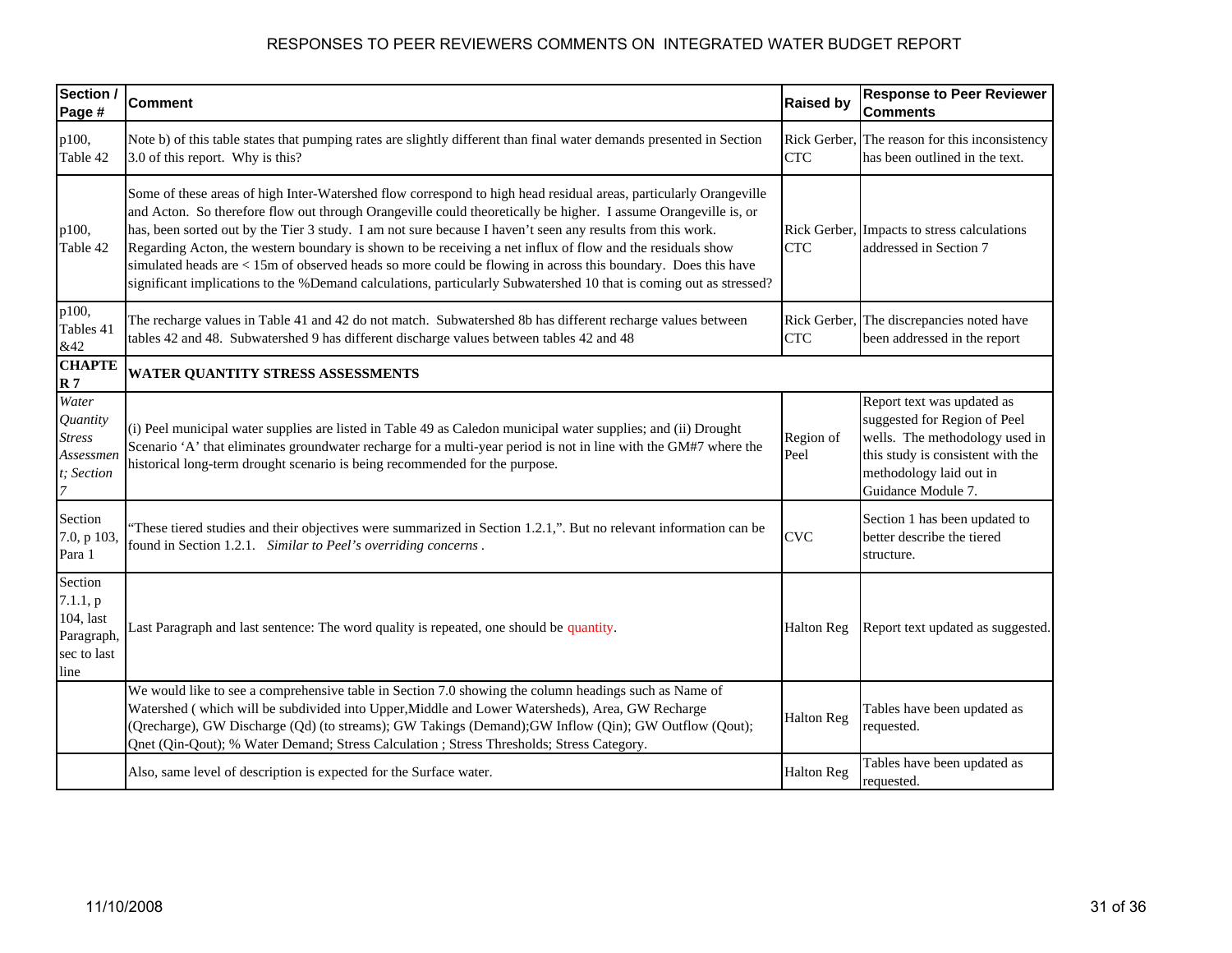| Section /<br>Page #                     | <b>Comment</b>                                                                                                                                                                                                                                                                                                                                                                                                                                                                                                                                                                      | <b>Raised by</b>           | <b>Response to Peer Reviewer</b><br><b>Comments</b>                                                                                                                          |
|-----------------------------------------|-------------------------------------------------------------------------------------------------------------------------------------------------------------------------------------------------------------------------------------------------------------------------------------------------------------------------------------------------------------------------------------------------------------------------------------------------------------------------------------------------------------------------------------------------------------------------------------|----------------------------|------------------------------------------------------------------------------------------------------------------------------------------------------------------------------|
| Section<br>7.3, p 109,<br>Table 48      | Table 48: Why the "Flow In' term for 10 subwatersheds is blank? Is it "0" or not calculated? It does not seem right<br>to say that Flow In is zero.Please clarify.                                                                                                                                                                                                                                                                                                                                                                                                                  | <b>Halton Reg</b>          | Report text updated as requested.                                                                                                                                            |
| Section<br>7.4.3, p<br>112, Table<br>50 | Table 50: Change Halton Prospect Park Well as "OB", overburden well.                                                                                                                                                                                                                                                                                                                                                                                                                                                                                                                | <b>Halton Reg</b>          | Report text updated as requested.                                                                                                                                            |
| Section<br>7.3, p 109,<br>Table 48      | column 7 is labelled "Supply". It should be labelled "Difference" (Supply-Reserve)                                                                                                                                                                                                                                                                                                                                                                                                                                                                                                  | <b>Halton Reg</b>          | Tables have been updated as<br>requested.                                                                                                                                    |
| Section<br>7.3, p<br>109, Table<br>48   | column 7 is labelled "Supply". It should be labelled "Difference" (Supply-Reserve)                                                                                                                                                                                                                                                                                                                                                                                                                                                                                                  | <b>Halton Reg</b>          | Tables have been updated as<br>requested.                                                                                                                                    |
| Section<br>7.4.3, p<br>112, Table<br>50 | drawdown is the Lindsay Court Well is listed as "dry". What is the predicted drawdown at Lindsay Court? In<br>looking at Figure 7-5, Lindsay Court appears to be in a drawdown zone of between 2 and 5 meters, which would<br>not result in Lindsay Court being dry as there is significantly more than 5 meters of available drawdown in the well<br>under pumping conditions. Therefore it is unclear why Lindsay Court is classified as dry. Further details should be<br>provided in the report on how it was determined the well becomes dry within the 2 year drought period. | <b>Halton Reg</b>          | The model was updated and the<br>results have been updated. The<br>well is no longer listed as 'dry' in<br>the table.                                                        |
| Chapter<br>7.0, p104                    | Are the HSP-F output numbers used for the surface water assessment from the period 1961-2004? Do we need to<br>be concerned with %Demand calculations for Subwatersheds 21 and 22?                                                                                                                                                                                                                                                                                                                                                                                                  | Rick Gerber.<br><b>CTC</b> | There is no estimated water<br>demand occuring in<br>Subwatersheds 21 and 22. These<br>watersheds lie within<br>municipally serviced (lake based)<br>areas of the watershed. |
| p108                                    | Groundwater supply is stated to be recharge plus net groundwater flow in. This is different than recharge plus<br>groundwater flow in as stated in the guidance and in earlier sections of this report.                                                                                                                                                                                                                                                                                                                                                                             | Rick Gerber,<br><b>CTC</b> | The discussion in the report has<br>been clarified.                                                                                                                          |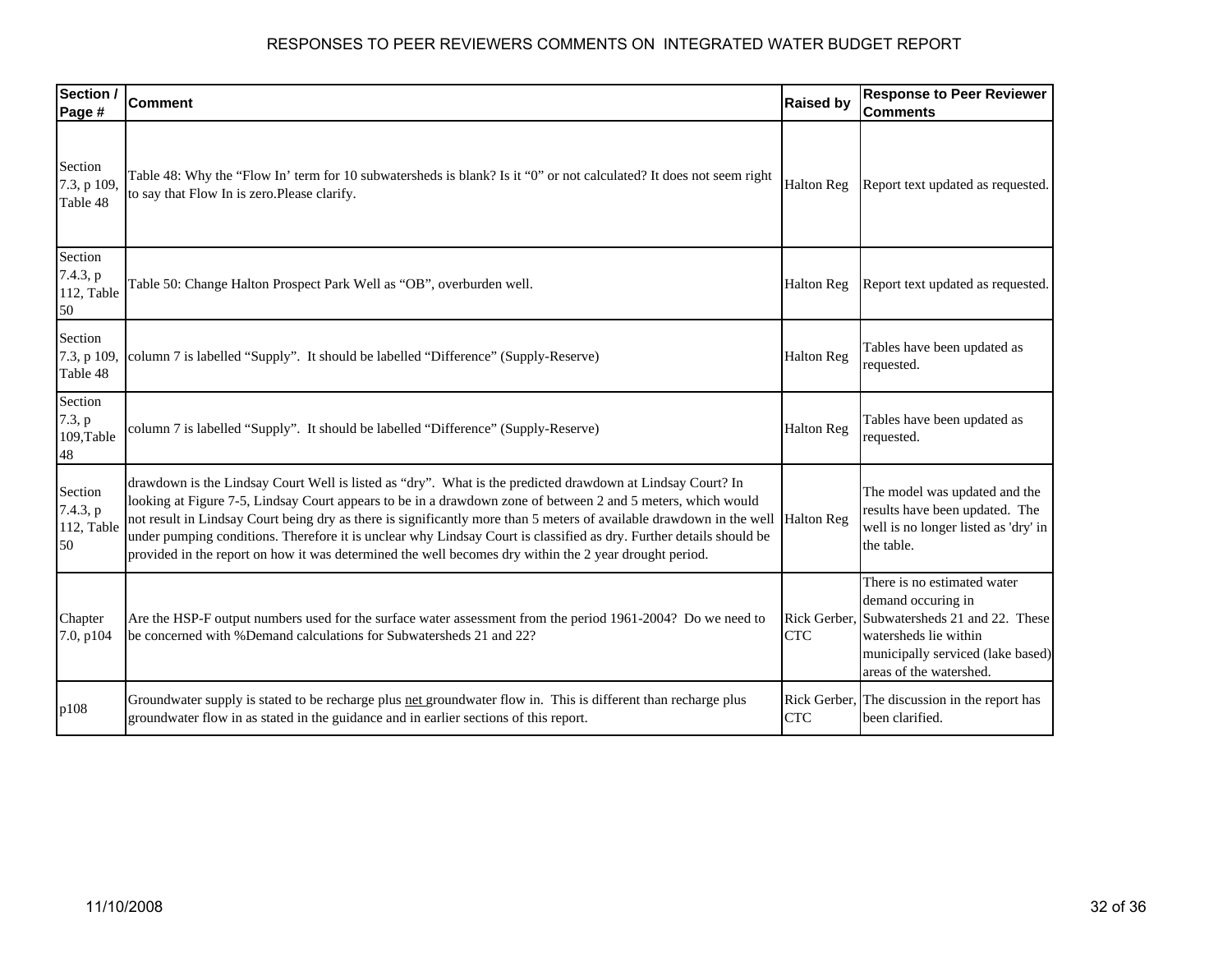| Section /                           | <b>Comment</b>                                                                                                                                                                                                                                                                                                                                                                                                                                                                                                                                                                                                                                                                                                                                                                                                                                                                                                                                                                                                                                                                                                           | <b>Raised by</b>           | <b>Response to Peer Reviewer</b>                                                                                                                        |
|-------------------------------------|--------------------------------------------------------------------------------------------------------------------------------------------------------------------------------------------------------------------------------------------------------------------------------------------------------------------------------------------------------------------------------------------------------------------------------------------------------------------------------------------------------------------------------------------------------------------------------------------------------------------------------------------------------------------------------------------------------------------------------------------------------------------------------------------------------------------------------------------------------------------------------------------------------------------------------------------------------------------------------------------------------------------------------------------------------------------------------------------------------------------------|----------------------------|---------------------------------------------------------------------------------------------------------------------------------------------------------|
| Page #                              |                                                                                                                                                                                                                                                                                                                                                                                                                                                                                                                                                                                                                                                                                                                                                                                                                                                                                                                                                                                                                                                                                                                          |                            | <b>Comments</b>                                                                                                                                         |
| p110,<br>Discussion                 | Do the results of "stressed" watersheds agree with historical water quantity problems, potential future supply and<br>growth considerations, declining groundwater levels, declining streamflows, etc? I think it is very important to<br>stress these historical observations of problems or potential for future supply problems, if they occur, given the<br>uncertainly of cross-watershed fluxes and the water level calibration residuals that exist. There has been a lot of<br>discussion of uncertainty in the text up to this point and stressing that results agree with operational histories or<br>observations (groundwater and/or streamflow) will provide further confidence in the results. Table 42 shows<br>discharge to Surface Water/Wetlands in Subwatershed 8b as 400 m3/d. Should this be a negative value because I<br>believe you said earlier that surface water bodies were not allowed to recharge groundwater in the FeFlow model.<br>Also, on Table 48, the GW Discharge for this subwatershed should be 400 m3/d. Table 48 seems to be a mix of<br>Qin and Qnet without any explanation. | Rick Gerber.<br><b>CTC</b> | While we have not added explicit<br>links to observation data, we<br>have referenced more broad<br>known hydrological stresses in<br>the subwatersheds. |
| p110,<br>Discussion                 | Perhaps the simulated/estimated Qin, Qout and Qnet should be summarized in separate columns so the reader<br>knows what is being used for the %Demand calculation. Also some subwatersheds are shown to have zero Qin but<br>on Figure 6-2 there are both Qin and Qout estimates, and also values for net Inter-Catchment and Inter-Watershed<br>in Table 42. Let's look at Subwatershed 19 as an example. The flow in totals 6,350 m3/d. The flow out totals -<br>18,500 m3/d. The net flow is -12,150 as groundwater flowing north (with a little bit flowing south). The supply (R<br>plus Qin) would be equal to 54,200 m3/d. Theoretically Orangeville could pump all of this meaning that no<br>groundwater would discharge to streams or to adjacent watersheds/subwatersheds. The thresholds say that you<br>can't do this (i.e. >10% Demand is stressed). The reserve adds another factor of safety. I'm not sure why you<br>chose to only use 3700 m3/d as Qin.                                                                                                                                                | Rick Gerber.<br><b>CTC</b> | While we have not added explicit<br>links to observation data, we<br>have referenced more broad<br>known hydrological stresses in<br>the subwatersheds. |
| P87                                 | Kassenar and Wexler 2007 should be Kassenaar and Wexler 2006. The latter is how it occurs in the reference list.<br>This mistake continues on subsequent pages (e.g. p90). Do you think any of these uncertainties or discrepancies Rick Gerber,<br>between simulated and observed water levels significantly affect the Supply estimated for the %Demand<br>analysis?                                                                                                                                                                                                                                                                                                                                                                                                                                                                                                                                                                                                                                                                                                                                                   | <b>CTC</b>                 | Reference to Kassenaar and<br>Wexler updated throughout;<br>Uncertainty in the model was<br>addressed in the document.                                  |
| p111                                | How was this 2-year drought (no recharge) handled in the model? Was the model run in transient mode? If so were<br>there other parameters necessary (e.g. Specific Storage)? Coincidentally, what were the estimated recharge values<br>from the long-term HSP-F output (1961-2004) for the drought period (1961-1970) analysed? Stating what they<br>were estimated to be will give an idea of how conservative the assumption of two years without recharge is.                                                                                                                                                                                                                                                                                                                                                                                                                                                                                                                                                                                                                                                        | <b>CTC</b>                 | Rick Gerber, Additional clarification was<br>added to the report.                                                                                       |
| Section                             | The text indicates that "net groundwater flow in" was used for the stress calculations. In the peer review meeting, it Don Ford,<br>7.3, pg 108 was stated that the net value was not used. Please clarify the methodology used                                                                                                                                                                                                                                                                                                                                                                                                                                                                                                                                                                                                                                                                                                                                                                                                                                                                                          | <b>TRCA</b>                | The report has been clarified.                                                                                                                          |
| Section<br>7.3, Table<br>48, pg 109 | Nine of the 21 stress-assessment subwatersheds have no groundwater flow in, and the numbers do not agree with<br>those on Figure 6-2. Please clarify the discrepancies.hj If "net" values were not used, how are these values zero?<br>Also, the "Flow In" numbers are also significantly lower than found within TRCA's jurisdiction. Also, providing<br>the area of the subwatersheds would be helpful here.                                                                                                                                                                                                                                                                                                                                                                                                                                                                                                                                                                                                                                                                                                           | Don Ford,<br>TRCA          | The calculations have been<br>updated using the sum of all<br>posive flows into the<br>subwatershed.                                                    |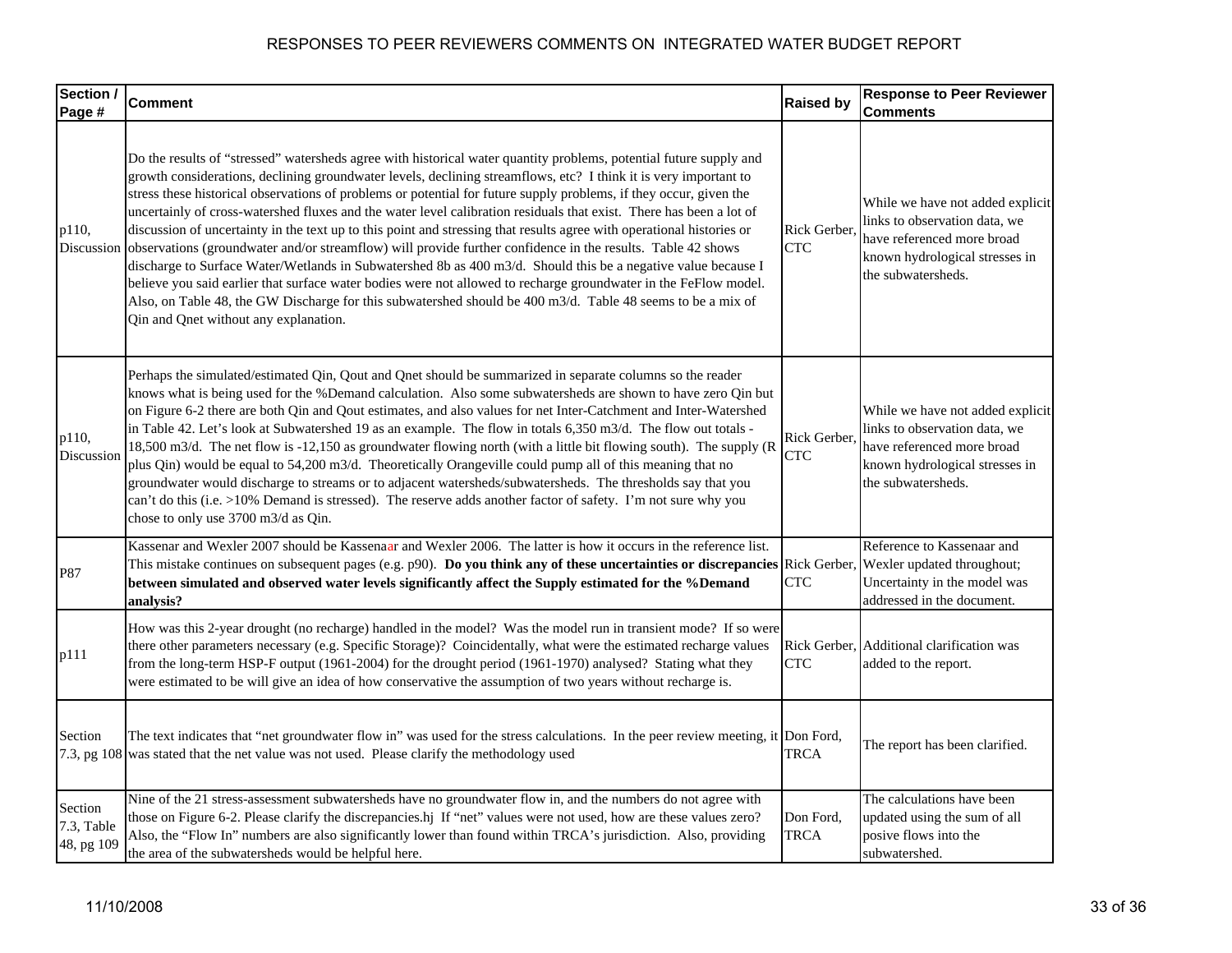| Section /<br>Page #                                      | <b>Comment</b>                                                                                                                                                                                                                                                                                                                                                                                                                                                                                                                                                                                                                                                                                                                                                                                                                                    | <b>Raised by</b>  | <b>Response to Peer Reviewer</b><br><b>Comments</b>                                                                                                                                                       |
|----------------------------------------------------------|---------------------------------------------------------------------------------------------------------------------------------------------------------------------------------------------------------------------------------------------------------------------------------------------------------------------------------------------------------------------------------------------------------------------------------------------------------------------------------------------------------------------------------------------------------------------------------------------------------------------------------------------------------------------------------------------------------------------------------------------------------------------------------------------------------------------------------------------------|-------------------|-----------------------------------------------------------------------------------------------------------------------------------------------------------------------------------------------------------|
| <b>CHAPTE</b><br>R8                                      | <b>CONCLUSIONS AND RECOMMENDATION</b>                                                                                                                                                                                                                                                                                                                                                                                                                                                                                                                                                                                                                                                                                                                                                                                                             |                   |                                                                                                                                                                                                           |
| Section 8<br>Conclusio<br>ns and<br>Recommen<br>dations  | For subwatersheds with low stress a need for further studies should be justified. Recommendations to enhance the<br>understanding of the deep bedrock valley system should be linked to the future water supply investigations by<br>municipalities rather than non-specific scientific studies to increase model understanding where there are no<br>current municipal water taking and no current impact on water budget statistics. The recommendations concerning<br>further surface water model enhancements, including incorporation of results of physical surveys, urban<br>infrastructure and stormwater are questionable since this insinuates a need for an endless model improvement where<br>no surface water taking occurs and where the potential future groundwater taking would occur from deeper and well<br>protected systems. | Region of<br>Peel | Comment is acknowledged and<br>the value of these<br>recommendations to the<br>municipalities and their water<br>supply studies was noted.                                                                |
| Section<br>8.1.1, p<br>115, Top<br>page, first<br>bullet | Consumptive demand8.6%. I think it should be 86%.                                                                                                                                                                                                                                                                                                                                                                                                                                                                                                                                                                                                                                                                                                                                                                                                 | <b>Halton Reg</b> | 8.6% is the correct value in the<br>report.                                                                                                                                                               |
| Section<br>8.1.2, p<br>115,<br>Second to<br>last bullet  | "Other major data gaps accurate WPCP volumes". This can not be a data gap as this data is readily<br>available with the municipalities.                                                                                                                                                                                                                                                                                                                                                                                                                                                                                                                                                                                                                                                                                                           | <b>Halton Reg</b> | At the time of the model<br>development, the CVC had<br>difficulty obtaining these values<br>from the municipalities and as<br>such, it was noted as a data gap.                                          |
| Section<br>8.1.3, p<br>121, Last<br>bullet               | "Studies should be undertaken to compile monthly and annual summaries of sewage treatment plant flows to the<br>Credit River". Municipalities already have this data and no further studies are necessary.                                                                                                                                                                                                                                                                                                                                                                                                                                                                                                                                                                                                                                        | <b>Halton Reg</b> | Comment is acknowledged and<br>the text was updated accordingly.                                                                                                                                          |
| Section<br>8.2.4, p<br>122, fifth<br>bullet              | Georgetown/Acton: Focus should on a common shared groundwater model . The last sentence should be removed<br>or reworded to reflect that additional monitoring data should used to refine the model during Tier 3 process.                                                                                                                                                                                                                                                                                                                                                                                                                                                                                                                                                                                                                        | <b>Halton Reg</b> | Comment is acknowledged and<br>recommendation that the CVC<br>model be updated with additional<br>data from the Tier 3 project in<br>Halton was updated in Section<br>8.2.5.                              |
| Section<br>8.2.5, p<br>123,<br>second<br>bullet          | Second Bullet: Tier 3 Water Quantity Risk Assessment: The recommendations under this section are no more<br>recommendations , they are actually CWA requirements. Objective should be a common, shared conceptual<br>geologic model rather than a stand alone CVC Regional Model. of the annual groundwater budget for recharge in<br>these subwatersheds                                                                                                                                                                                                                                                                                                                                                                                                                                                                                         | <b>Halton Reg</b> | Comment regarding the<br>recommendation vs requirement<br>is acknowledged and text was<br>revised accordingly. Comment<br>regarding developing a joint<br>conceptual model was also added<br>to the text. |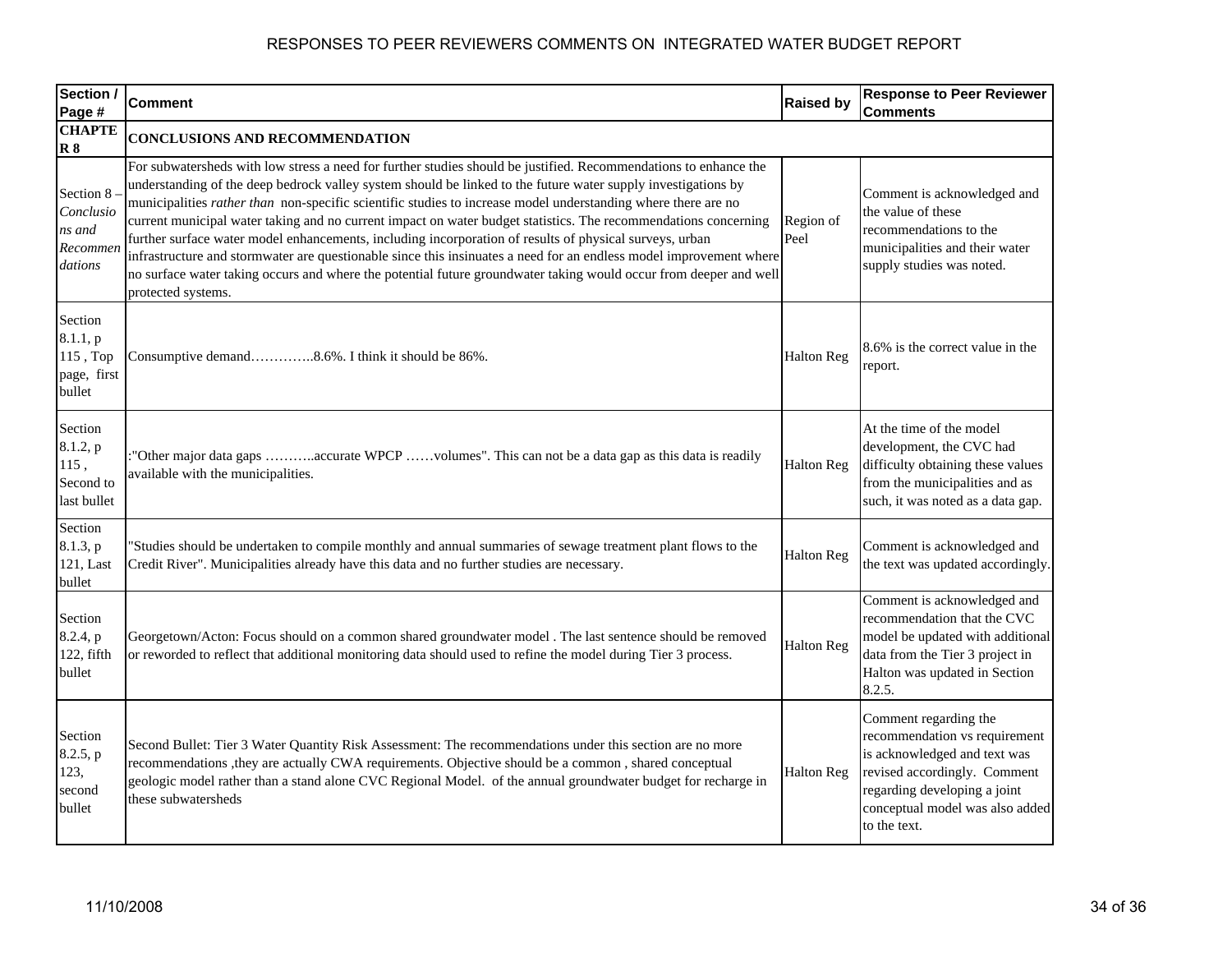| Section /<br>Page #                               | <b>Comment</b>                                                                                                                                                                                                                                                                                                                                                                                                                                                                                                                                                                                                                                                                        | <b>Raised by</b>           | <b>Response to Peer Reviewer</b><br><b>Comments</b>                                                                       |
|---------------------------------------------------|---------------------------------------------------------------------------------------------------------------------------------------------------------------------------------------------------------------------------------------------------------------------------------------------------------------------------------------------------------------------------------------------------------------------------------------------------------------------------------------------------------------------------------------------------------------------------------------------------------------------------------------------------------------------------------------|----------------------------|---------------------------------------------------------------------------------------------------------------------------|
| Section<br>8.1.2, p<br>115,<br><b>Bullet</b> five | The report states that each soil type, land use and slope combination were not tested in the model calibration due to<br>insufficient runoff data. However, in bullet one on page 116, the report states that the water balance terms are<br>highly dependent on land use, soil classification and slope. It is understood from the report that the simulated water<br>balance provides a reasonable estimate of average conditions across the watershed, however at what scale do the<br>estimates become unreasonable/questionable? How much error is expected at the sub-watershed level for each<br>water budget term?                                                            | <b>Halton Reg</b>          | Text was updated to stress that<br>confidence is higher at the<br>subwatershed scale, as this is<br>scale of calibration. |
| Section<br>8.2.3, p<br>120, Para<br>2, bullet 2   | We agree that streamflow monitoring should be improved throughout the watershed. In our opinion, the ultimate<br>goal should be to include continuous streamflow monitoring at the outlet of each of the subwatersheds, however, as<br>a minimum, a few additional strategically placed stream gauges would be useful to improve our understanding of<br>the water budget at the subwatershed level and to better identify where and how much groundwater moves into and<br>out of the watershed and between subwatersheds. In particular, those subwatersheds believed to be affected by cross<br>boundary flow should be given first priority for development of new stream gauges. | Kevin<br>Mackenzie         | Comment is acknowledged and<br>recommendation was added to<br>the report.                                                 |
| Chapter<br>8.0, p115,<br>bullet 2                 | This was commented on before but I will repeat here. The consumptive use factor recommended in the guidance is<br>0.2 and no factor was applied here. Also, the number of tile beds were counted and multiplied by 3.2 people per<br>tile bed times 175 L/p/d. The guidance suggests to assume 335 L/p/d. This won't make a difference for the three<br>stressed watersheds which come out, largely, because of municipal use (10, 11 and 19). It may make a difference<br>for watersheds that are just under the 10% threshold, particularly if future municipal takings increase.                                                                                                   | Rick Gerber,<br><b>CTC</b> | Water use updated to 335<br>L/person with consumptive use<br>estimate of 0.2                                              |
| p123,<br>bullet3                                  | 'capture zones" should be "capture areas"                                                                                                                                                                                                                                                                                                                                                                                                                                                                                                                                                                                                                                             | Rick Gerber,<br><b>CTC</b> | Report text updated as suggested.                                                                                         |
| <b>CHAPTE</b><br>R <sub>9</sub>                   | <b>REFERENCES</b>                                                                                                                                                                                                                                                                                                                                                                                                                                                                                                                                                                                                                                                                     |                            |                                                                                                                           |
|                                                   | References: There is only one reference about Groundwater Studies in the Region of Halton (Holysh 1995), Infact<br>there were many groundwater studies conducted by the Region. The reference list should be updated.                                                                                                                                                                                                                                                                                                                                                                                                                                                                 | <b>Halton Reg</b>          | Comment is acknowledged.<br>Information and report sharing<br>between the CVC and the Region<br>of Halton is encouraged.  |
| p 126                                             | Tenth reference - This Golder Associates Report has been finalised and published                                                                                                                                                                                                                                                                                                                                                                                                                                                                                                                                                                                                      | Kevin<br>Mackenzie         | Comment is acknowledged;<br>reference has been updated in the<br>report.                                                  |
|                                                   | Check that all references in text, tables and figures are in this list, and vice-versa. For example, many of the sources Rick Gerber,<br>listed on Figure 2-8 are not in the reference list.                                                                                                                                                                                                                                                                                                                                                                                                                                                                                          | <b>CTC</b>                 | Comment is acknowledged.                                                                                                  |
|                                                   | Page 1: line 18 from above (mode $ls$ ), line 7 from below (as soils).                                                                                                                                                                                                                                                                                                                                                                                                                                                                                                                                                                                                                | <b>CVC, Halt</b><br>C&Reg  | Report updated as suggested.                                                                                              |
|                                                   | Page 56: title of table 18, Urban and Rural Land Use Categories                                                                                                                                                                                                                                                                                                                                                                                                                                                                                                                                                                                                                       | <b>CVC</b>                 | Report updated as suggested.                                                                                              |
|                                                   | Page 64: title of table 23, Annual Precipitation of Five Meteorological Monitoring Sites                                                                                                                                                                                                                                                                                                                                                                                                                                                                                                                                                                                              | CVC                        | Report updated as suggested.                                                                                              |
|                                                   | Page 74: line 26 from above, <i>poor conditions instream</i> , should be written <i>poor instream conditions</i>                                                                                                                                                                                                                                                                                                                                                                                                                                                                                                                                                                      | CVC                        | Report updated as suggested.                                                                                              |
|                                                   | Page 82: line 14 ( <i>Layer 5</i> should be <i>Layer 4</i> ) and 21 ( <i>Layer 5</i> should be <i>Layer 6</i> ) from above.                                                                                                                                                                                                                                                                                                                                                                                                                                                                                                                                                           | CVC                        | Report updated as suggested.                                                                                              |